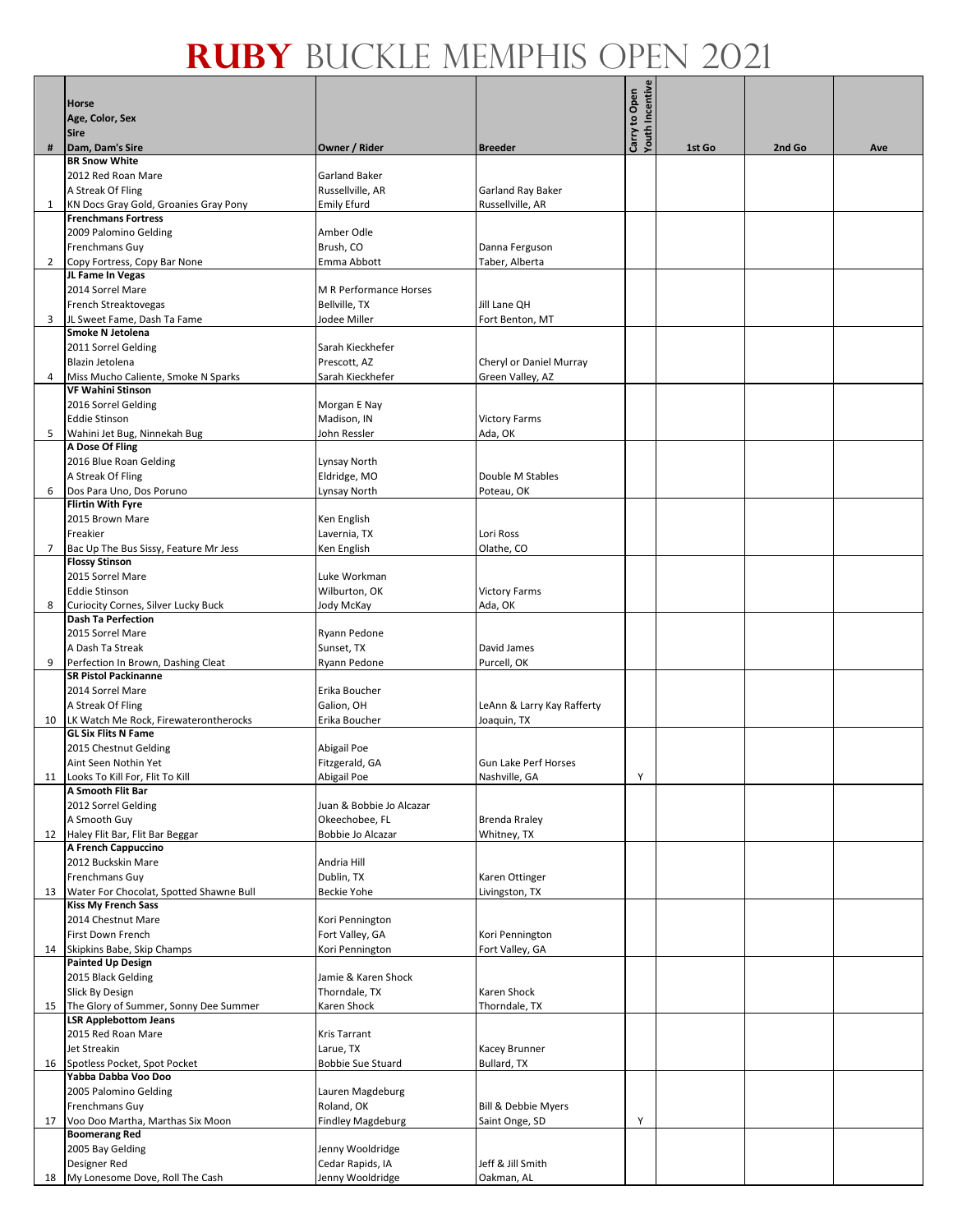|    |                                        |                                |                           | Youth Incentive |        |        |     |
|----|----------------------------------------|--------------------------------|---------------------------|-----------------|--------|--------|-----|
|    | Horse                                  |                                |                           | Carry to Open   |        |        |     |
|    | Age, Color, Sex                        |                                |                           |                 |        |        |     |
|    | <b>Sire</b>                            |                                |                           |                 |        |        |     |
| #  | Dam, Dam's Sire                        | Owner / Rider                  | <b>Breeder</b>            |                 | 1st Go | 2nd Go | Ave |
|    | <b>Streakin Fling Bug</b>              |                                |                           |                 |        |        |     |
|    | 2005 Bay Roan Gelding                  | Erin Miller                    |                           |                 |        |        |     |
|    |                                        |                                |                           |                 |        |        |     |
|    | A Streak Of Fling                      | Knox City, MO                  | Elyse Cullum              |                 |        |        |     |
| 19 | How High Am I, On A High               | Erin Miller                    | Rnox City, MO             |                 |        |        |     |
|    | Royal French Jet                       |                                |                           |                 |        |        |     |
|    | 2006 Sorrel Gelding                    | <b>Maurice Creson</b>          |                           |                 |        |        |     |
|    | <b>BHR Frenchies Socks</b>             | Fayetteville, TN               | Kelly Joe Carr            |                 |        |        |     |
| 20 | Debbys Royal Jet, A Royal Jet          | <b>Madison Shelton</b>         | Madison, IN               |                 |        |        |     |
|    | <b>PC Traffic</b>                      |                                |                           |                 |        |        |     |
|    | 2006 Sorrel Mare                       | Ashley Thompson & Linda Wilson | Robinson Lance & Anderson |                 |        |        |     |
|    | PC Redwood Manny                       | Clayton, MI                    | Max                       |                 |        |        |     |
|    | 21 Evening Traffic, Dash Thru Traffic  | Paisley Thompson               | Spanish Fork, UT          | Y               |        |        |     |
|    | <b>Guys Easy Six</b>                   |                                |                           |                 |        |        |     |
|    |                                        |                                |                           |                 |        |        |     |
|    | 2007 Chestnut Gelding                  | Karen Newberry                 |                           |                 |        |        |     |
|    | Frenchmans Guy                         | Shawnee, OK                    | Melissa Brandt            |                 |        |        |     |
| 22 | Voo Doo Martha, Marthas Six Moons      | Karen Newberry                 | Hermosa, SD               |                 |        |        |     |
|    | A Prime Design                         |                                |                           |                 |        |        |     |
|    | 2007 Sorrel Mare                       | Bob & Tracy Haberlandt         |                           |                 |        |        |     |
|    | Designer Red                           | Okeechobee, FL                 | Flat Get It Farms         |                 |        |        |     |
| 23 | Prime Time Cash, Blackjack Cash        | Kaycee Raye Hanchey            | Villa Rica, GA            | Y               |        |        |     |
|    | Jack Daniels Cola                      |                                |                           |                 |        |        |     |
|    | 2008 Bay Gelding                       | Teresa Wolff                   |                           |                 |        |        |     |
|    | Prime Talent                           | Circle, MT                     | <b>Billy Dan Dodd</b>     |                 |        |        |     |
| 24 | For Destiny, Jody O Toole              | <b>Teresa Wolff</b>            | Hearne, TX                |                 |        |        |     |
|    | <b>Frenchgirl Cocoa</b>                |                                |                           |                 |        |        |     |
|    |                                        |                                |                           |                 |        |        |     |
|    | 2008 Palomino Mare                     | Pamela Mueller                 |                           |                 |        |        |     |
|    | Frenchmans Guy                         | Collinsville, OK               | Dick & Vicki Armer        |                 |        |        |     |
| 25 | Mecca Ciara, Mecca San Leo             | Pam Mueller                    | Preston, KS               |                 |        |        |     |
|    | <b>Kaydens Girl</b>                    |                                |                           |                 |        |        |     |
|    | 2009 Brown Mare                        | Rachel Miller                  |                           |                 |        |        |     |
|    | <b>Eddie Stinson</b>                   | Mannington, WV                 | Jordan Ray Jones          |                 |        |        |     |
| 26 | Razzle Dazzle Dozen, Jody O Toole      | Rachel Miller                  | Ambrose, GA               |                 |        |        |     |
|    | <b>Frenchies Single Guy</b>            |                                |                           |                 |        |        |     |
|    | 2009 Bay Gelding                       | Jim & Candy Vogel              |                           |                 |        |        |     |
|    | <b>BHR Frenchies Socks</b>             | Circleville, OH                | Thomas Hampton            |                 |        |        |     |
| 27 | Tiny Single Girl, Tiny Guy             | Braia Lee Vogel                | Elkton, KY                | Y               |        |        |     |
|    | Ima Friendly Guy                       |                                |                           |                 |        |        |     |
|    | 2010 Bay Gelding                       | Sarah Craver                   |                           |                 |        |        |     |
|    | A Smooth Guy                           | Mocksville, NC                 | Bill & Debbie Myers       |                 |        |        |     |
|    |                                        |                                |                           |                 |        |        |     |
| 28 | Dash of Hot Colours, Dashing Val       | Sarah Craver                   | St Onge, SD               |                 |        |        |     |
|    | <b>This Tres Breezes</b>               |                                |                           |                 |        |        |     |
|    | 2010 Bay Gelding                       | Maggie Stephens                |                           |                 |        |        |     |
|    | <b>Tres Seis</b>                       | Chandler, TX                   | Moya Alejandro            |                 |        |        |     |
| 29 | This Chicks Breezin, Chicks Beduino    | <b>Maggie Stephens</b>         | Edcouch, TX               |                 |        |        |     |
|    | <b>Smooth Aces</b>                     |                                |                           |                 |        |        |     |
|    | 2010 Red Dun Mare                      | Kiowa Creek Performance Horses |                           |                 |        |        |     |
|    | A Smooth Guy                           | Purcell, ok                    | Bill & Debbie Myers       |                 |        |        |     |
| 30 | Red Ace Three, Laughing Dun Bar        | Carole Strickland              | Saint Onge, SD            |                 |        |        |     |
|    | <b>RB Danas Fame</b>                   |                                |                           |                 |        |        |     |
|    | 2010 Sorrel Mare                       | Alan Tweddell                  |                           |                 |        |        |     |
|    | A Firewater Twist RB                   | Jonesboro, AR                  | Fawn Ann Kerns            |                 |        |        |     |
| 31 | Dyna Fame, Dash Ta Fame                | Dusty Pike                     | Haines, OR                |                 |        |        |     |
|    | <b>Jess Tres Seis</b>                  |                                |                           |                 |        |        |     |
|    | 2010 Chestnut Gelding                  |                                | Lance Robinson & Max      |                 |        |        |     |
|    |                                        | Lynn Brady                     |                           |                 |        |        |     |
|    | <b>Tres Seis</b>                       | Wynnewood, OK                  | Anderson                  |                 |        |        |     |
| 32 | Jess Sass Me, Mr Jess Perry            | Lynn Brady                     | Spanish Fork, UT          |                 |        |        |     |
|    | <b>Miss Ziggy Stinson</b>              |                                |                           |                 |        |        |     |
|    | 2011 Sorrel Mare                       | Brenda Rector                  |                           |                 |        |        |     |
|    | <b>Eddie Stinson</b>                   | Terre Haute, IN                | <b>Blue Lake Farms</b>    |                 |        |        |     |
| 33 | Miss Ziggy Bug, Fe Fe's Bug            | Randa Rector                   | Terre Haute, IN           |                 |        |        |     |
|    | <b>French Swag</b>                     |                                |                           |                 |        |        |     |
|    | 2011 Sorrel Gelding                    | Norman Dallaire                |                           |                 |        |        |     |
|    | <b>BHR Frenchies Socks</b>             | Morriston, FL                  | Norman Dallaire           |                 |        |        |     |
| 34 | Reds Little Renegade, On The Money Red | <b>Brittany Dallaire</b>       | Morriston, FL             |                 |        |        |     |
|    | <b>Tres My Tracks</b>                  |                                |                           |                 |        |        |     |
|    | 2010 Sorrel Gelding                    | Sue Ahlgren                    |                           |                 |        |        |     |
|    | <b>Tres Seis</b>                       | Darwin, MN                     | Tom Pouliot               |                 |        |        |     |
|    | Lenas Rare Lady, Rare Form             |                                |                           |                 |        |        |     |
| 35 | <b>Go SweetEddie</b>                   | Sue Ahlgren                    | Loretto, MN               |                 |        |        |     |
|    |                                        |                                |                           |                 |        |        |     |
|    | 2010 Sorrel Mare                       | Sibyl Bass                     |                           |                 |        |        |     |
|    | <b>Eddie Stinson</b>                   | Edgewood, TX                   | Dennis & Dawnee Mhire     |                 |        |        |     |
|    | 36 Go Sweet Dust, Mr Raisin Dust       | Sibyl Bass                     | San Antonio, TX           | Υ               |        |        |     |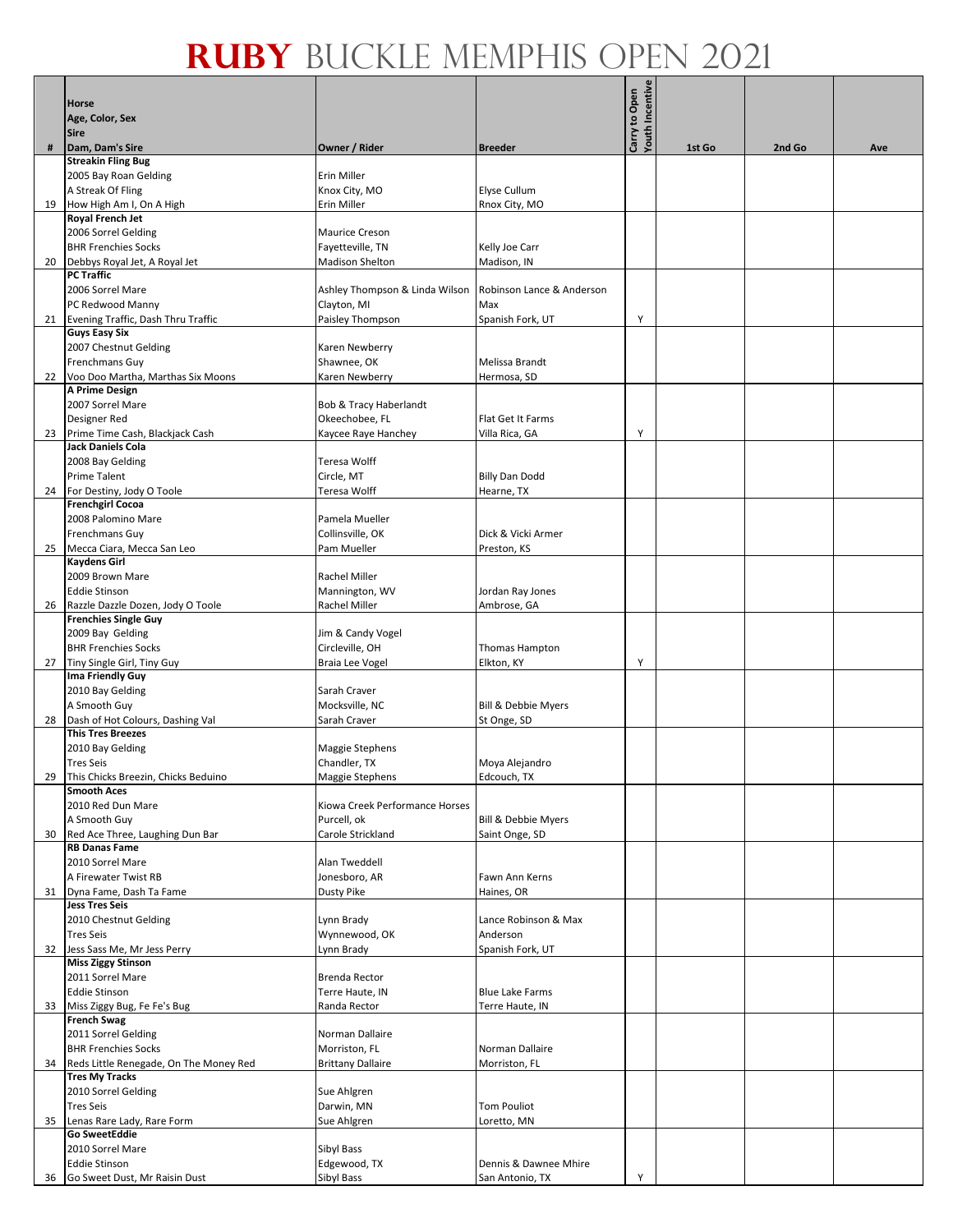|    | Horse                                                    |                                |                            |                                  |        |        |     |
|----|----------------------------------------------------------|--------------------------------|----------------------------|----------------------------------|--------|--------|-----|
|    | Age, Color, Sex                                          |                                |                            | Youth Incentive<br>Carry to Open |        |        |     |
|    | <b>Sire</b>                                              |                                |                            |                                  |        |        |     |
| #  | Dam, Dam's Sire<br><b>Sunny C Matrix</b>                 | Owner / Rider                  | <b>Breeder</b>             |                                  | 1st Go | 2nd Go | Ave |
|    | 2014 Sorrel Gelding                                      | Summer Huff                    |                            |                                  |        |        |     |
|    | JL Dash Ta Heaven                                        | Pensacola, FL                  | Tyson & Rebecca Campidilli |                                  |        |        |     |
| 37 | Rare Chicks, Go Easy Capri                               | Summer Huff                    | Bluejacket, OK             |                                  |        |        |     |
|    | Seis Shots Of Crown                                      |                                |                            |                                  |        |        |     |
|    | 2014 Gray Mare                                           | Ashley Thompson & Linda Wilson |                            |                                  |        |        |     |
|    | <b>Tres Seis</b>                                         | Clayton, MI                    | Bruce & Cornie Vansickle   |                                  |        |        |     |
| 38 | LK Crown Royal, Sun Frost                                | Ashley Thompson                | Adamsville, OH             |                                  |        |        |     |
|    | RRRFlingmeadream                                         |                                |                            |                                  |        |        |     |
|    | 2015 Gray Gelding                                        | Lauren "Lexi" Rankin           |                            |                                  |        |        |     |
|    | A Streak Of Fling                                        | Ft Worth, TX                   | Kimberly Rae Storey        |                                  |        |        |     |
| 39 | Snooze Bar, Darn That Alarm                              | Lexi Rankin                    | Rattan, OK                 |                                  |        |        |     |
|    | <b>BR Let It Go</b>                                      | Raise The Bar Performance      |                            |                                  |        |        |     |
|    | 2015 Buckskin Mare                                       | Horses LLC                     |                            |                                  |        |        |     |
|    | A Smooth Guy                                             | Vicksburg, MI                  | Boyd's Ranch               |                                  |        |        |     |
| 40 | BR Sheza Nick Bar, Dr Nick Bar                           | Samantha Fritz                 | Summit, MS                 |                                  |        |        |     |
|    | <b>VF Leo Stinson</b>                                    |                                |                            |                                  |        |        |     |
|    | 2015 Grula Gelding                                       | Del Farms                      |                            |                                  |        |        |     |
|    | <b>Eddie Stinson</b>                                     | Bush, LA                       | <b>Victory Farms</b>       |                                  |        |        |     |
| 41 | Licorice Leotard, Coup De Kas                            | Cambrie Delanne                | Ada, OK                    |                                  |        |        |     |
|    | <b>Boxcar Sweety</b>                                     |                                |                            |                                  |        |        |     |
|    | 2017 Brown Mare                                          | <b>Kris Tarrant</b>            |                            |                                  |        |        |     |
|    | Freighttrain B                                           | Larue, TX                      | James Sills                |                                  |        |        |     |
| 42 | Sweetest Trick, Favorite Trick                           | <b>Kris Tarrant</b>            | Cedar Hill, TX             |                                  |        |        |     |
|    | <b>Perks Under Pressure</b>                              |                                |                            |                                  |        |        |     |
|    | 2016 Sorrel Gelding                                      | Ryann Pedone                   |                            |                                  |        |        |     |
|    | No Pressure On Me                                        | Sunset, TX                     | Ryann Pedone               |                                  |        |        |     |
| 43 | Perk Up Anngee, Dash For Perks                           | Lexie Peadon                   | Sunset, TX                 |                                  |        |        |     |
|    | Im A Sweet Deal                                          |                                |                            |                                  |        |        |     |
|    | 2018 Bay Gelding                                         | Michael Hobson                 |                            |                                  |        |        |     |
|    | Hez A Rare Deal                                          | Houlka, MS                     | Lisa Fields                |                                  |        |        |     |
| 44 | Rocket Sweet Cash, Chief Red Rock                        | Will Cauthen                   | What Cheer, IA             |                                  |        |        |     |
|    | <b>Heck No Colours</b>                                   |                                |                            |                                  |        |        |     |
|    | 2014 Palomino Mare                                       | Cody Mauldin                   |                            |                                  |        |        |     |
|    | Technicolours                                            | McAlester, OK                  | Cody Mauldin               |                                  |        |        |     |
| 45 | Heck No Aubry, Heck No Hancock                           | Aubry Mauldin                  | McAlester, OK              |                                  |        |        |     |
|    | <b>Runnin With Wings</b>                                 |                                |                            |                                  |        |        |     |
|    | 2016 Sorrel Gelding                                      | London Gorham                  |                            |                                  |        |        |     |
|    | JL Dash Ta Heaven                                        | Cotulla, TX                    | Jud Little                 |                                  |        |        |     |
|    | 46 Nicki Nick Bar, Colonel Azucar<br>Design Ta Be Famous | London Gorham                  | Ardmore, OK                | Y                                |        |        |     |
|    | 2011 Palomino Mare                                       | Michelle Blanchet              |                            |                                  |        |        |     |
|    | Born Ta Be Famous                                        | Rosedale, LA                   | Kenneth Campbell           |                                  |        |        |     |
| 47 | Designer Hanka, Designer Red                             | Michelle Blanchet              | Sweetwater, TN             |                                  |        |        |     |
|    | <b>Mountains R Blue</b>                                  |                                |                            |                                  |        |        |     |
|    | 2013 Buckskin Gelding                                    | Leann Younger                  |                            |                                  |        |        |     |
|    | Frenchmans Guy                                           | Bowie, TX                      | Brian & Lisa Anderson      |                                  |        |        |     |
| 48 | Featurette For Sure, Feature Mr Jess                     | Emma Abbott                    | Bozeman, MT                |                                  |        |        |     |
|    | <b>Summer Traffic</b>                                    |                                |                            |                                  |        |        |     |
|    | 2015 Buckskin Gelding                                    | Morgan E Nay                   |                            |                                  |        |        |     |
|    | <b>Traffic Guy</b>                                       | Madison, IN                    | <b>Sheila Ricketts</b>     |                                  |        |        |     |
| 49 | Summers Easy Comment, Editorial Comment                  | John Ressler                   | Poplar Bluff, MO           |                                  |        |        |     |
|    | <b>Blue Eyed Barbie</b>                                  |                                |                            |                                  |        |        |     |
|    | 2014 Cremello Mare                                       | Tammy Fischer                  |                            |                                  |        |        |     |
|    | <b>Traffic Guy</b>                                       | Giddings, TX                   | Jackie Jatzlau             |                                  |        |        |     |
| 50 | Hanks Sweet Label, Letta Hank Do It                      | Tammy Fischer                  | Giddings, TX               |                                  |        |        |     |
|    | <b>MR Repete Pete</b>                                    |                                |                            |                                  |        |        |     |
|    | 2016 Sorrel Gelding                                      | M R Performance Horses         |                            |                                  |        |        |     |
|    | French Streaktovegas                                     | Bellville, TX                  | Jayme Robison              |                                  |        |        |     |
| 51 | Repete Fame, Dash Ta Fame                                | Jodee Miller                   | Bellville, TX              |                                  |        |        |     |
|    | <b>Bratwheresyoursocks</b>                               |                                |                            |                                  |        |        |     |
|    | 2009 Sorrel Mare                                         | Jody & Tracy Henderson         |                            |                                  |        |        |     |
|    | <b>BHR Frenchies Socks</b>                               | Alvarado, TX                   | Ryann Pedone               |                                  |        |        |     |
| 52 | Sitters Saint, Sitting On Go<br><b>BR Golden Leader*</b> | Ryann Pedone                   | Sunset, TX                 |                                  |        |        |     |
|    | 2013 Gray Stallion                                       | Garland Baker                  |                            |                                  |        |        |     |
|    | Confederate Leader                                       | Russellville, AR               | Garland Ray Baker          |                                  |        |        |     |
| 53 | KN Docs Gray Gold, Groanies Gray Pony                    | <b>Whitney Davison</b>         | Russellville, AR           |                                  |        |        |     |
|    | <b>Ittys Valiant Eagle</b>                               |                                |                            |                                  |        |        |     |
|    | 2009 Sorrel Gelding                                      | Sarah Kieckhefer               |                            |                                  |        |        |     |
|    | Valiant Hero                                             | Prescott, AZ                   | Jud Little                 |                                  |        |        |     |
|    | 54 Ittys Sis, Eagles Reason                              | Sarah Kieckhefer               | Ardmore, OK                |                                  |        |        |     |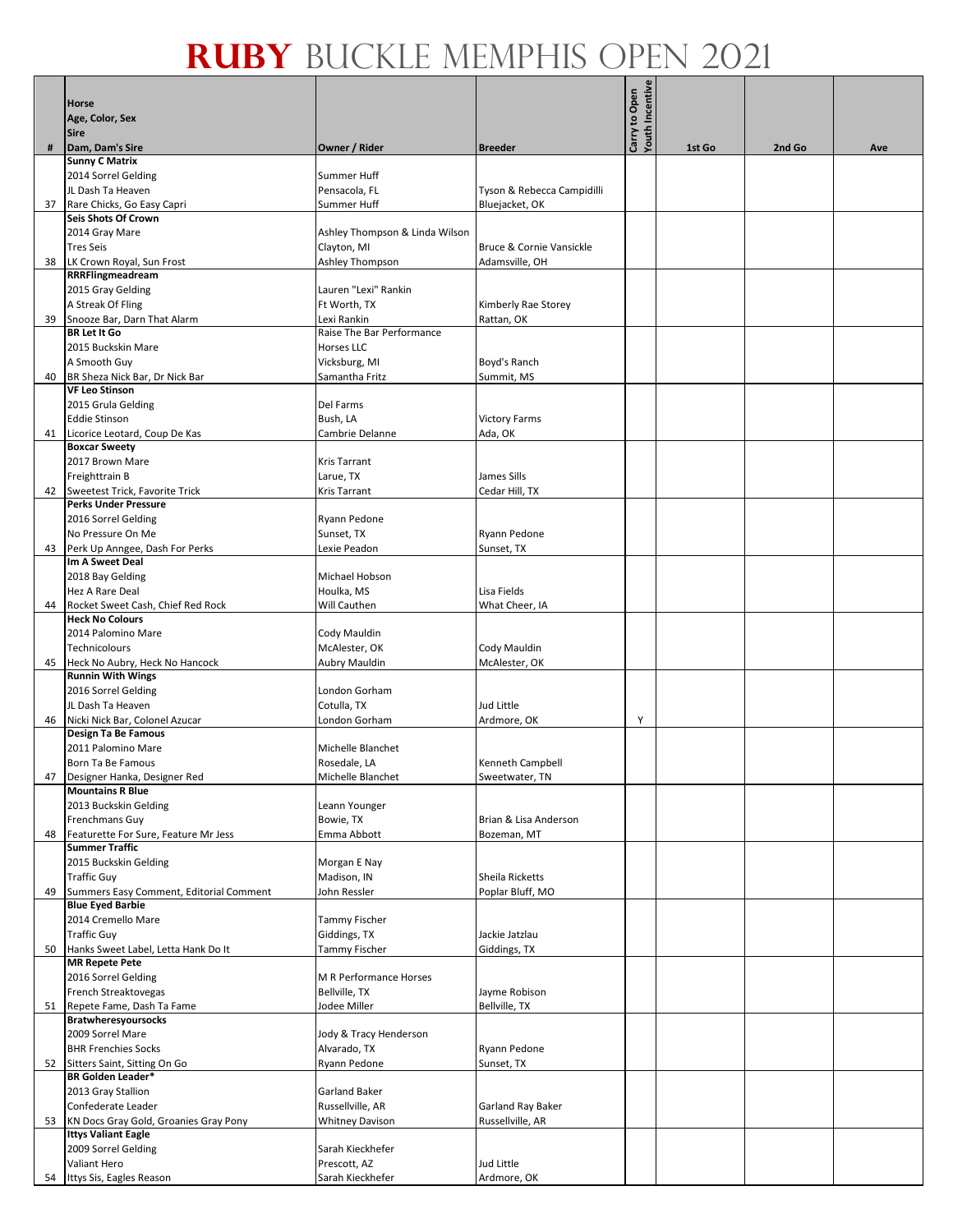|    |                                           |                                |                                 | <b>Youth Incentive</b> |        |        |     |
|----|-------------------------------------------|--------------------------------|---------------------------------|------------------------|--------|--------|-----|
|    | Horse                                     |                                |                                 | Carry to Open          |        |        |     |
|    | Age, Color, Sex                           |                                |                                 |                        |        |        |     |
|    | <b>Sire</b>                               |                                |                                 |                        |        |        |     |
| #  | Dam, Dam's Sire                           | Owner / Rider                  | <b>Breeder</b>                  |                        | 1st Go | 2nd Go | Ave |
|    | Whistlewhileyoustreak                     |                                |                                 |                        |        |        |     |
|    | 2013 Bay Roan Gelding                     | Lynsay North                   |                                 |                        |        |        |     |
|    |                                           |                                |                                 |                        |        |        |     |
|    | A Streak Of Fling                         | Eldridge, MO                   | Ashley Kromrey                  |                        |        |        |     |
| 55 | Char Wiken Dash, Charles Mccue            | Lynsay North                   | Bottineau, ND                   |                        |        |        |     |
|    | <b>Born Ivory James</b>                   |                                |                                 |                        |        |        |     |
|    | 2014 Buckskin Mare                        | <b>JP7C Properties</b>         |                                 |                        |        |        |     |
|    | Born Ta Be Famous                         | Brownsville, TX                | <b>Victory Farms</b>            |                        |        |        |     |
| 56 | Chase This Ivory, Ivory James             | Kay Blandford                  | Ada, OK                         |                        |        |        |     |
|    | Noshoesnosoxnoproblm                      |                                |                                 |                        |        |        |     |
|    | 2013 Bay Gelding                          | Linda Jett Mosley              |                                 |                        |        |        |     |
|    |                                           |                                |                                 |                        |        |        |     |
|    | <b>BHR Frenchies Socks</b>                | Vidalia, GA                    | Andy McClure                    |                        |        |        |     |
| 57 | Bids April Twist, Dinks Double Bid        | Abigail Poe                    | Palmetto, GA                    | Υ                      |        |        |     |
|    | A Dash of Mulberry                        |                                |                                 |                        |        |        |     |
|    | 2017 Gray Mare                            | Ken English                    |                                 |                        |        |        |     |
|    | Mulberry Fame                             | Lavernia, TX                   | <b>Biar Quarter Horses</b>      |                        |        |        |     |
| 58 | Takin A Mac Bug, Takin On Shawne          | Ken English                    | Belgrade, MN                    |                        |        |        |     |
|    | <b>Shesa Fancy Magnolia</b>               |                                |                                 |                        |        |        |     |
|    | 2014 Sorrel Mare                          | Jessica Morris                 |                                 |                        |        |        |     |
|    |                                           |                                |                                 |                        |        |        |     |
|    | Be A Magnolia Runner                      | Alvord, TX                     | <b>Brittany Pozzi Tonozzi</b>   |                        |        |        |     |
| 59 | Guys Fancy Ladybug, Frenchmans Guy        | Jessica Morris                 | Lampasas, TX                    |                        |        |        |     |
|    | <b>Kickin The BHR Outta Ya</b>            |                                |                                 |                        |        |        |     |
|    | 2012 Sorrel Mare                          | Angela Curkovic                |                                 |                        |        |        |     |
|    | <b>BHR Frenchies Socks</b>                | Okeechobee, FL                 | T/J Trentman Van Volkenburgh    |                        |        |        |     |
| 60 | Kickin Jo, Kickin Country                 | Bobbie Jo Alcazar              | Aurora, IN                      |                        |        |        |     |
|    | <b>Frenchmens Boy</b>                     |                                |                                 |                        |        |        |     |
|    | 2016 Sorrel Gelding                       | Jody McKay                     |                                 |                        |        |        |     |
|    | Shawne Bug Leo                            | Red Dak, OK                    | Reann Zancanella                |                        |        |        |     |
|    |                                           |                                |                                 |                        |        |        |     |
|    | 61 SX Bullys Chica, Bully For Casey       | Jody McKay                     | Coleman, OK                     |                        |        |        |     |
|    | <b>VF Born Famous</b>                     |                                |                                 |                        |        |        |     |
|    | 2013 Palomino Gelding                     | Clay Espey & Dustin Angelle    |                                 |                        |        |        |     |
|    | Born Ta Be Famous                         | Robert, LA                     | <b>Victory Farms</b>            |                        |        |        |     |
| 62 | Sleek Glass, Image Of Greatness           | Dustin Angelle                 | Ada, OK                         |                        |        |        |     |
|    | <b>Famous Blazin Boxers</b>               |                                |                                 |                        |        |        |     |
|    | 2015 Sorrel Gelding                       | Erika Boucher                  |                                 |                        |        |        |     |
|    | Blazin Jetolena                           | Galion, OH                     | <b>Busby Quarter Horses</b>     |                        |        |        |     |
| 63 | Famous Silk Panties, Dash Ta Fame         | Erika Boucher                  | Millsap, TX                     |                        |        |        |     |
|    | <b>Sook Bigtime</b>                       |                                |                                 |                        |        |        |     |
|    | 2011 Brown Gelding                        | <b>Teresa Wolff</b>            |                                 |                        |        |        |     |
|    | <b>Bigtime Favorite</b>                   | Circle, MT                     | Roxie Ardoin                    |                        |        |        |     |
|    |                                           |                                |                                 |                        |        |        |     |
|    | 64 Dashin Sookie, Dashin Bye              | Debra Wolff                    | Opelousas, LA                   |                        |        |        |     |
|    | <b>Be My Fortune</b>                      |                                |                                 |                        |        |        |     |
|    | 2011 Bay Gelding                          | Glenn Schelista                |                                 |                        |        |        |     |
|    | <b>Tres Fortunes</b>                      | Traskwood, AR                  | Jorge Meraz                     |                        |        |        |     |
| 65 | Mon Ti Dasher, Heza Fast Dash             | Glenn Schelista                | Bastrop, TX                     |                        |        |        |     |
|    | <b>DontBJealous</b>                       |                                |                                 |                        |        |        |     |
|    | 2009 Bay Mare                             | Julie Oliver                   |                                 |                        |        |        |     |
|    | Stoli                                     | Landenberg, PA                 | Derrell Riggon                  |                        |        |        |     |
| 66 | Sunset Leo Badger, El Jefe Leo            | Julie Oliver                   | Merkel, TX                      |                        |        |        |     |
|    | <b>Dr Nicks Red Stone</b>                 |                                |                                 |                        |        |        |     |
|    | 2011 Sorrel Stallion                      |                                |                                 |                        |        |        |     |
|    |                                           | Butch Miller & Krystal Livesay |                                 |                        |        |        |     |
|    | As Good As Nick Gets                      | Porter, OK                     | Rodney Ruzsa                    |                        |        |        |     |
| 67 | VF Shiny Red Stone, Sitcks An Stones      | Samantha Dodson                | Selby, SD                       |                        |        |        |     |
|    | Magnolia Martini                          |                                |                                 |                        |        |        |     |
|    | 2012 Palomino Mare                        | Reagan Adkins                  |                                 |                        |        |        |     |
|    | Be A Magnolia Runner                      | Somerville, TN                 | <b>Brittany Pozzi Tonozzi</b>   |                        |        |        |     |
| 68 | French Covergirl, Saintly Fellow          | Reagan Adkins                  | Lampasas, TX                    |                        |        |        |     |
|    | <b>Packin For Paris</b>                   |                                |                                 |                        |        |        |     |
|    | 2012 Gray Mare                            | Jackie Dotson                  |                                 |                        |        |        |     |
|    | Frenchmans Guy                            | Johnstown, OH                  | Darlene Crunley                 |                        |        |        |     |
|    |                                           |                                |                                 |                        |        |        |     |
| 69 | Packin For Payday, Jets Pay Day           | Matt Boice                     | Weatherford, TX                 |                        |        |        |     |
|    | Im Little Bit Famous                      |                                |                                 |                        |        |        |     |
|    | 2011 Sorrel Mare                          | Chani Graves                   |                                 |                        |        |        |     |
|    | Born Ta Be Famous                         | Sulphur Springs, TX            | <b>Victory Farms</b>            |                        |        |        |     |
| 70 | Little Bit Princess, Super Sence Amillion | Chani Graves                   | Ada, OK                         |                        |        |        |     |
|    | <b>Big Time Tonight</b>                   |                                |                                 |                        |        |        |     |
|    | 2012 Brown Stallion                       | Karey Potter                   |                                 |                        |        |        |     |
|    | <b>Bigtime Favorite</b>                   | Hastings, MI                   | L Joe & Judith O Chappell Trust |                        |        |        |     |
| 71 | Tonight I Might, Shazoom                  | David William                  | Santaquin, UT                   |                        |        |        |     |
|    | Aint Seen Me Yet                          |                                |                                 |                        |        |        |     |
|    | 2012 Chestnut Mare                        |                                |                                 |                        |        |        |     |
|    |                                           | Maggie Poloncic                |                                 |                        |        |        |     |
|    | Aint Seen Nothin Yet                      | Gillette, WY                   | Chad & Shannon Wade             |                        |        |        |     |
|    | 72 Jumping Sugar, RR Milkbone Shorts      | Maggie Poloncic                | Vancleave, MS                   |                        |        |        |     |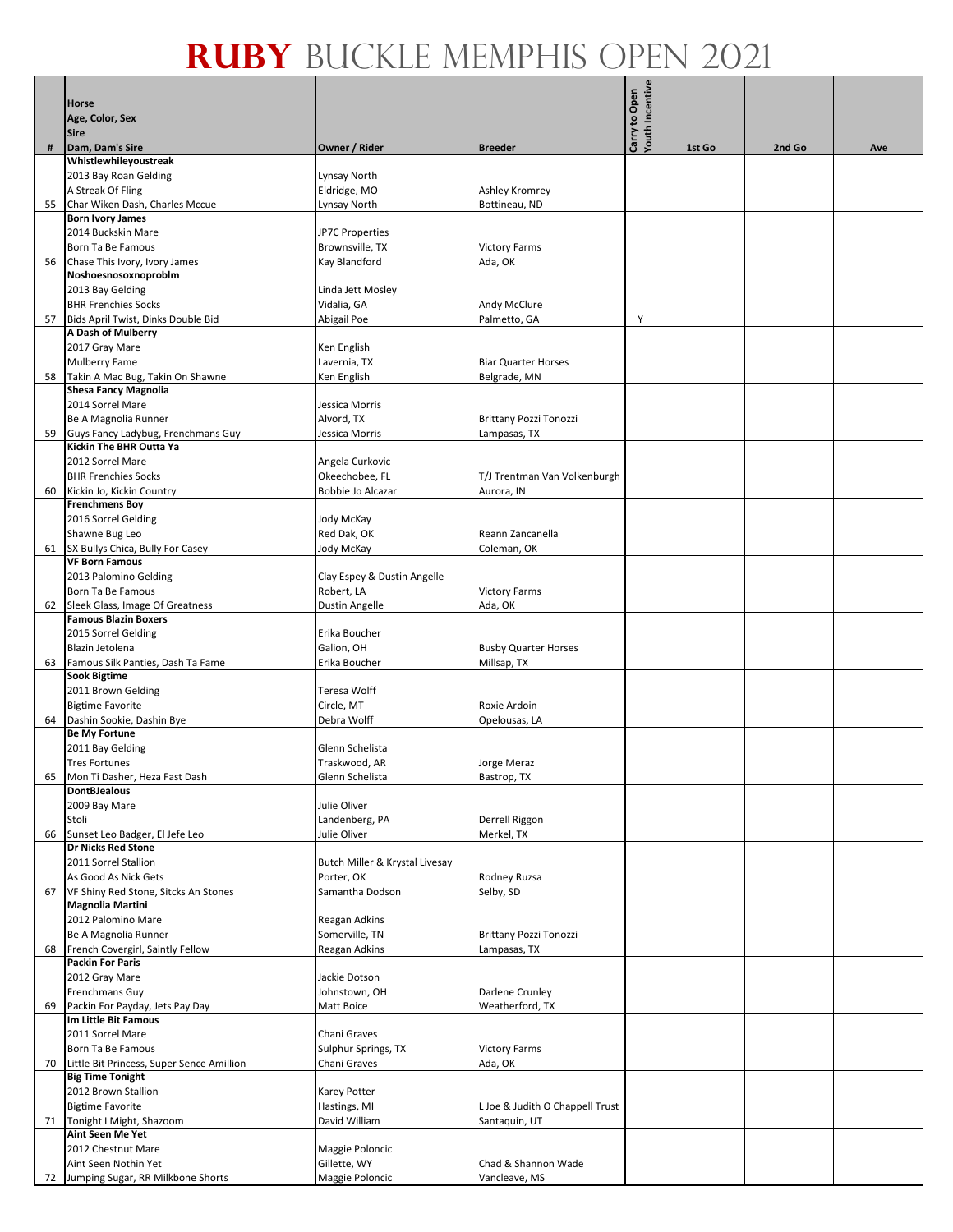| <b><i>Couth Incentive</i></b><br>Carry to Open<br>Horse<br>Age, Color, Sex<br><b>Sire</b><br>Dam, Dam's Sire<br>Owner / Rider<br>1st Go<br>2nd Go<br>#<br><b>Breeder</b><br>Ave<br>JL Josie Bar<br>2012 Bay Mare<br>Nicole Love<br>JL Dash Ta Heaven<br>Morton, MS<br>Jud Little<br>Bucks Josie Bar, Mr Docs Dakota<br>Nicole Love<br>Ardmore, OK<br>73<br>Cool Perks Ta Heaven<br>2012 Sorrel Mare<br>Alysia Becnel<br>JL Dash Ta Heaven<br>Prairieville, LA<br>Jud Little<br>74 Cool Perky, Dash For Perks<br><b>Emily Gatlin</b><br>Ardmore, OK<br>Y<br>Cashindashinfiesta<br>2012 Sorrel Gelding<br>Margaret Rusmiel<br>JL Dash Ta Heaven<br>West Alexander, PA<br>Jud Little<br>Fiestas Cash, Cash Not Credit<br>Margaret Rusmiel<br>Ardmore, OK<br>75<br><b>Flinging Cash</b><br>2013 Bay Roan Mare<br>Tammy Brown<br>Bishopville, SC<br>A Streak Of Fling<br>Tim Lamberson<br>Iscreamfordash, Dashing With Cash<br>Jordan Brown<br>Boerne, TX<br>76<br><b>French Glamour Girl</b><br>2013 Palomino Mare<br>Heather Oppenheimer-Smith<br>First Down French<br>Farmington, IA<br>Scot & Sabrina Miller<br>Queen Of The Jacs, The Jac Be Nimble<br>Heather Oppenheimer-Smith<br>Springville, IA<br>77<br><b>Folsom Prisoner</b><br>2013 Sorrel Gelding<br>Robin Weaver<br>Blazin Jetolena<br>Mahaffey, PA<br><b>Brandy Varner</b><br>Honor This Nonstop, Mr Honor Bound<br>Robin Weaver<br>Johnstown, PA<br>78<br><b>Marry Me Fame</b><br>2013 Sorrel Mare<br>Joyce Hanes<br><b>BHR Frenchies Socks</b><br>Lancaster, OH<br>Crystal Shumate<br>Fame Aint Free, Dash Ta Fame<br>Joyce Hanes<br>Micanopy, FL<br>79<br>This Fame Is On Fire*<br>Raise The Bar Performance<br>2012 Chestnut Stallion<br>Horses LLC<br>Fire Water Flit<br>Vicksburg, MI<br><b>Heath Boucher</b><br>Famous Silk Panties, Dash Ta Fame<br>80<br>Rebecca Barton<br>Galion, OH<br><b>Credit Ta Heaven</b><br>2013 Bay Mare<br>Cliff & Julie Goodrich<br>JL Dash Ta Heaven<br>Humboldt, TN<br>Jennifer Conner<br>Wonders Cashier, Cash Not Credit<br>81<br>Julie Goodrich<br>McEwen, TN<br>Rush Ta Heaven<br>2013 Sorrel Mare<br>Gina Brown Cates<br>JL Dash Ta Heaven<br>Monticello, AR<br>Gina Brown Cates<br>Guys My Daddy, Frenchmans Guy<br>Gina Cates<br>Monticello, AR<br>82<br>Smooth Ruby Jean<br>2013 Bay Mare<br>Cindy Wright<br>A Smooth Guy<br>Westville, FL<br><b>Barlow Livestock</b><br>Fame Ta Throw, Dash Ta Fame<br>Cindy Wright<br>Gillette, WY<br>83<br><b>Grandiose Guy</b><br>2013 Chestnut Gelding<br>Jim & Ann Parr<br><b>BHR Frenchies Socks</b><br>Greensboro, AL<br>Crystal Shumate<br>Fortune Fame, Dash Ta Fame<br>Emma Parr<br>Micanopy, FL<br>Y<br>84<br><b>KN Ashley</b><br>2013 Sorrel Mare<br>Danielle Wallace<br>A Streak Of Fling<br>Winter Park, FL<br>Kimi Nichols<br>KN Shesa Regulargirl, Nothin But Cash<br>Danielle Wallace<br>Brownwood, TX<br>85<br><b>KK Cool Guys Win</b><br>2013 Bay Gelding<br>Kaylee Krekel<br>Frenchmans Guy<br>Carthage, IL<br>Kaylee Krekel<br>Renes Millenium Mint, Rene Dan Jet<br>Kaylee Krekel<br>Carthage, IL<br>86<br>California Cash 37*<br>Raise The Bar Performance<br>2013 Brown Stallion<br>Horses LLC<br>Jess Louisiana Blue<br>Vicksburg, MI<br>Shannon Akerstrom<br>Cash Perks, Dash For Cash<br>Rass Pederson<br>Potter Valley, CA<br>87<br><b>ToyN With The Guys</b><br>2013 Buckskin Mare<br>Courtney Adair<br>A Smooth Guy<br>Burnet, TX<br>Mykayla B Lockhart<br>Toi Joi, Toi Caballo<br>Liberty Hill, TX<br>88<br>Courtney Adair<br>Legsgonewild<br>2013 Bay Mare<br>Leslie Newman<br><b>Tres Seis</b><br>Corsicana, TX<br><b>Bielau Oaks</b><br>Stoli Bugs Me, Stoli<br><b>Brynn Hinton</b><br>Y<br>89<br>Weimar, TX<br>Citigirl<br>2013 Gray Mare<br>Chad Walker<br><b>Eddie Stinson</b><br>Waynesfield, OH<br>Danny Carroll<br>Douglas Griffith<br>Dash Royal Fleet, Royal Quick Dash<br>Raymore, MO<br>90 |  |  |  |  |
|----------------------------------------------------------------------------------------------------------------------------------------------------------------------------------------------------------------------------------------------------------------------------------------------------------------------------------------------------------------------------------------------------------------------------------------------------------------------------------------------------------------------------------------------------------------------------------------------------------------------------------------------------------------------------------------------------------------------------------------------------------------------------------------------------------------------------------------------------------------------------------------------------------------------------------------------------------------------------------------------------------------------------------------------------------------------------------------------------------------------------------------------------------------------------------------------------------------------------------------------------------------------------------------------------------------------------------------------------------------------------------------------------------------------------------------------------------------------------------------------------------------------------------------------------------------------------------------------------------------------------------------------------------------------------------------------------------------------------------------------------------------------------------------------------------------------------------------------------------------------------------------------------------------------------------------------------------------------------------------------------------------------------------------------------------------------------------------------------------------------------------------------------------------------------------------------------------------------------------------------------------------------------------------------------------------------------------------------------------------------------------------------------------------------------------------------------------------------------------------------------------------------------------------------------------------------------------------------------------------------------------------------------------------------------------------------------------------------------------------------------------------------------------------------------------------------------------------------------------------------------------------------------------------------------------------------------------------------------------------------------------------------------------------------------------------------------------------------------------------------------------------------------------------------------------------------------------------------------------------------------------------------------------------------------------------------------------------------------------------------------------------------------------------------------------------------------------------------------------------------------------------------------------------------------------------------------------------------------------------------------------------------------------------------------------------------------------------------------------------------------------------------------------------------------------------------------------------------------------------------------------|--|--|--|--|
|                                                                                                                                                                                                                                                                                                                                                                                                                                                                                                                                                                                                                                                                                                                                                                                                                                                                                                                                                                                                                                                                                                                                                                                                                                                                                                                                                                                                                                                                                                                                                                                                                                                                                                                                                                                                                                                                                                                                                                                                                                                                                                                                                                                                                                                                                                                                                                                                                                                                                                                                                                                                                                                                                                                                                                                                                                                                                                                                                                                                                                                                                                                                                                                                                                                                                                                                                                                                                                                                                                                                                                                                                                                                                                                                                                                                                                                                                  |  |  |  |  |
|                                                                                                                                                                                                                                                                                                                                                                                                                                                                                                                                                                                                                                                                                                                                                                                                                                                                                                                                                                                                                                                                                                                                                                                                                                                                                                                                                                                                                                                                                                                                                                                                                                                                                                                                                                                                                                                                                                                                                                                                                                                                                                                                                                                                                                                                                                                                                                                                                                                                                                                                                                                                                                                                                                                                                                                                                                                                                                                                                                                                                                                                                                                                                                                                                                                                                                                                                                                                                                                                                                                                                                                                                                                                                                                                                                                                                                                                                  |  |  |  |  |
|                                                                                                                                                                                                                                                                                                                                                                                                                                                                                                                                                                                                                                                                                                                                                                                                                                                                                                                                                                                                                                                                                                                                                                                                                                                                                                                                                                                                                                                                                                                                                                                                                                                                                                                                                                                                                                                                                                                                                                                                                                                                                                                                                                                                                                                                                                                                                                                                                                                                                                                                                                                                                                                                                                                                                                                                                                                                                                                                                                                                                                                                                                                                                                                                                                                                                                                                                                                                                                                                                                                                                                                                                                                                                                                                                                                                                                                                                  |  |  |  |  |
|                                                                                                                                                                                                                                                                                                                                                                                                                                                                                                                                                                                                                                                                                                                                                                                                                                                                                                                                                                                                                                                                                                                                                                                                                                                                                                                                                                                                                                                                                                                                                                                                                                                                                                                                                                                                                                                                                                                                                                                                                                                                                                                                                                                                                                                                                                                                                                                                                                                                                                                                                                                                                                                                                                                                                                                                                                                                                                                                                                                                                                                                                                                                                                                                                                                                                                                                                                                                                                                                                                                                                                                                                                                                                                                                                                                                                                                                                  |  |  |  |  |
|                                                                                                                                                                                                                                                                                                                                                                                                                                                                                                                                                                                                                                                                                                                                                                                                                                                                                                                                                                                                                                                                                                                                                                                                                                                                                                                                                                                                                                                                                                                                                                                                                                                                                                                                                                                                                                                                                                                                                                                                                                                                                                                                                                                                                                                                                                                                                                                                                                                                                                                                                                                                                                                                                                                                                                                                                                                                                                                                                                                                                                                                                                                                                                                                                                                                                                                                                                                                                                                                                                                                                                                                                                                                                                                                                                                                                                                                                  |  |  |  |  |
|                                                                                                                                                                                                                                                                                                                                                                                                                                                                                                                                                                                                                                                                                                                                                                                                                                                                                                                                                                                                                                                                                                                                                                                                                                                                                                                                                                                                                                                                                                                                                                                                                                                                                                                                                                                                                                                                                                                                                                                                                                                                                                                                                                                                                                                                                                                                                                                                                                                                                                                                                                                                                                                                                                                                                                                                                                                                                                                                                                                                                                                                                                                                                                                                                                                                                                                                                                                                                                                                                                                                                                                                                                                                                                                                                                                                                                                                                  |  |  |  |  |
|                                                                                                                                                                                                                                                                                                                                                                                                                                                                                                                                                                                                                                                                                                                                                                                                                                                                                                                                                                                                                                                                                                                                                                                                                                                                                                                                                                                                                                                                                                                                                                                                                                                                                                                                                                                                                                                                                                                                                                                                                                                                                                                                                                                                                                                                                                                                                                                                                                                                                                                                                                                                                                                                                                                                                                                                                                                                                                                                                                                                                                                                                                                                                                                                                                                                                                                                                                                                                                                                                                                                                                                                                                                                                                                                                                                                                                                                                  |  |  |  |  |
|                                                                                                                                                                                                                                                                                                                                                                                                                                                                                                                                                                                                                                                                                                                                                                                                                                                                                                                                                                                                                                                                                                                                                                                                                                                                                                                                                                                                                                                                                                                                                                                                                                                                                                                                                                                                                                                                                                                                                                                                                                                                                                                                                                                                                                                                                                                                                                                                                                                                                                                                                                                                                                                                                                                                                                                                                                                                                                                                                                                                                                                                                                                                                                                                                                                                                                                                                                                                                                                                                                                                                                                                                                                                                                                                                                                                                                                                                  |  |  |  |  |
|                                                                                                                                                                                                                                                                                                                                                                                                                                                                                                                                                                                                                                                                                                                                                                                                                                                                                                                                                                                                                                                                                                                                                                                                                                                                                                                                                                                                                                                                                                                                                                                                                                                                                                                                                                                                                                                                                                                                                                                                                                                                                                                                                                                                                                                                                                                                                                                                                                                                                                                                                                                                                                                                                                                                                                                                                                                                                                                                                                                                                                                                                                                                                                                                                                                                                                                                                                                                                                                                                                                                                                                                                                                                                                                                                                                                                                                                                  |  |  |  |  |
|                                                                                                                                                                                                                                                                                                                                                                                                                                                                                                                                                                                                                                                                                                                                                                                                                                                                                                                                                                                                                                                                                                                                                                                                                                                                                                                                                                                                                                                                                                                                                                                                                                                                                                                                                                                                                                                                                                                                                                                                                                                                                                                                                                                                                                                                                                                                                                                                                                                                                                                                                                                                                                                                                                                                                                                                                                                                                                                                                                                                                                                                                                                                                                                                                                                                                                                                                                                                                                                                                                                                                                                                                                                                                                                                                                                                                                                                                  |  |  |  |  |
|                                                                                                                                                                                                                                                                                                                                                                                                                                                                                                                                                                                                                                                                                                                                                                                                                                                                                                                                                                                                                                                                                                                                                                                                                                                                                                                                                                                                                                                                                                                                                                                                                                                                                                                                                                                                                                                                                                                                                                                                                                                                                                                                                                                                                                                                                                                                                                                                                                                                                                                                                                                                                                                                                                                                                                                                                                                                                                                                                                                                                                                                                                                                                                                                                                                                                                                                                                                                                                                                                                                                                                                                                                                                                                                                                                                                                                                                                  |  |  |  |  |
|                                                                                                                                                                                                                                                                                                                                                                                                                                                                                                                                                                                                                                                                                                                                                                                                                                                                                                                                                                                                                                                                                                                                                                                                                                                                                                                                                                                                                                                                                                                                                                                                                                                                                                                                                                                                                                                                                                                                                                                                                                                                                                                                                                                                                                                                                                                                                                                                                                                                                                                                                                                                                                                                                                                                                                                                                                                                                                                                                                                                                                                                                                                                                                                                                                                                                                                                                                                                                                                                                                                                                                                                                                                                                                                                                                                                                                                                                  |  |  |  |  |
|                                                                                                                                                                                                                                                                                                                                                                                                                                                                                                                                                                                                                                                                                                                                                                                                                                                                                                                                                                                                                                                                                                                                                                                                                                                                                                                                                                                                                                                                                                                                                                                                                                                                                                                                                                                                                                                                                                                                                                                                                                                                                                                                                                                                                                                                                                                                                                                                                                                                                                                                                                                                                                                                                                                                                                                                                                                                                                                                                                                                                                                                                                                                                                                                                                                                                                                                                                                                                                                                                                                                                                                                                                                                                                                                                                                                                                                                                  |  |  |  |  |
|                                                                                                                                                                                                                                                                                                                                                                                                                                                                                                                                                                                                                                                                                                                                                                                                                                                                                                                                                                                                                                                                                                                                                                                                                                                                                                                                                                                                                                                                                                                                                                                                                                                                                                                                                                                                                                                                                                                                                                                                                                                                                                                                                                                                                                                                                                                                                                                                                                                                                                                                                                                                                                                                                                                                                                                                                                                                                                                                                                                                                                                                                                                                                                                                                                                                                                                                                                                                                                                                                                                                                                                                                                                                                                                                                                                                                                                                                  |  |  |  |  |
|                                                                                                                                                                                                                                                                                                                                                                                                                                                                                                                                                                                                                                                                                                                                                                                                                                                                                                                                                                                                                                                                                                                                                                                                                                                                                                                                                                                                                                                                                                                                                                                                                                                                                                                                                                                                                                                                                                                                                                                                                                                                                                                                                                                                                                                                                                                                                                                                                                                                                                                                                                                                                                                                                                                                                                                                                                                                                                                                                                                                                                                                                                                                                                                                                                                                                                                                                                                                                                                                                                                                                                                                                                                                                                                                                                                                                                                                                  |  |  |  |  |
|                                                                                                                                                                                                                                                                                                                                                                                                                                                                                                                                                                                                                                                                                                                                                                                                                                                                                                                                                                                                                                                                                                                                                                                                                                                                                                                                                                                                                                                                                                                                                                                                                                                                                                                                                                                                                                                                                                                                                                                                                                                                                                                                                                                                                                                                                                                                                                                                                                                                                                                                                                                                                                                                                                                                                                                                                                                                                                                                                                                                                                                                                                                                                                                                                                                                                                                                                                                                                                                                                                                                                                                                                                                                                                                                                                                                                                                                                  |  |  |  |  |
|                                                                                                                                                                                                                                                                                                                                                                                                                                                                                                                                                                                                                                                                                                                                                                                                                                                                                                                                                                                                                                                                                                                                                                                                                                                                                                                                                                                                                                                                                                                                                                                                                                                                                                                                                                                                                                                                                                                                                                                                                                                                                                                                                                                                                                                                                                                                                                                                                                                                                                                                                                                                                                                                                                                                                                                                                                                                                                                                                                                                                                                                                                                                                                                                                                                                                                                                                                                                                                                                                                                                                                                                                                                                                                                                                                                                                                                                                  |  |  |  |  |
|                                                                                                                                                                                                                                                                                                                                                                                                                                                                                                                                                                                                                                                                                                                                                                                                                                                                                                                                                                                                                                                                                                                                                                                                                                                                                                                                                                                                                                                                                                                                                                                                                                                                                                                                                                                                                                                                                                                                                                                                                                                                                                                                                                                                                                                                                                                                                                                                                                                                                                                                                                                                                                                                                                                                                                                                                                                                                                                                                                                                                                                                                                                                                                                                                                                                                                                                                                                                                                                                                                                                                                                                                                                                                                                                                                                                                                                                                  |  |  |  |  |
|                                                                                                                                                                                                                                                                                                                                                                                                                                                                                                                                                                                                                                                                                                                                                                                                                                                                                                                                                                                                                                                                                                                                                                                                                                                                                                                                                                                                                                                                                                                                                                                                                                                                                                                                                                                                                                                                                                                                                                                                                                                                                                                                                                                                                                                                                                                                                                                                                                                                                                                                                                                                                                                                                                                                                                                                                                                                                                                                                                                                                                                                                                                                                                                                                                                                                                                                                                                                                                                                                                                                                                                                                                                                                                                                                                                                                                                                                  |  |  |  |  |
|                                                                                                                                                                                                                                                                                                                                                                                                                                                                                                                                                                                                                                                                                                                                                                                                                                                                                                                                                                                                                                                                                                                                                                                                                                                                                                                                                                                                                                                                                                                                                                                                                                                                                                                                                                                                                                                                                                                                                                                                                                                                                                                                                                                                                                                                                                                                                                                                                                                                                                                                                                                                                                                                                                                                                                                                                                                                                                                                                                                                                                                                                                                                                                                                                                                                                                                                                                                                                                                                                                                                                                                                                                                                                                                                                                                                                                                                                  |  |  |  |  |
|                                                                                                                                                                                                                                                                                                                                                                                                                                                                                                                                                                                                                                                                                                                                                                                                                                                                                                                                                                                                                                                                                                                                                                                                                                                                                                                                                                                                                                                                                                                                                                                                                                                                                                                                                                                                                                                                                                                                                                                                                                                                                                                                                                                                                                                                                                                                                                                                                                                                                                                                                                                                                                                                                                                                                                                                                                                                                                                                                                                                                                                                                                                                                                                                                                                                                                                                                                                                                                                                                                                                                                                                                                                                                                                                                                                                                                                                                  |  |  |  |  |
|                                                                                                                                                                                                                                                                                                                                                                                                                                                                                                                                                                                                                                                                                                                                                                                                                                                                                                                                                                                                                                                                                                                                                                                                                                                                                                                                                                                                                                                                                                                                                                                                                                                                                                                                                                                                                                                                                                                                                                                                                                                                                                                                                                                                                                                                                                                                                                                                                                                                                                                                                                                                                                                                                                                                                                                                                                                                                                                                                                                                                                                                                                                                                                                                                                                                                                                                                                                                                                                                                                                                                                                                                                                                                                                                                                                                                                                                                  |  |  |  |  |
|                                                                                                                                                                                                                                                                                                                                                                                                                                                                                                                                                                                                                                                                                                                                                                                                                                                                                                                                                                                                                                                                                                                                                                                                                                                                                                                                                                                                                                                                                                                                                                                                                                                                                                                                                                                                                                                                                                                                                                                                                                                                                                                                                                                                                                                                                                                                                                                                                                                                                                                                                                                                                                                                                                                                                                                                                                                                                                                                                                                                                                                                                                                                                                                                                                                                                                                                                                                                                                                                                                                                                                                                                                                                                                                                                                                                                                                                                  |  |  |  |  |
|                                                                                                                                                                                                                                                                                                                                                                                                                                                                                                                                                                                                                                                                                                                                                                                                                                                                                                                                                                                                                                                                                                                                                                                                                                                                                                                                                                                                                                                                                                                                                                                                                                                                                                                                                                                                                                                                                                                                                                                                                                                                                                                                                                                                                                                                                                                                                                                                                                                                                                                                                                                                                                                                                                                                                                                                                                                                                                                                                                                                                                                                                                                                                                                                                                                                                                                                                                                                                                                                                                                                                                                                                                                                                                                                                                                                                                                                                  |  |  |  |  |
|                                                                                                                                                                                                                                                                                                                                                                                                                                                                                                                                                                                                                                                                                                                                                                                                                                                                                                                                                                                                                                                                                                                                                                                                                                                                                                                                                                                                                                                                                                                                                                                                                                                                                                                                                                                                                                                                                                                                                                                                                                                                                                                                                                                                                                                                                                                                                                                                                                                                                                                                                                                                                                                                                                                                                                                                                                                                                                                                                                                                                                                                                                                                                                                                                                                                                                                                                                                                                                                                                                                                                                                                                                                                                                                                                                                                                                                                                  |  |  |  |  |
|                                                                                                                                                                                                                                                                                                                                                                                                                                                                                                                                                                                                                                                                                                                                                                                                                                                                                                                                                                                                                                                                                                                                                                                                                                                                                                                                                                                                                                                                                                                                                                                                                                                                                                                                                                                                                                                                                                                                                                                                                                                                                                                                                                                                                                                                                                                                                                                                                                                                                                                                                                                                                                                                                                                                                                                                                                                                                                                                                                                                                                                                                                                                                                                                                                                                                                                                                                                                                                                                                                                                                                                                                                                                                                                                                                                                                                                                                  |  |  |  |  |
|                                                                                                                                                                                                                                                                                                                                                                                                                                                                                                                                                                                                                                                                                                                                                                                                                                                                                                                                                                                                                                                                                                                                                                                                                                                                                                                                                                                                                                                                                                                                                                                                                                                                                                                                                                                                                                                                                                                                                                                                                                                                                                                                                                                                                                                                                                                                                                                                                                                                                                                                                                                                                                                                                                                                                                                                                                                                                                                                                                                                                                                                                                                                                                                                                                                                                                                                                                                                                                                                                                                                                                                                                                                                                                                                                                                                                                                                                  |  |  |  |  |
|                                                                                                                                                                                                                                                                                                                                                                                                                                                                                                                                                                                                                                                                                                                                                                                                                                                                                                                                                                                                                                                                                                                                                                                                                                                                                                                                                                                                                                                                                                                                                                                                                                                                                                                                                                                                                                                                                                                                                                                                                                                                                                                                                                                                                                                                                                                                                                                                                                                                                                                                                                                                                                                                                                                                                                                                                                                                                                                                                                                                                                                                                                                                                                                                                                                                                                                                                                                                                                                                                                                                                                                                                                                                                                                                                                                                                                                                                  |  |  |  |  |
|                                                                                                                                                                                                                                                                                                                                                                                                                                                                                                                                                                                                                                                                                                                                                                                                                                                                                                                                                                                                                                                                                                                                                                                                                                                                                                                                                                                                                                                                                                                                                                                                                                                                                                                                                                                                                                                                                                                                                                                                                                                                                                                                                                                                                                                                                                                                                                                                                                                                                                                                                                                                                                                                                                                                                                                                                                                                                                                                                                                                                                                                                                                                                                                                                                                                                                                                                                                                                                                                                                                                                                                                                                                                                                                                                                                                                                                                                  |  |  |  |  |
|                                                                                                                                                                                                                                                                                                                                                                                                                                                                                                                                                                                                                                                                                                                                                                                                                                                                                                                                                                                                                                                                                                                                                                                                                                                                                                                                                                                                                                                                                                                                                                                                                                                                                                                                                                                                                                                                                                                                                                                                                                                                                                                                                                                                                                                                                                                                                                                                                                                                                                                                                                                                                                                                                                                                                                                                                                                                                                                                                                                                                                                                                                                                                                                                                                                                                                                                                                                                                                                                                                                                                                                                                                                                                                                                                                                                                                                                                  |  |  |  |  |
|                                                                                                                                                                                                                                                                                                                                                                                                                                                                                                                                                                                                                                                                                                                                                                                                                                                                                                                                                                                                                                                                                                                                                                                                                                                                                                                                                                                                                                                                                                                                                                                                                                                                                                                                                                                                                                                                                                                                                                                                                                                                                                                                                                                                                                                                                                                                                                                                                                                                                                                                                                                                                                                                                                                                                                                                                                                                                                                                                                                                                                                                                                                                                                                                                                                                                                                                                                                                                                                                                                                                                                                                                                                                                                                                                                                                                                                                                  |  |  |  |  |
|                                                                                                                                                                                                                                                                                                                                                                                                                                                                                                                                                                                                                                                                                                                                                                                                                                                                                                                                                                                                                                                                                                                                                                                                                                                                                                                                                                                                                                                                                                                                                                                                                                                                                                                                                                                                                                                                                                                                                                                                                                                                                                                                                                                                                                                                                                                                                                                                                                                                                                                                                                                                                                                                                                                                                                                                                                                                                                                                                                                                                                                                                                                                                                                                                                                                                                                                                                                                                                                                                                                                                                                                                                                                                                                                                                                                                                                                                  |  |  |  |  |
|                                                                                                                                                                                                                                                                                                                                                                                                                                                                                                                                                                                                                                                                                                                                                                                                                                                                                                                                                                                                                                                                                                                                                                                                                                                                                                                                                                                                                                                                                                                                                                                                                                                                                                                                                                                                                                                                                                                                                                                                                                                                                                                                                                                                                                                                                                                                                                                                                                                                                                                                                                                                                                                                                                                                                                                                                                                                                                                                                                                                                                                                                                                                                                                                                                                                                                                                                                                                                                                                                                                                                                                                                                                                                                                                                                                                                                                                                  |  |  |  |  |
|                                                                                                                                                                                                                                                                                                                                                                                                                                                                                                                                                                                                                                                                                                                                                                                                                                                                                                                                                                                                                                                                                                                                                                                                                                                                                                                                                                                                                                                                                                                                                                                                                                                                                                                                                                                                                                                                                                                                                                                                                                                                                                                                                                                                                                                                                                                                                                                                                                                                                                                                                                                                                                                                                                                                                                                                                                                                                                                                                                                                                                                                                                                                                                                                                                                                                                                                                                                                                                                                                                                                                                                                                                                                                                                                                                                                                                                                                  |  |  |  |  |
|                                                                                                                                                                                                                                                                                                                                                                                                                                                                                                                                                                                                                                                                                                                                                                                                                                                                                                                                                                                                                                                                                                                                                                                                                                                                                                                                                                                                                                                                                                                                                                                                                                                                                                                                                                                                                                                                                                                                                                                                                                                                                                                                                                                                                                                                                                                                                                                                                                                                                                                                                                                                                                                                                                                                                                                                                                                                                                                                                                                                                                                                                                                                                                                                                                                                                                                                                                                                                                                                                                                                                                                                                                                                                                                                                                                                                                                                                  |  |  |  |  |
|                                                                                                                                                                                                                                                                                                                                                                                                                                                                                                                                                                                                                                                                                                                                                                                                                                                                                                                                                                                                                                                                                                                                                                                                                                                                                                                                                                                                                                                                                                                                                                                                                                                                                                                                                                                                                                                                                                                                                                                                                                                                                                                                                                                                                                                                                                                                                                                                                                                                                                                                                                                                                                                                                                                                                                                                                                                                                                                                                                                                                                                                                                                                                                                                                                                                                                                                                                                                                                                                                                                                                                                                                                                                                                                                                                                                                                                                                  |  |  |  |  |
|                                                                                                                                                                                                                                                                                                                                                                                                                                                                                                                                                                                                                                                                                                                                                                                                                                                                                                                                                                                                                                                                                                                                                                                                                                                                                                                                                                                                                                                                                                                                                                                                                                                                                                                                                                                                                                                                                                                                                                                                                                                                                                                                                                                                                                                                                                                                                                                                                                                                                                                                                                                                                                                                                                                                                                                                                                                                                                                                                                                                                                                                                                                                                                                                                                                                                                                                                                                                                                                                                                                                                                                                                                                                                                                                                                                                                                                                                  |  |  |  |  |
|                                                                                                                                                                                                                                                                                                                                                                                                                                                                                                                                                                                                                                                                                                                                                                                                                                                                                                                                                                                                                                                                                                                                                                                                                                                                                                                                                                                                                                                                                                                                                                                                                                                                                                                                                                                                                                                                                                                                                                                                                                                                                                                                                                                                                                                                                                                                                                                                                                                                                                                                                                                                                                                                                                                                                                                                                                                                                                                                                                                                                                                                                                                                                                                                                                                                                                                                                                                                                                                                                                                                                                                                                                                                                                                                                                                                                                                                                  |  |  |  |  |
|                                                                                                                                                                                                                                                                                                                                                                                                                                                                                                                                                                                                                                                                                                                                                                                                                                                                                                                                                                                                                                                                                                                                                                                                                                                                                                                                                                                                                                                                                                                                                                                                                                                                                                                                                                                                                                                                                                                                                                                                                                                                                                                                                                                                                                                                                                                                                                                                                                                                                                                                                                                                                                                                                                                                                                                                                                                                                                                                                                                                                                                                                                                                                                                                                                                                                                                                                                                                                                                                                                                                                                                                                                                                                                                                                                                                                                                                                  |  |  |  |  |
|                                                                                                                                                                                                                                                                                                                                                                                                                                                                                                                                                                                                                                                                                                                                                                                                                                                                                                                                                                                                                                                                                                                                                                                                                                                                                                                                                                                                                                                                                                                                                                                                                                                                                                                                                                                                                                                                                                                                                                                                                                                                                                                                                                                                                                                                                                                                                                                                                                                                                                                                                                                                                                                                                                                                                                                                                                                                                                                                                                                                                                                                                                                                                                                                                                                                                                                                                                                                                                                                                                                                                                                                                                                                                                                                                                                                                                                                                  |  |  |  |  |
|                                                                                                                                                                                                                                                                                                                                                                                                                                                                                                                                                                                                                                                                                                                                                                                                                                                                                                                                                                                                                                                                                                                                                                                                                                                                                                                                                                                                                                                                                                                                                                                                                                                                                                                                                                                                                                                                                                                                                                                                                                                                                                                                                                                                                                                                                                                                                                                                                                                                                                                                                                                                                                                                                                                                                                                                                                                                                                                                                                                                                                                                                                                                                                                                                                                                                                                                                                                                                                                                                                                                                                                                                                                                                                                                                                                                                                                                                  |  |  |  |  |
|                                                                                                                                                                                                                                                                                                                                                                                                                                                                                                                                                                                                                                                                                                                                                                                                                                                                                                                                                                                                                                                                                                                                                                                                                                                                                                                                                                                                                                                                                                                                                                                                                                                                                                                                                                                                                                                                                                                                                                                                                                                                                                                                                                                                                                                                                                                                                                                                                                                                                                                                                                                                                                                                                                                                                                                                                                                                                                                                                                                                                                                                                                                                                                                                                                                                                                                                                                                                                                                                                                                                                                                                                                                                                                                                                                                                                                                                                  |  |  |  |  |
|                                                                                                                                                                                                                                                                                                                                                                                                                                                                                                                                                                                                                                                                                                                                                                                                                                                                                                                                                                                                                                                                                                                                                                                                                                                                                                                                                                                                                                                                                                                                                                                                                                                                                                                                                                                                                                                                                                                                                                                                                                                                                                                                                                                                                                                                                                                                                                                                                                                                                                                                                                                                                                                                                                                                                                                                                                                                                                                                                                                                                                                                                                                                                                                                                                                                                                                                                                                                                                                                                                                                                                                                                                                                                                                                                                                                                                                                                  |  |  |  |  |
|                                                                                                                                                                                                                                                                                                                                                                                                                                                                                                                                                                                                                                                                                                                                                                                                                                                                                                                                                                                                                                                                                                                                                                                                                                                                                                                                                                                                                                                                                                                                                                                                                                                                                                                                                                                                                                                                                                                                                                                                                                                                                                                                                                                                                                                                                                                                                                                                                                                                                                                                                                                                                                                                                                                                                                                                                                                                                                                                                                                                                                                                                                                                                                                                                                                                                                                                                                                                                                                                                                                                                                                                                                                                                                                                                                                                                                                                                  |  |  |  |  |
|                                                                                                                                                                                                                                                                                                                                                                                                                                                                                                                                                                                                                                                                                                                                                                                                                                                                                                                                                                                                                                                                                                                                                                                                                                                                                                                                                                                                                                                                                                                                                                                                                                                                                                                                                                                                                                                                                                                                                                                                                                                                                                                                                                                                                                                                                                                                                                                                                                                                                                                                                                                                                                                                                                                                                                                                                                                                                                                                                                                                                                                                                                                                                                                                                                                                                                                                                                                                                                                                                                                                                                                                                                                                                                                                                                                                                                                                                  |  |  |  |  |
|                                                                                                                                                                                                                                                                                                                                                                                                                                                                                                                                                                                                                                                                                                                                                                                                                                                                                                                                                                                                                                                                                                                                                                                                                                                                                                                                                                                                                                                                                                                                                                                                                                                                                                                                                                                                                                                                                                                                                                                                                                                                                                                                                                                                                                                                                                                                                                                                                                                                                                                                                                                                                                                                                                                                                                                                                                                                                                                                                                                                                                                                                                                                                                                                                                                                                                                                                                                                                                                                                                                                                                                                                                                                                                                                                                                                                                                                                  |  |  |  |  |
|                                                                                                                                                                                                                                                                                                                                                                                                                                                                                                                                                                                                                                                                                                                                                                                                                                                                                                                                                                                                                                                                                                                                                                                                                                                                                                                                                                                                                                                                                                                                                                                                                                                                                                                                                                                                                                                                                                                                                                                                                                                                                                                                                                                                                                                                                                                                                                                                                                                                                                                                                                                                                                                                                                                                                                                                                                                                                                                                                                                                                                                                                                                                                                                                                                                                                                                                                                                                                                                                                                                                                                                                                                                                                                                                                                                                                                                                                  |  |  |  |  |
|                                                                                                                                                                                                                                                                                                                                                                                                                                                                                                                                                                                                                                                                                                                                                                                                                                                                                                                                                                                                                                                                                                                                                                                                                                                                                                                                                                                                                                                                                                                                                                                                                                                                                                                                                                                                                                                                                                                                                                                                                                                                                                                                                                                                                                                                                                                                                                                                                                                                                                                                                                                                                                                                                                                                                                                                                                                                                                                                                                                                                                                                                                                                                                                                                                                                                                                                                                                                                                                                                                                                                                                                                                                                                                                                                                                                                                                                                  |  |  |  |  |
|                                                                                                                                                                                                                                                                                                                                                                                                                                                                                                                                                                                                                                                                                                                                                                                                                                                                                                                                                                                                                                                                                                                                                                                                                                                                                                                                                                                                                                                                                                                                                                                                                                                                                                                                                                                                                                                                                                                                                                                                                                                                                                                                                                                                                                                                                                                                                                                                                                                                                                                                                                                                                                                                                                                                                                                                                                                                                                                                                                                                                                                                                                                                                                                                                                                                                                                                                                                                                                                                                                                                                                                                                                                                                                                                                                                                                                                                                  |  |  |  |  |
|                                                                                                                                                                                                                                                                                                                                                                                                                                                                                                                                                                                                                                                                                                                                                                                                                                                                                                                                                                                                                                                                                                                                                                                                                                                                                                                                                                                                                                                                                                                                                                                                                                                                                                                                                                                                                                                                                                                                                                                                                                                                                                                                                                                                                                                                                                                                                                                                                                                                                                                                                                                                                                                                                                                                                                                                                                                                                                                                                                                                                                                                                                                                                                                                                                                                                                                                                                                                                                                                                                                                                                                                                                                                                                                                                                                                                                                                                  |  |  |  |  |
|                                                                                                                                                                                                                                                                                                                                                                                                                                                                                                                                                                                                                                                                                                                                                                                                                                                                                                                                                                                                                                                                                                                                                                                                                                                                                                                                                                                                                                                                                                                                                                                                                                                                                                                                                                                                                                                                                                                                                                                                                                                                                                                                                                                                                                                                                                                                                                                                                                                                                                                                                                                                                                                                                                                                                                                                                                                                                                                                                                                                                                                                                                                                                                                                                                                                                                                                                                                                                                                                                                                                                                                                                                                                                                                                                                                                                                                                                  |  |  |  |  |
|                                                                                                                                                                                                                                                                                                                                                                                                                                                                                                                                                                                                                                                                                                                                                                                                                                                                                                                                                                                                                                                                                                                                                                                                                                                                                                                                                                                                                                                                                                                                                                                                                                                                                                                                                                                                                                                                                                                                                                                                                                                                                                                                                                                                                                                                                                                                                                                                                                                                                                                                                                                                                                                                                                                                                                                                                                                                                                                                                                                                                                                                                                                                                                                                                                                                                                                                                                                                                                                                                                                                                                                                                                                                                                                                                                                                                                                                                  |  |  |  |  |
|                                                                                                                                                                                                                                                                                                                                                                                                                                                                                                                                                                                                                                                                                                                                                                                                                                                                                                                                                                                                                                                                                                                                                                                                                                                                                                                                                                                                                                                                                                                                                                                                                                                                                                                                                                                                                                                                                                                                                                                                                                                                                                                                                                                                                                                                                                                                                                                                                                                                                                                                                                                                                                                                                                                                                                                                                                                                                                                                                                                                                                                                                                                                                                                                                                                                                                                                                                                                                                                                                                                                                                                                                                                                                                                                                                                                                                                                                  |  |  |  |  |
|                                                                                                                                                                                                                                                                                                                                                                                                                                                                                                                                                                                                                                                                                                                                                                                                                                                                                                                                                                                                                                                                                                                                                                                                                                                                                                                                                                                                                                                                                                                                                                                                                                                                                                                                                                                                                                                                                                                                                                                                                                                                                                                                                                                                                                                                                                                                                                                                                                                                                                                                                                                                                                                                                                                                                                                                                                                                                                                                                                                                                                                                                                                                                                                                                                                                                                                                                                                                                                                                                                                                                                                                                                                                                                                                                                                                                                                                                  |  |  |  |  |
|                                                                                                                                                                                                                                                                                                                                                                                                                                                                                                                                                                                                                                                                                                                                                                                                                                                                                                                                                                                                                                                                                                                                                                                                                                                                                                                                                                                                                                                                                                                                                                                                                                                                                                                                                                                                                                                                                                                                                                                                                                                                                                                                                                                                                                                                                                                                                                                                                                                                                                                                                                                                                                                                                                                                                                                                                                                                                                                                                                                                                                                                                                                                                                                                                                                                                                                                                                                                                                                                                                                                                                                                                                                                                                                                                                                                                                                                                  |  |  |  |  |
|                                                                                                                                                                                                                                                                                                                                                                                                                                                                                                                                                                                                                                                                                                                                                                                                                                                                                                                                                                                                                                                                                                                                                                                                                                                                                                                                                                                                                                                                                                                                                                                                                                                                                                                                                                                                                                                                                                                                                                                                                                                                                                                                                                                                                                                                                                                                                                                                                                                                                                                                                                                                                                                                                                                                                                                                                                                                                                                                                                                                                                                                                                                                                                                                                                                                                                                                                                                                                                                                                                                                                                                                                                                                                                                                                                                                                                                                                  |  |  |  |  |
|                                                                                                                                                                                                                                                                                                                                                                                                                                                                                                                                                                                                                                                                                                                                                                                                                                                                                                                                                                                                                                                                                                                                                                                                                                                                                                                                                                                                                                                                                                                                                                                                                                                                                                                                                                                                                                                                                                                                                                                                                                                                                                                                                                                                                                                                                                                                                                                                                                                                                                                                                                                                                                                                                                                                                                                                                                                                                                                                                                                                                                                                                                                                                                                                                                                                                                                                                                                                                                                                                                                                                                                                                                                                                                                                                                                                                                                                                  |  |  |  |  |
|                                                                                                                                                                                                                                                                                                                                                                                                                                                                                                                                                                                                                                                                                                                                                                                                                                                                                                                                                                                                                                                                                                                                                                                                                                                                                                                                                                                                                                                                                                                                                                                                                                                                                                                                                                                                                                                                                                                                                                                                                                                                                                                                                                                                                                                                                                                                                                                                                                                                                                                                                                                                                                                                                                                                                                                                                                                                                                                                                                                                                                                                                                                                                                                                                                                                                                                                                                                                                                                                                                                                                                                                                                                                                                                                                                                                                                                                                  |  |  |  |  |
|                                                                                                                                                                                                                                                                                                                                                                                                                                                                                                                                                                                                                                                                                                                                                                                                                                                                                                                                                                                                                                                                                                                                                                                                                                                                                                                                                                                                                                                                                                                                                                                                                                                                                                                                                                                                                                                                                                                                                                                                                                                                                                                                                                                                                                                                                                                                                                                                                                                                                                                                                                                                                                                                                                                                                                                                                                                                                                                                                                                                                                                                                                                                                                                                                                                                                                                                                                                                                                                                                                                                                                                                                                                                                                                                                                                                                                                                                  |  |  |  |  |
|                                                                                                                                                                                                                                                                                                                                                                                                                                                                                                                                                                                                                                                                                                                                                                                                                                                                                                                                                                                                                                                                                                                                                                                                                                                                                                                                                                                                                                                                                                                                                                                                                                                                                                                                                                                                                                                                                                                                                                                                                                                                                                                                                                                                                                                                                                                                                                                                                                                                                                                                                                                                                                                                                                                                                                                                                                                                                                                                                                                                                                                                                                                                                                                                                                                                                                                                                                                                                                                                                                                                                                                                                                                                                                                                                                                                                                                                                  |  |  |  |  |
|                                                                                                                                                                                                                                                                                                                                                                                                                                                                                                                                                                                                                                                                                                                                                                                                                                                                                                                                                                                                                                                                                                                                                                                                                                                                                                                                                                                                                                                                                                                                                                                                                                                                                                                                                                                                                                                                                                                                                                                                                                                                                                                                                                                                                                                                                                                                                                                                                                                                                                                                                                                                                                                                                                                                                                                                                                                                                                                                                                                                                                                                                                                                                                                                                                                                                                                                                                                                                                                                                                                                                                                                                                                                                                                                                                                                                                                                                  |  |  |  |  |
|                                                                                                                                                                                                                                                                                                                                                                                                                                                                                                                                                                                                                                                                                                                                                                                                                                                                                                                                                                                                                                                                                                                                                                                                                                                                                                                                                                                                                                                                                                                                                                                                                                                                                                                                                                                                                                                                                                                                                                                                                                                                                                                                                                                                                                                                                                                                                                                                                                                                                                                                                                                                                                                                                                                                                                                                                                                                                                                                                                                                                                                                                                                                                                                                                                                                                                                                                                                                                                                                                                                                                                                                                                                                                                                                                                                                                                                                                  |  |  |  |  |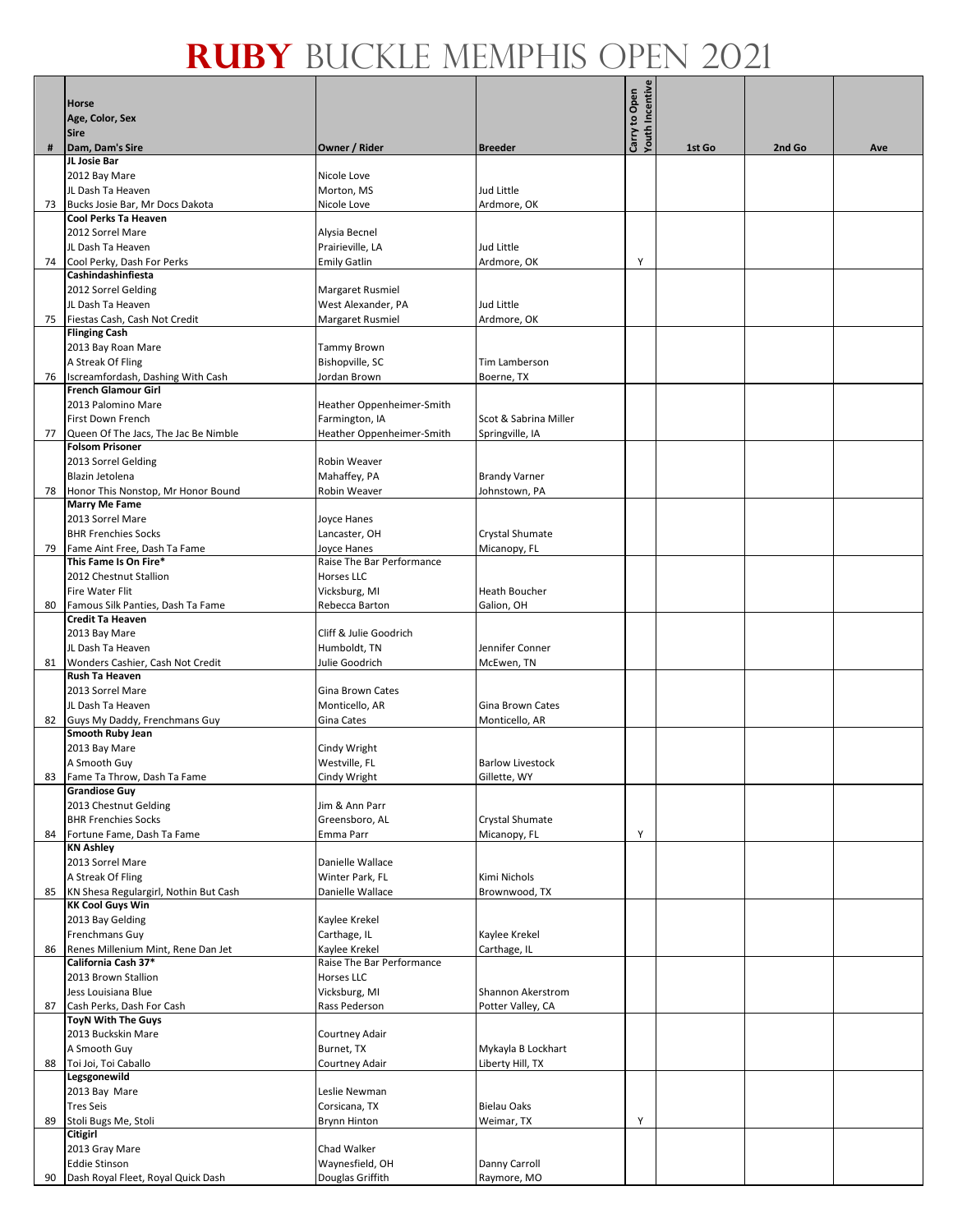|     |                                                            |                              |                              | <b>Youth Incentive</b> |        |        |     |
|-----|------------------------------------------------------------|------------------------------|------------------------------|------------------------|--------|--------|-----|
|     | Horse                                                      |                              |                              | Carry to Open          |        |        |     |
|     | Age, Color, Sex                                            |                              |                              |                        |        |        |     |
|     | <b>Sire</b>                                                |                              |                              |                        |        |        |     |
| #   | Dam, Dam's Sire                                            | Owner / Rider                | <b>Breeder</b>               |                        | 1st Go | 2nd Go | Ave |
|     | Paid For A Fling                                           |                              |                              |                        |        |        |     |
|     | 2015 Buckskin Gelding                                      | Emma Abbott                  |                              |                        |        |        |     |
|     | Irish Pay                                                  | Bluff Dale, TX               | Thomas K Sampson             |                        |        |        |     |
| 91  | Torias Little Fling, A Streak of Fling                     | Emma Abbott                  | Interior, SD                 |                        |        |        |     |
|     | <b>Fortunes Flame</b>                                      |                              |                              |                        |        |        |     |
|     | 2011 Chestnut Mare                                         | London Gorham                |                              |                        |        |        |     |
|     | <b>Tres Fortunes</b>                                       | Cotulla, TX                  | Nancy Mayes                  |                        |        |        |     |
| 92  | Ahsome Blossom Flame, Mr Hg Flame                          | London Gorham                | McDade, TX                   | Y                      |        |        |     |
|     | <b>Little Car</b>                                          |                              |                              |                        |        |        |     |
|     | 2014 Sorrel Gelding                                        | <b>Stock Ranch LLC</b>       |                              |                        |        |        |     |
|     | Carrizzo                                                   | Naples, FL                   | Frank Moore Jr               |                        |        |        |     |
| 93  | Gracies Little Jewel, Streakin Jewel                       | Lindsey Stock                | Grennville, SC               |                        |        |        |     |
|     | <b>GBH Jet</b>                                             |                              |                              |                        |        |        |     |
|     | 2012 Chestnut Gelding                                      | Samantha Boone               |                              |                        |        |        |     |
|     | Stoli                                                      | Wewoka, OK                   | Gary & Bonnie Hartstack      |                        |        |        |     |
| 94  | GH Runaway Jet, Runaway Winner                             | Cierra Nelson                | Washington, TX               |                        |        |        |     |
|     | <b>Bubba Guy</b>                                           |                              |                              |                        |        |        |     |
|     |                                                            |                              |                              |                        |        |        |     |
|     | 2013 Brown Gelding                                         | <b>Mary Sorrells</b>         |                              |                        |        |        |     |
|     | <b>Traffic Guy</b>                                         | Bryan, TX                    | Thomas & Elizabeth Baker     |                        |        |        |     |
| 95  | Pure D Gold Gal, Pure D Dash                               | <b>Mary Sorrells</b>         | Brenham, TX                  |                        |        |        |     |
|     | Ty Colour Me French                                        |                              |                              |                        |        |        |     |
|     | 2015 Palomino Mare                                         | Michelle Blanchet            |                              |                        |        |        |     |
|     | Frenchmans Guy                                             | Rosedale, LA                 | Tara Young Clark             |                        |        |        |     |
| 96  | Sherrys Swift Colours, Hot Colours                         | Michelle Blanchet            | Monterey, TN                 |                        |        |        |     |
|     | Lookinsharpintraffic                                       |                              |                              |                        |        |        |     |
|     | 2016 Buckskin Gelding                                      | <b>Tammy Fischer</b>         |                              |                        |        |        |     |
|     | <b>Traffic Guy</b>                                         | Ledbetter, TX                | Bashaw & Fischer             |                        |        |        |     |
| 97  | Imakeitlookeasy, Scooping the Cash                         | Tammy Fischer                | Ledbetter, TX                |                        |        |        |     |
|     | <b>Double Down Stinson</b>                                 |                              |                              |                        |        |        |     |
|     | 2015 Bay Gelding                                           | Patricia Ralls               |                              |                        |        |        |     |
|     | <b>Eddie Stinson</b>                                       | Gainesville, TX              | <b>Shawn Coates</b>          |                        |        |        |     |
| 98  | Sheza Lotta Perks, Dash For Perks                          | Patricia Ralls               | Weatherford, TX              |                        |        |        |     |
|     | <b>Technitwister</b>                                       |                              |                              |                        |        |        |     |
|     | 2015 Palomino Gelding                                      | Cody Mauldin                 |                              |                        |        |        |     |
|     | Technicolours                                              | McAlester, OK                | Cody Mauldin                 |                        |        |        |     |
| 99  | Heck No Aubry, Heck No Hancock                             | Aubry Mauldin                | McAlester, OK                |                        |        |        |     |
|     | <b>Sierra De Tres</b>                                      |                              |                              |                        |        |        |     |
|     | 2013 Brown Mare                                            | Amy Stoltzfus                |                              |                        |        |        |     |
|     | <b>Tres Seis</b>                                           | Beavertown, PA               | <b>Marshall Wier</b>         |                        |        |        |     |
|     | 100 Startini, Stoli                                        | Amy Stoltzfus                | Lipan, TX                    |                        |        |        |     |
|     | <b>Mister Dugger</b>                                       |                              |                              |                        |        |        |     |
|     | 2014 Bay Gelding                                           | Debra & Shelby Fraiser       |                              |                        |        |        |     |
|     | <b>Tres Seis</b>                                           | Dublin, TX                   | <b>Buford Dugger</b>         |                        |        |        |     |
|     |                                                            | Deb Fraiser                  | Three Rivers, TX             |                        |        |        |     |
|     | 101 Pocita O Toole, Jody O Toole<br><b>Hooked On Stars</b> |                              |                              |                        |        |        |     |
|     | 2015 Bay Mare                                              | Melora Potter                |                              |                        |        |        |     |
|     | Hooked On Run                                              | Marin, KY                    |                              |                        |        |        |     |
|     |                                                            |                              | <b>Holly Henderson</b>       |                        |        |        |     |
|     | 102 Princess Kayli, Montando<br><b>KB Epic Angel</b>       | Karsyn Potter                | Paducah, KY                  | Y                      |        |        |     |
|     |                                                            |                              |                              |                        |        |        |     |
|     | 2015 Sorrel Mare<br>Epic Leader                            | Kay Blandford                | Kay Blandford                |                        |        |        |     |
|     |                                                            | Sytherland Springs, TX       |                              |                        |        |        |     |
|     | 103 Talents Dark Angel, Flaming Talent<br><b>FM Rizzo</b>  | Kay Blandford                | Sutherland Springs, TX       |                        |        |        |     |
|     |                                                            |                              |                              |                        |        |        |     |
|     | 2015 Sorrel Mare                                           | Abigail Poe                  |                              |                        |        |        |     |
|     | Carrizzo                                                   | Fitzgerald, GA               | <b>Tim Elliot</b>            |                        |        |        |     |
| 104 | Nonstopfrenchbanilla, KN A Bully In March                  | Jamey Hunt                   | Lavonia, GA                  |                        |        |        |     |
|     | <b>French Rivierra</b>                                     |                              |                              |                        |        |        |     |
|     | 2007 Palomino Mare                                         | Driver Land & Cattle Co. LLC |                              |                        |        |        |     |
|     | Frenchmans Guy                                             | Garden City, TX              | Marcus Smith                 |                        |        |        |     |
|     | 105 Volley Six, Streakin Six                               | Jennifer Driver              | Dallas, TX                   |                        |        |        |     |
|     | Knock Ya Socks Off                                         |                              |                              |                        |        |        |     |
|     | 2016 Bay Gelding                                           | Stephanie Newman             |                              |                        |        |        |     |
|     | <b>BHR Frenchies Socks</b>                                 | Rapid City, SD               | Lyndsey J Myers              |                        |        |        |     |
|     | 106 Special Dream Dash, Dash For Perks                     | Stephanie Newman             | Tolar, TX                    |                        |        |        |     |
|     | <b>BR Cake By The Ocean</b>                                |                              |                              |                        |        |        |     |
|     | 2016 Bay Mare                                              | Garland Baker                |                              |                        |        |        |     |
|     | A Streak Of Fling                                          | Russellville, AR             | Charlie Cole & Jason Martin  |                        |        |        |     |
|     | 107 Rods Last Ladybug, Sharp Rodney                        | <b>Emily Efurd</b>           | Pilot Point, TX              |                        |        |        |     |
|     | <b>Jamies On The Geaux</b>                                 |                              |                              |                        |        |        |     |
|     | 2016 Brown Mare                                            | Jessica Morris               |                              |                        |        |        |     |
|     | Ivory James                                                | Alvord, TX                   | Chad Hart & Darrell Williams |                        |        |        |     |
|     | 108 Pollys On The Go, Cajo                                 | Jessica Morris               | Royston, GA                  |                        |        |        |     |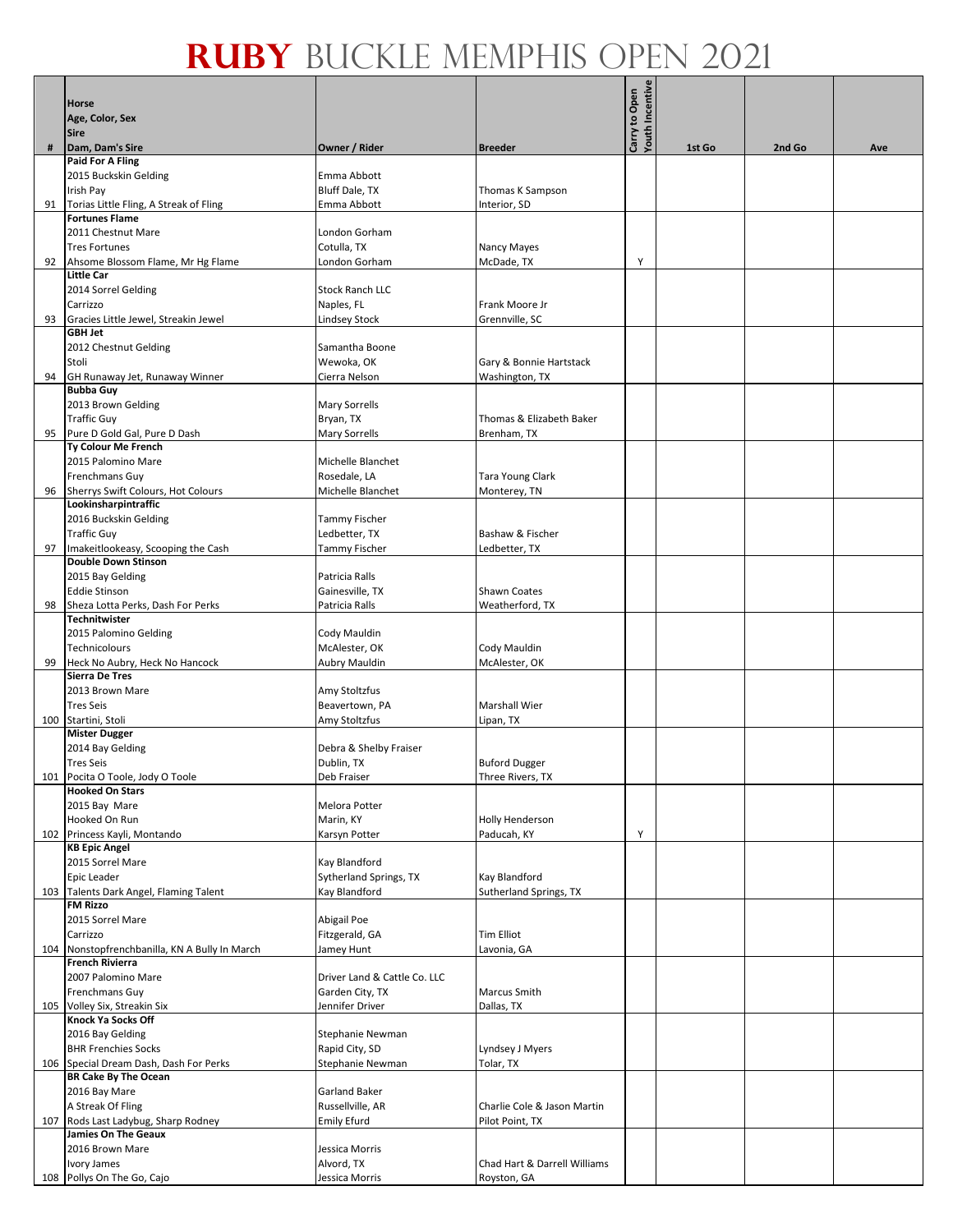|     | <b>Horse</b>                                                       |                                        |                                | <b>Youth Incentive</b><br>Carry to Open |        |        |     |
|-----|--------------------------------------------------------------------|----------------------------------------|--------------------------------|-----------------------------------------|--------|--------|-----|
|     | Age, Color, Sex                                                    |                                        |                                |                                         |        |        |     |
|     | <b>Sire</b>                                                        |                                        |                                |                                         |        |        |     |
| #   | Dam, Dam's Sire                                                    | Owner / Rider                          | <b>Breeder</b>                 |                                         | 1st Go | 2nd Go | Ave |
|     | <b>Just A Famous Fling</b><br>2015 Red Roan Gelding                | Jessica J Cooper                       |                                |                                         |        |        |     |
|     | A Streak Of Fling                                                  | Oakfield, TN                           | Jessica J Cooper               |                                         |        |        |     |
|     | 109 Famous Judge, Dash Ta Fame                                     | Jessica Cooper                         | Oakfield, TN                   |                                         |        |        |     |
|     | <b>MR Vegas Fame</b>                                               |                                        |                                |                                         |        |        |     |
|     | 2016 Bay Mare                                                      | M R Performance Horses                 |                                |                                         |        |        |     |
|     | French Streaktovegas                                               | Bellville, TX                          | M R Performance Horses         |                                         |        |        |     |
|     | 110 JL Sweet Fame, Dash Ta Fame<br>Al Cappone*                     | Jodee Miller                           | Bellville, TX                  |                                         |        |        |     |
|     | 2016 Sorrel Stallion                                               | Nickelbar Ranch LLC                    |                                |                                         |        |        |     |
|     | Shawne Bug Leo                                                     | San Angelo, TX                         | Harry Thomas                   |                                         |        |        |     |
|     | 111   TR Double Cash, Texas High Dasher                            | <b>Dustin Angelle</b>                  | Harrold, SD                    |                                         |        |        |     |
|     | <b>Guyz Hot Streak</b><br>2015 Sorrel Gelding                      | George & Dee Gibbs                     |                                |                                         |        |        |     |
|     | Frenchmans Guy                                                     | Maxwell, IA                            | Bill & Debbie Myers            |                                         |        |        |     |
|     | 112 Hot April Colours, Hot Colours                                 | Dee Gibbs                              | Saint Onge, SD                 |                                         |        |        |     |
|     | <b>Hercules Got Guns</b>                                           |                                        |                                |                                         |        |        |     |
|     | 2014 Gray Gelding                                                  | <b>Heather Clegg</b>                   |                                |                                         |        |        |     |
|     | Fiestas Gotta Gun<br>113   MIP Laughingwood, Blondys Driftin Dude  | Athens, AL<br><b>Heather Clegg</b>     | Shelbie Smoker<br>Midland, TX  |                                         |        |        |     |
|     | <b>Bully Fling N Stones</b>                                        |                                        |                                |                                         |        |        |     |
|     | 2014 Red Roan Mare                                                 | Crystal Tebbe                          |                                |                                         |        |        |     |
|     | A Streak Of Fling                                                  | Southwest Renches, FL                  | Gloria Leopard DVM             |                                         |        |        |     |
|     | 114 Pebbles Bit O Bully, Bully Bullion                             | Crystal Tebbe                          | Purcell, OK                    |                                         |        |        |     |
|     | <b>KN Luna</b><br>2014 Sorrel Mare                                 | Brandon & Jamie Wilson                 |                                |                                         |        |        |     |
|     | <b>Eddie Stinson</b>                                               | Weatherford, TX                        | Kimi Nichols                   |                                         |        |        |     |
|     | 115 Mystery Moma, Heza Fast Dash                                   | Kelsey Treharne                        | Brownwood, TX                  |                                         |        |        |     |
|     | <b>Thats The Cowboy Way</b>                                        |                                        |                                |                                         |        |        |     |
|     | 2014 Gray Gelding<br>Aint Seen Nothin Yet                          | Molly Steffen<br>Hico, TX              | Randy or Karie Lynn Suhn       |                                         |        |        |     |
|     | 116 Lady Chivato, Dash To Chivato                                  | Molly Steffen                          | Riverton, WY                   |                                         |        |        |     |
|     | <b>VC Shy Fling</b>                                                |                                        |                                |                                         |        |        |     |
|     | 2014 Bay Mare                                                      | Lindsay & Willie Leverington           |                                |                                         |        |        |     |
|     | A Streak Of Fling                                                  | Jonesburg, MO                          | Vernon & Elaine Copsey         |                                         |        |        |     |
|     | 117 Shynia, Dash Ta Fame<br><b>Troubles Easy Design</b>            | Lindsay Leverington                    | Anselmo, NE                    |                                         |        |        |     |
|     | 2014 Bay Mare                                                      | Shannon R. Ott-Polzin                  |                                |                                         |        |        |     |
|     | Slick By Design                                                    | Mukwonago, WI                          | Janelle & Karen Robinson       |                                         |        |        |     |
|     | 118 Jet On Trouble Easy, Easy Routine                              | Amanda Lepak                           | Whitesboro, TX                 |                                         |        |        |     |
|     | <b>Vixens Ivory Hero</b><br>2014 Bay Gelding                       | Sydney Hollingsworth                   |                                |                                         |        |        |     |
|     | Ivory James                                                        | Stillwater, OK                         | <b>Brenda Reswig</b>           |                                         |        |        |     |
|     | 119 Valiant Red Vixen, Valiant Hero                                | Sydney Hollingsworth                   | Bismarck, ND                   | Y                                       |        |        |     |
|     | <b>Boon Dox Jazzy</b>                                              |                                        |                                |                                         |        |        |     |
|     | 2013 Blue Roan Gelding<br>Streakin Boon Dox                        | Anne Marie McConnell<br>Morristown, AZ | Joe Spitz                      |                                         |        |        |     |
|     | 120 BF Frenchmans Jazzy, Frenchmans Bullet                         | Anne Marie McConnell                   | Lamar, CO                      |                                         |        |        |     |
|     | JL Twisted Roc                                                     |                                        |                                |                                         |        |        |     |
|     | 2014 Sorrel Gelding                                                | Jerry & Kathy Rush                     |                                |                                         |        |        |     |
|     | JL Sirocco                                                         | Llano, TX                              | Jill Lane Quarter Horses       |                                         |        |        |     |
|     | 121 Miss Twist Bug, Shawnee Bug<br><b>Tres Seis Laveaux</b>        | Kathy Rush                             | Fort Benton, MT                |                                         |        |        |     |
|     | 2014 Bay Mare                                                      | Valerie Smith-Rebholtz                 |                                |                                         |        |        |     |
|     | <b>Tres Seis</b>                                                   | Washington, WV                         | <b>BRS Stables</b>             |                                         |        |        |     |
|     | 122 Jlo Laveaux, First Down Laveaux                                | Caleb Cline                            | Gainesville, TX                | Y                                       |        |        |     |
|     | <b>Strate Laced Guy</b><br>2014 Palomino Gelding                   | Amy Barrett                            |                                |                                         |        |        |     |
|     | <b>BHR Frenchies Socks</b>                                         | Calvert City, KY                       | John C Hanning                 |                                         |        |        |     |
|     | 123 Strate Laced, Deputy Enos Strate                               | Melora Potter                          | Pomeroy, OH                    |                                         |        |        |     |
|     | For Heaven Seis                                                    |                                        |                                |                                         |        |        |     |
|     | 2014 Brown Gelding                                                 | Megan McKerchie                        |                                |                                         |        |        |     |
| 124 | JL Dash Ta Heaven<br>Vamoosa, Tres Seis                            | Palm City, FL<br>Megan McKerchie       | Jud Little<br>Ardmore, OK      |                                         |        |        |     |
|     | <b>Return Of A Hero</b>                                            |                                        |                                |                                         |        |        |     |
|     | 2014 Black Mare                                                    | Allie Zant                             |                                |                                         |        |        |     |
|     | Valiant Hero                                                       | Stephenville, TX                       | Jud Little Ranch               |                                         |        |        |     |
|     | 125 Less Return, Dashing Investment<br><b>Jets Letters Ta Abby</b> | Allie Zant                             | Springer, OK                   |                                         |        |        |     |
|     | 2014 Sorrel Gelding                                                | Busby Quarterhorse, LLC                |                                |                                         |        |        |     |
|     | Blazin Jetolena                                                    | Millsap, TX                            | <b>Busby Quarterhorse, LLC</b> |                                         |        |        |     |
|     | 126 Real Famous Abby, Dash Ta Fame                                 | Ashley Schafer                         | Millsap, TX                    |                                         |        |        |     |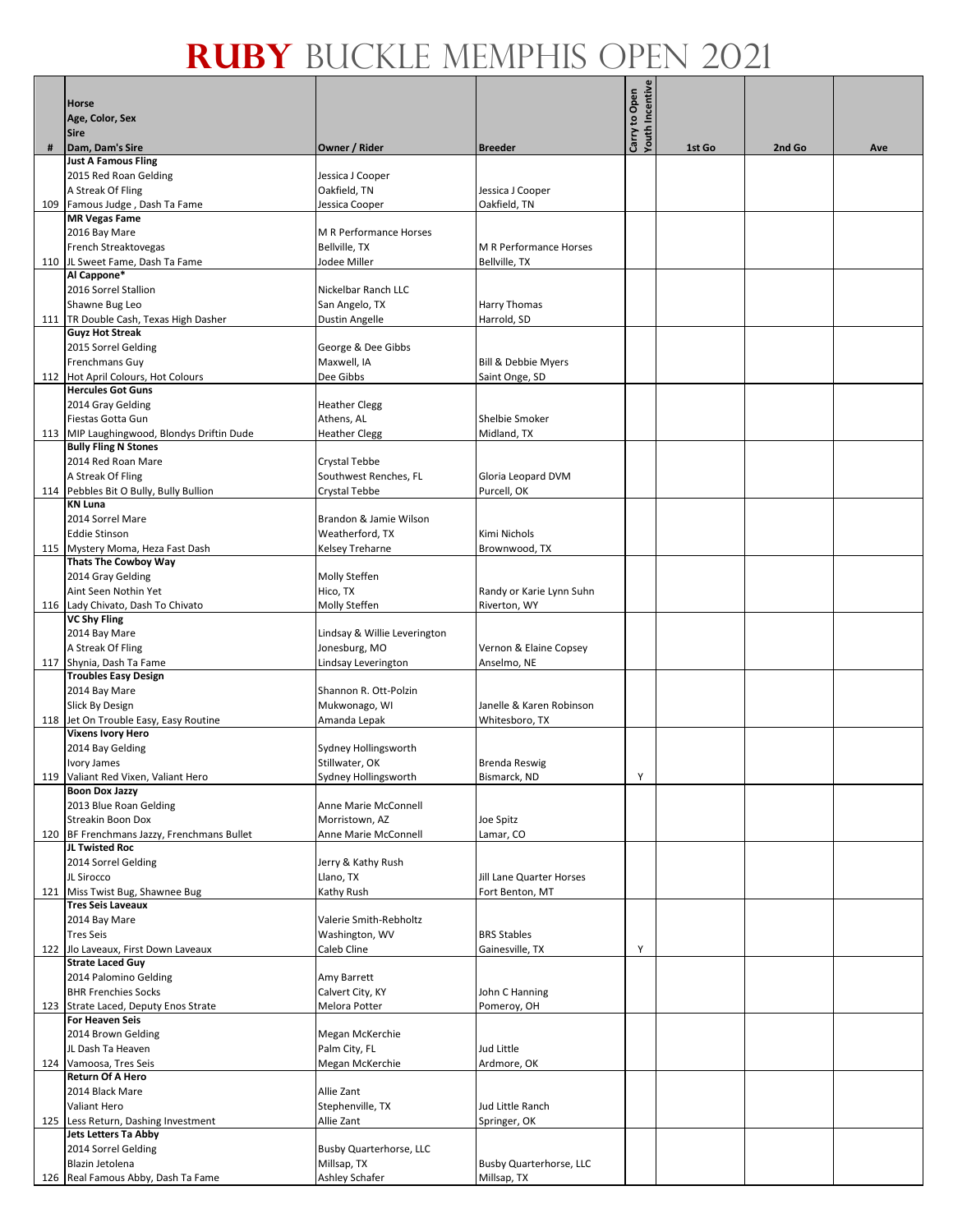|     | Horse                                                              |                                   |                                                | Youth Incentive<br>Carry to Open |        |        |     |
|-----|--------------------------------------------------------------------|-----------------------------------|------------------------------------------------|----------------------------------|--------|--------|-----|
|     | Age, Color, Sex                                                    |                                   |                                                |                                  |        |        |     |
|     | <b>Sire</b>                                                        |                                   |                                                |                                  |        |        |     |
| #   | Dam, Dam's Sire                                                    | Owner / Rider                     | <b>Breeder</b>                                 |                                  | 1st Go | 2nd Go | Ave |
|     | Irosesuchastinson<br>2014 Palomino Mare                            | Tammy Brown                       |                                                |                                  |        |        |     |
|     | <b>Eddie Stinson</b>                                               | Bishopville, SC                   | Danny K Carroll                                |                                  |        |        |     |
|     | 127 Oro Rose, Man In The Money                                     | Jordan Brown                      | Raymore, MO                                    |                                  |        |        |     |
|     | <b>NB Ladybird</b>                                                 |                                   |                                                |                                  |        |        |     |
|     | 2014 Gray Mare                                                     | Nickelbar Ranch LLC               | Nickelbar Ranch LLC                            |                                  |        |        |     |
|     | Shawne Bug Leo<br>128 TR Dashing Badger, Mr Illuminator            | San Angleo, TX<br>Kenna Squires   | San Angelo, TX                                 |                                  |        |        |     |
|     | AintSeen Ziva Streak                                               |                                   |                                                |                                  |        |        |     |
|     | 2014 Palomino Mare                                                 | Tanya Conklin                     |                                                |                                  |        |        |     |
|     | Aint Seen Nothin Yet                                               | Callahan, FL                      | Tanya Conklin                                  |                                  |        |        |     |
|     | 129   A Moneys Bit O Honey, Mr Money To Burn<br><b>Bye Felicia</b> | Tanya Conklin                     | Callahan, FL                                   |                                  |        |        |     |
|     | 2014 Sorrel Gelding                                                | JoAnna Parker                     |                                                |                                  |        |        |     |
|     | <b>Eddie Stinson</b>                                               | Opelike, AL                       | Karl Smith                                     |                                  |        |        |     |
|     | 130 Ima Burr Bug, Burrs First Down                                 | JoAnna Parker                     | Lucedale, MS                                   |                                  |        |        |     |
|     | Slickgun<br>2015 Gray Mare                                         | Maddi Cripe                       |                                                |                                  |        |        |     |
|     | Slick By Design                                                    | Vandalia, IL                      | <b>Birgit Self</b>                             |                                  |        |        |     |
|     | 131 TR Miss Graygun, Playgun                                       | Maddi Cripe                       | Pilot Point, TX                                |                                  |        |        |     |
|     | <b>Peaks And Valleys</b>                                           |                                   |                                                |                                  |        |        |     |
|     | 2015 Gray Mare                                                     | Jaime Barrow                      |                                                |                                  |        |        |     |
|     | Firewater Canyon<br>132 Go On Luck, Krimps Elmer                   | Snyder, TX<br>Jaime Barrow        | William Byron Forehand<br>Green CV Spgs, FL    |                                  |        |        |     |
|     | Shesamityslickdesign                                               |                                   |                                                |                                  |        |        |     |
|     | 2014 Buckskin Mare                                                 | Jody & Rebecca Boyd               |                                                |                                  |        |        |     |
|     | Slick By Design                                                    | Zachary, LA                       | Linda & Bruce Stenerson                        |                                  |        |        |     |
|     | 133 Lenas Hardly Smokin, Smokeys Gray<br>Slicknslide               | Rebecca Boyd                      | Escondido, CA                                  |                                  |        |        |     |
|     | 2015 Bay Gelding                                                   | Maria Norman                      |                                                |                                  |        |        |     |
|     | Slick By Design                                                    | Cabot, AR                         | Maria Norman                                   |                                  |        |        |     |
|     | 134 Red Pepa Jet, Rene Dan Jet                                     | Maria Norman                      | Cabot, AR                                      |                                  |        |        |     |
|     | Letta Traffic Do It<br>2015 Buckskin Mare                          |                                   |                                                |                                  |        |        |     |
|     | <b>Traffic Guy</b>                                                 | Jaime Stackpole<br>Gray, GA       | Troy & Jamie Ashford                           |                                  |        |        |     |
|     | 135 April Rose For Hank, Letta Hank Do It                          | Jaime Stackpole                   | Lott, TX                                       |                                  |        |        |     |
|     | <b>VR Bugsnthemoonlight</b>                                        |                                   |                                                |                                  |        |        |     |
|     | 2015 Sorrel Gelding                                                | Five L Farm                       |                                                |                                  |        |        |     |
|     | Shawne Bug Leo<br>136 Kailua Creek, Marthas Six Moons              | Portage, PA<br>Jarrett Long       | Ventana Ranch<br>Noble, OK                     |                                  |        |        |     |
|     | <b>King Tyrone</b>                                                 |                                   |                                                |                                  |        |        |     |
|     | 2015 Sorrel Stallion                                               | <b>Riverview Quarter Horses</b>   |                                                |                                  |        |        |     |
|     | Blazin Jetolena                                                    | Little River, SC                  | Jessica Worley                                 |                                  |        |        |     |
|     | 137 From The Money Red, On The Money Red                           | <b>Tyler Gault</b>                | Little River, SC                               |                                  |        |        |     |
|     | <b>Best Spot In Traffic</b><br>2015 Buckskin Gelding               | Korin Matthijetz                  |                                                |                                  |        |        |     |
|     | <b>Traffic Guy</b>                                                 | Lexington, TX                     | Korin Matthijetz                               |                                  |        |        |     |
|     | 138 Shall Be Best, Confederate Leader                              | Korin Matthijetz                  | Lexington, TX                                  |                                  |        |        |     |
|     | Flip Flops A Floppin                                               | Trent Roorda & James Smith        |                                                |                                  |        |        |     |
|     | 2014 Bay Roan Gelding<br><b>Best Advice</b>                        | Rensselaer, IN                    | Sammy Crooks                                   |                                  |        |        |     |
| 139 | Foxy Blu Hancock, Hancocks Blue Try                                | Trent Roorda                      | Arlington, KY                                  |                                  |        |        |     |
|     | <b>HP Famous Design</b>                                            |                                   |                                                |                                  |        |        |     |
|     | 2017 Gray Gelding                                                  | Valinda Moore                     |                                                |                                  |        |        |     |
|     | Slick By Design<br>140   HP Fiesta Fame, Dash Ta Fame              | Kennedale, TX<br>Emma Abbott      | Jason Martin & Charlie Cole<br>Pilot Point, TX |                                  |        |        |     |
|     | <b>Blazinredrhinestones</b>                                        |                                   |                                                |                                  |        |        |     |
|     | 2015 Sorrel Mare                                                   | Linda Jett Mosley & Marti Garrett |                                                |                                  |        |        |     |
|     | Blazin Jetolena                                                    | Vidalia, GA                       | Dale E Reed                                    |                                  |        |        |     |
|     | 141 Dyna Rae Honor, Jet Of Honor<br><b>Stoli My Ride</b>           | Linda Jett Mosley                 | Powhatan, VA                                   |                                  |        |        |     |
|     | 2013 Black Gelding                                                 | <b>Stock Ranch LLC</b>            |                                                |                                  |        |        |     |
|     | Stoli                                                              | Naples, FL                        | Jim & Natalie Montgomery                       |                                  |        |        |     |
|     | 142 JT Joyride, Streakin La Jolla                                  | <b>Lindsey Stock</b>              | Pineville, LA                                  |                                  |        |        |     |
|     | <b>Chasin Magnolias</b><br>2016 Sorrel Mare                        | Mary Sorrells                     |                                                |                                  |        |        |     |
|     | Be A Magnolia Runner                                               | Bryan, TX                         | Mary Sorrells                                  |                                  |        |        |     |
|     | 143 Firewater In The Sky, Chasin Firewater                         | Mary Sorrells                     | Bryan, TX                                      |                                  |        |        |     |
|     | <b>Fast Under Pressure</b>                                         |                                   |                                                |                                  |        |        |     |
|     | 2017 Sorrel Mare                                                   | Aubrey Smith                      |                                                |                                  |        |        |     |
|     | No Pressure On Me<br>144 Ryonsfastbucklebunny, Fast Flying Ryon    | Binghamton, NY<br>Ryann Pedone    | Martha Jean Reeves<br>Weatherford, TX          |                                  |        |        |     |
|     |                                                                    |                                   |                                                |                                  |        |        |     |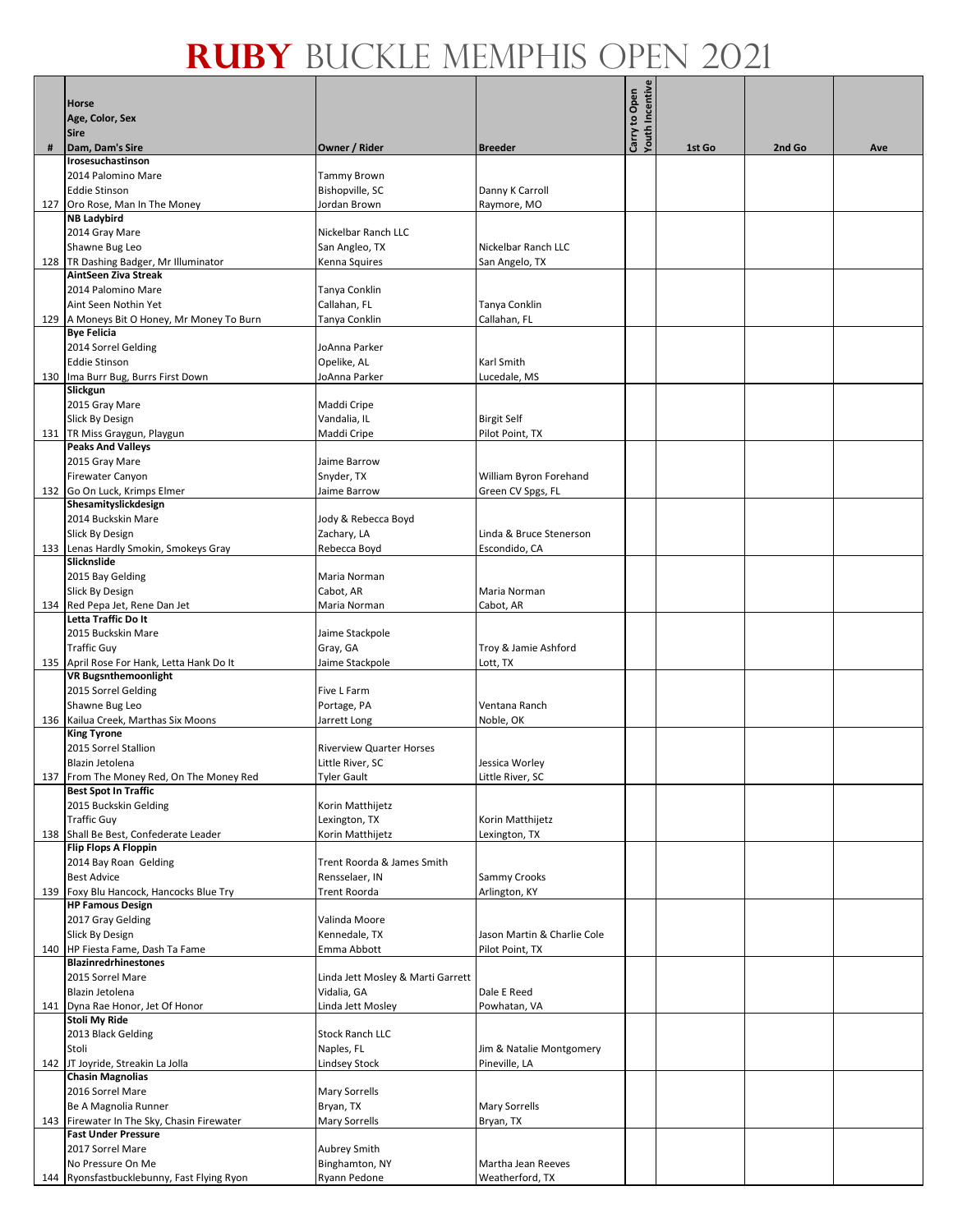|     | Horse                                                              |                                    |                                    | <b>Youth Incentive</b><br>Carry to Open |        |        |     |
|-----|--------------------------------------------------------------------|------------------------------------|------------------------------------|-----------------------------------------|--------|--------|-----|
|     | Age, Color, Sex                                                    |                                    |                                    |                                         |        |        |     |
| #   | <b>Sire</b><br>Dam, Dam's Sire                                     | Owner / Rider                      | <b>Breeder</b>                     |                                         | 1st Go | 2nd Go | Ave |
|     | <b>Dialin Heaven</b>                                               |                                    |                                    |                                         |        |        |     |
|     | 2015 Sorrel Stallion                                               | <b>Josh Andrews</b>                |                                    |                                         |        |        |     |
|     | JL Dash Ta Fame                                                    | Greenbrier, AR                     | Jud Little                         |                                         |        |        |     |
|     | 145   Ms Kid Dee Dial, Kiddin N Streakin<br>Shez Flyin High Guyz   | Josh Andrews                       | Ardmore, OK                        |                                         |        |        |     |
|     | 2015 Sorrel Mare                                                   | <b>Brent Hickey</b>                |                                    |                                         |        |        |     |
|     | Frenchmans Guy                                                     | Godley, TX                         | Bill & Debbie Myers                |                                         |        |        |     |
|     | 146 Flyin To Holland, Holland Ease<br>Roar Louder                  | <b>Brooke Hickey</b>               | Saint Onge, SD                     |                                         |        |        |     |
|     | 2014 Bay Mare                                                      | Paula Touchstone                   |                                    |                                         |        |        |     |
|     | <b>Triple Vodka</b>                                                | Winona, MS                         | Ranna R Hebert                     |                                         |        |        |     |
|     | 147 Brays Special Dash, Special Crown Royal                        | Paula Touchstone                   | Welsh, LA                          |                                         |        |        |     |
|     | Penny For Ur Flit<br>2013 Palomino Mare                            | Melora Potter                      |                                    |                                         |        |        |     |
|     | JL Dash Ta Heaven                                                  | Marion, KY                         | Dan & Kasey Etbauer                |                                         |        |        |     |
|     | 148 Fashion Star Flit, Fire Water Flit                             | Karsyn Potter                      | Goodnell, OK                       | Y                                       |        |        |     |
|     | Frenchmansdiscorose                                                | Driver Land & Cattle Co. LLC       |                                    |                                         |        |        |     |
|     | 2014 Gray Mare<br>Frenchmans Guy                                   | Garden City, TX                    | Jeff & Eva Marie Hepper            |                                         |        |        |     |
|     | 149 Dance N Lights, Dash For Perks                                 | Jennifer Driver                    | Keene, ND                          |                                         |        |        |     |
|     | <b>Epically Famous</b>                                             |                                    |                                    |                                         |        |        |     |
|     | 2015 Gray Stallion<br>Epic Leader                                  | Josie Cole<br>Trimont, MN          | Jennifer Ruzsa                     |                                         |        |        |     |
|     | 150 Imarealtreasure, Dash Ta Fame                                  | Josie Cole                         | Selby, SD                          |                                         |        |        |     |
|     | <b>Fame N Perks</b>                                                |                                    |                                    |                                         |        |        |     |
|     | 2015 Black Gelding                                                 | <b>Brad Shirey</b>                 |                                    |                                         |        |        |     |
|     | JL Dash Ta Heaven<br>151 Cool Perky, Dash For Perks                | Logan, OH<br><b>Troy Crumrine</b>  | Jud Little<br>Ardmore, OK          |                                         |        |        |     |
|     | <b>Jets Top Gun</b>                                                |                                    |                                    |                                         |        |        |     |
|     | 2015 Sorrel Gelding                                                | Busby Quarterhorse, LLC            |                                    |                                         |        |        |     |
|     | Blazin Jetolena                                                    | Millsap, TX                        | Busby Quarterhorse, LLC            |                                         |        |        |     |
|     | 152 GL Famous First Lady, Dash Ta Fame<br><b>Furious Interlude</b> | Janna Beam-Brown                   | Millsap, TX                        |                                         |        |        |     |
|     | 2010 Bay Mare                                                      | Abigail Poe/Kelli Jo & Alan Hulsey |                                    |                                         |        |        |     |
|     | Furyofthewind                                                      | Fitzgerald, GA                     | <b>Bob Moore Farms LLC</b>         |                                         |        |        |     |
|     | 153 Secret Interlude, Tejano<br><b>Double RockinW</b>              | Abigail Poe                        | Norman, OK                         | Y                                       |        |        |     |
|     | 2015 Sorrel Gelding                                                | <b>Cristin Posey</b>               |                                    |                                         |        |        |     |
|     | Rockin W                                                           | Stephenville, TX                   | Waltons Rocking W Ranch            |                                         |        |        |     |
|     | 154 Boon San Baby, Boon San                                        | <b>Cristin Posey</b>               | FT Worth                           |                                         |        |        |     |
|     | <b>Epic Vanilla Ice Cream</b><br>2016 Sorrel Mare                  | Jason Eagle                        |                                    |                                         |        |        |     |
|     | Epic Leader                                                        | Ward, AR                           | Nickelbar Ranch                    |                                         |        |        |     |
|     | 155 SR Shades Of Vanilla, Dash Ta Fame                             | Jason Eagle                        | San Angelo, TX                     |                                         |        |        |     |
|     | <b>French Prospector</b><br>2011 Palomino Gelding                  | Jessica J Cooper                   |                                    |                                         |        |        |     |
|     | Frenchmans Guy                                                     | Oakfield, TN                       | Jessica J Cooper                   |                                         |        |        |     |
| 156 | Alakazam, Siyah Kalem                                              | Jessica Cooper                     | Oakfield, TN                       |                                         |        |        |     |
|     | Velma Kellie<br>2015 Sorrel Mare                                   |                                    |                                    |                                         |        |        |     |
|     | Epic Leader                                                        | Stephanie Newman<br>Rapid City, SD | Kassie Mowry                       |                                         |        |        |     |
| 157 | Streakin Silvercreek, A Streak Of Fling                            | Stephanie Newman                   | Dublin, TX                         |                                         |        |        |     |
|     | Move Over Elvis*                                                   |                                    |                                    |                                         |        |        |     |
|     | 2012 Palomino Stallion<br>Frenchmans Guy                           | Kathy Donegan<br>Bluff Dale, TX    | Kathy Donegan                      |                                         |        |        |     |
|     | 158 BA Dashin Mover, Dashin Elvis                                  | Lacey Harmon                       | Bluff Dale, TX                     |                                         |        |        |     |
|     | <b>Streakin With Guys</b>                                          |                                    |                                    |                                         |        |        |     |
|     | 2010 Buckskin Mare                                                 | George & Dee Gibbs                 |                                    |                                         |        |        |     |
|     | Frenchmans Guy<br>159 Streakin Jo Jo, Streakin Dash                | Maxwell, IA<br>Dee Gibbs           | George or Dee Gibbs<br>Maxwell, IA |                                         |        |        |     |
|     | <b>Easy Goin Guy</b>                                               |                                    |                                    |                                         |        |        |     |
|     | 2009 Sorrel Gelding                                                | Crystal Shumate                    |                                    |                                         |        |        |     |
| 160 | <b>BHR Frenchies Socks</b><br>Holland Lady, Holland Ease           | Micanopy, FL<br>Crystal Shumate    | Crystal Shumate<br>Micanopy, FL    |                                         |        |        |     |
|     | A Wealthy Design                                                   |                                    |                                    |                                         |        |        |     |
|     | 2015 Sorrel Mare                                                   | Bob & Tracy Haberlandt             |                                    |                                         |        |        |     |
|     | Slick By Design                                                    | Okeechobee, FL                     | Bob & Tracy Haberlandt             | Y                                       |        |        |     |
|     | 161 RGR Miss Hugo Cash, Mr Beaudash<br><b>Ready Set Go Girl</b>    | Ryleigh Kaye Adams                 | Okeechobee, FL                     |                                         |        |        |     |
|     | 2015 Bay Mare                                                      | Glenda Barnett                     |                                    |                                         |        |        |     |
|     | Prime Talent                                                       | Decatur, TX                        | Copper Spring Ranch NM LLC         |                                         |        |        |     |
|     | 162 Very Dashin 123, Dash Thru Traffic                             | Glenda Barnett                     | Tularosa, NM                       |                                         |        |        |     |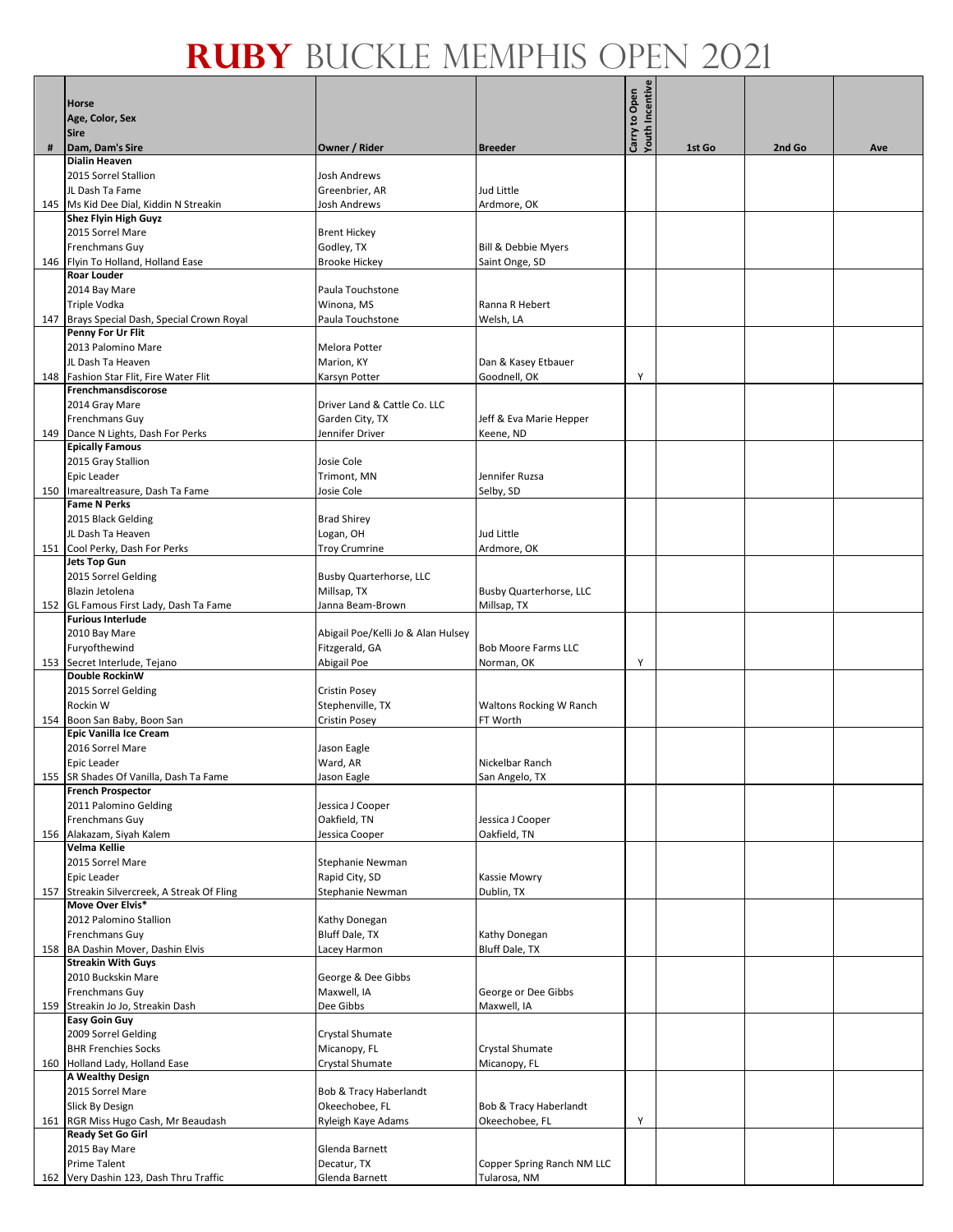|     | <b>Horse</b>                                                            |                                          |                                     | <b>Youth Incentive</b><br>Carry to Open |        |        |     |
|-----|-------------------------------------------------------------------------|------------------------------------------|-------------------------------------|-----------------------------------------|--------|--------|-----|
|     | Age, Color, Sex                                                         |                                          |                                     |                                         |        |        |     |
| #   | <b>Sire</b><br>Dam, Dam's Sire                                          | Owner / Rider                            | <b>Breeder</b>                      |                                         | 1st Go | 2nd Go | Ave |
|     | TrafficRunawayTrain                                                     |                                          |                                     |                                         |        |        |     |
|     | 2015 Buckskin Mare                                                      | Jenna Graf                               |                                     |                                         |        |        |     |
|     | <b>Traffic Guy</b>                                                      | Millsap, TX                              | Troy & Jamie Ashford                |                                         |        |        |     |
|     | 163 Dashing Performance, Royal Quick Dash<br><b>DB Time For A Fling</b> | Jenna Graf                               | Lott, TX                            |                                         |        |        |     |
|     | 2015 Bay Roan Gelding                                                   | Al Childs                                |                                     |                                         |        |        |     |
|     | A Streak Of Fling                                                       | Athens, OH                               | <b>Dennis Beaty</b>                 |                                         |        |        |     |
|     | 164 Nana Time, Dashing Val<br><b>Grand PC Redwood</b>                   | Jesse Childs                             | Chickamauga, GA                     |                                         |        |        |     |
|     | 2015 Red Dun Gelding                                                    | Jeffrey D Crockett                       |                                     |                                         |        |        |     |
|     | PC Redwood Manny                                                        | Spanish Fork, UT                         | <b>Scott Morgan Bass</b>            |                                         |        |        |     |
|     | 165 CQ Grand Daisy Hill, CQ Two Dot Hill                                | Teigan Adams                             | Morgan, UT                          |                                         |        |        |     |
|     | <b>Graves Slick Nickbar</b><br>2015 Sorrel Mare                         | Susan Lousberg                           |                                     |                                         |        |        |     |
|     | Slick By Design                                                         | Mt. Pleasant, TX                         | <b>Curtis Graves</b>                |                                         |        |        |     |
|     | 166 Docs Heart Attack, Dr Nick Bar                                      | Susan Lousberg                           | Collinsville, TX                    |                                         |        |        |     |
|     | <b>Epic Bit Of Fame</b>                                                 |                                          |                                     |                                         |        |        |     |
|     | 2015 Gray Gelding<br>Epic Leader                                        | Kaylon & Seth Rodriguez<br>Polk City, FL | Kaylon & Seth Rodriguez             |                                         |        |        |     |
|     | 167 Madams Bit Of Fame, Zippy Zevi Dasher                               | Kaylon Rodriguez                         | Polk City, FL                       |                                         |        |        |     |
|     | Da Sani                                                                 |                                          |                                     |                                         |        |        |     |
|     | 2015 Sorrel Mare<br>Firewater Canyon                                    | <b>Mike Stephens</b><br>Covington, LA    | Chad Hart                           |                                         |        |        |     |
|     | 168 Streakin Moonlight, Streakin Six                                    | Natalie Stephens                         | Royston, GA                         |                                         |        |        |     |
|     | <b>Bugs N Your Sunday</b>                                               |                                          |                                     |                                         |        |        |     |
|     | 2015 Sorrel Stallion                                                    | Andrea Wolf                              |                                     |                                         |        |        |     |
|     | Shawne Bug Leo<br>169 Sundays Best Gal, Bob O Lynx                      | Sunset, TX<br>Andrea Wolf                | Andrea Wolf<br>Sunset, TX           |                                         |        |        |     |
|     | Kold Feet                                                               |                                          |                                     |                                         |        |        |     |
|     | 2015 Gray Gelding                                                       | Summer Run Inc.                          |                                     |                                         |        |        |     |
|     | Frenchmans Guy                                                          | Buffalo, MN                              | Summer Run Inc.                     |                                         |        |        |     |
|     | 170   Dr Runaway Bride, SC Chiseled In Stone<br>Majestic Frenchman      | Cadyn Luedemann                          | Buffalo, MN                         |                                         |        |        |     |
|     | 2015 Palomino Stallion                                                  | Autumn Hovarter                          |                                     |                                         |        |        |     |
|     | Aint Seen Nothin Yet                                                    | China, MI                                | Martina Felder                      |                                         |        |        |     |
|     | 171 Patch Of Cilantro, Cilantro Special<br><b>My Boy Lollipop</b>       | Autumn Hovarter                          | Simi Valley, CA                     |                                         |        |        |     |
|     | 2015 Bay Gelding                                                        | <b>Todd Trask</b>                        |                                     |                                         |        |        |     |
|     | <b>Tres Fortunes</b>                                                    | Wasta, SD                                | <b>Tracy Trask</b>                  |                                         |        |        |     |
|     | 172 RR French Valentine, Frenchmans Guy                                 | Jaymie Anderson                          | Wasta, SD                           |                                         |        |        |     |
|     | <b>Blazing With My Dude</b><br>2015 Sorrel Mare                         | Busby Quarterhorse, LLC                  |                                     |                                         |        |        |     |
|     | Blazin Jetolena                                                         | Millsap, TX                              | <b>Busby Quarterhorse, LLC</b>      |                                         |        |        |     |
|     | 173 Dasher Dude, Texas High Dasher                                      | Andrea Busby                             | Millsap, TX                         |                                         |        |        |     |
|     | <b>VF Eysa Famous</b><br>2015 Sorrel Mare                               | Sarah Rose Waguespack                    |                                     |                                         |        |        |     |
|     | <b>Eddie Stinson</b>                                                    | Gonzales, LA                             | <b>Victory Farms</b>                |                                         |        |        |     |
| 174 | VF Eyesa Red Design, Designer Red                                       | Sarah Rose Waguespack                    | Ada, OK                             |                                         |        |        |     |
|     | <b>KVS Payday By Design</b><br>2015 Grullo Mare                         | Darrell & Jamie Garrett                  |                                     |                                         |        |        |     |
|     | Slick By Design                                                         | Byrdstown, TN                            | Kurt Vonn Stone                     |                                         |        |        |     |
| 175 | SCF Daisy Duke, Special Definition                                      | Jamie Garrett                            | Lebanon, TN                         |                                         |        |        |     |
|     | <b>Haul Of Fame</b>                                                     |                                          |                                     |                                         |        |        |     |
|     | 2015 Chestnut Gelding<br><b>Eddie Stinson</b>                           | Marc Orman<br>Okemah, OK                 | Marc Orman & Carl Walker            |                                         |        |        |     |
| 176 | Take It To The House, Invisible Injun                                   | Marc Orman                               | Okemah, OK                          |                                         |        |        |     |
|     | <b>Stinsons Shocker</b>                                                 |                                          |                                     |                                         |        |        |     |
|     | 2015 Chestnut Gelding<br><b>Eddie Stinson</b>                           | Angie & Keith Dowell<br>Olive Branch, MS | Angie & Keith Dowell                |                                         |        |        |     |
|     | 177 Hels Honor, BJS Special Honor                                       | Colby Wilson                             | Olive Branch, MS                    |                                         |        |        |     |
|     | OE Money In My Socks                                                    |                                          |                                     |                                         |        |        |     |
|     | 2015 Bay Mare<br><b>BHR Frenchies Socks</b>                             | Ashley Harvey<br>Decatur, TX             | <b>Ashley Harvey</b>                |                                         |        |        |     |
|     | 178 Reds Dancing Duck, On The Money Red                                 | Ashley Harvey                            | Decatur, TX                         |                                         |        |        |     |
|     | <b>Straight Up Smooth</b>                                               |                                          |                                     |                                         |        |        |     |
|     | 2015 Buckskin Mare                                                      | Kristine & Josh Jacobsen                 |                                     |                                         |        |        |     |
|     | A Smooth Guy<br>179 Up Straight, Lean With Me                           | Weatherford, TX<br>Cienna Jacobsen       | Mike Oden Cattle CO<br>Williams, AZ | Y                                       |        |        |     |
|     | <b>Breezy PYC</b>                                                       |                                          |                                     |                                         |        |        |     |
|     | 2015 Brown Mare                                                         | Richard Johnson                          |                                     |                                         |        |        |     |
|     | PYC Paint Your Wagon                                                    | Morning View, KY                         | Keith Carol                         |                                         |        |        |     |
|     | 180 Wind N My Sails, Okey Dokey Dale                                    | Maliah Downs                             | Washington, OK                      |                                         |        |        |     |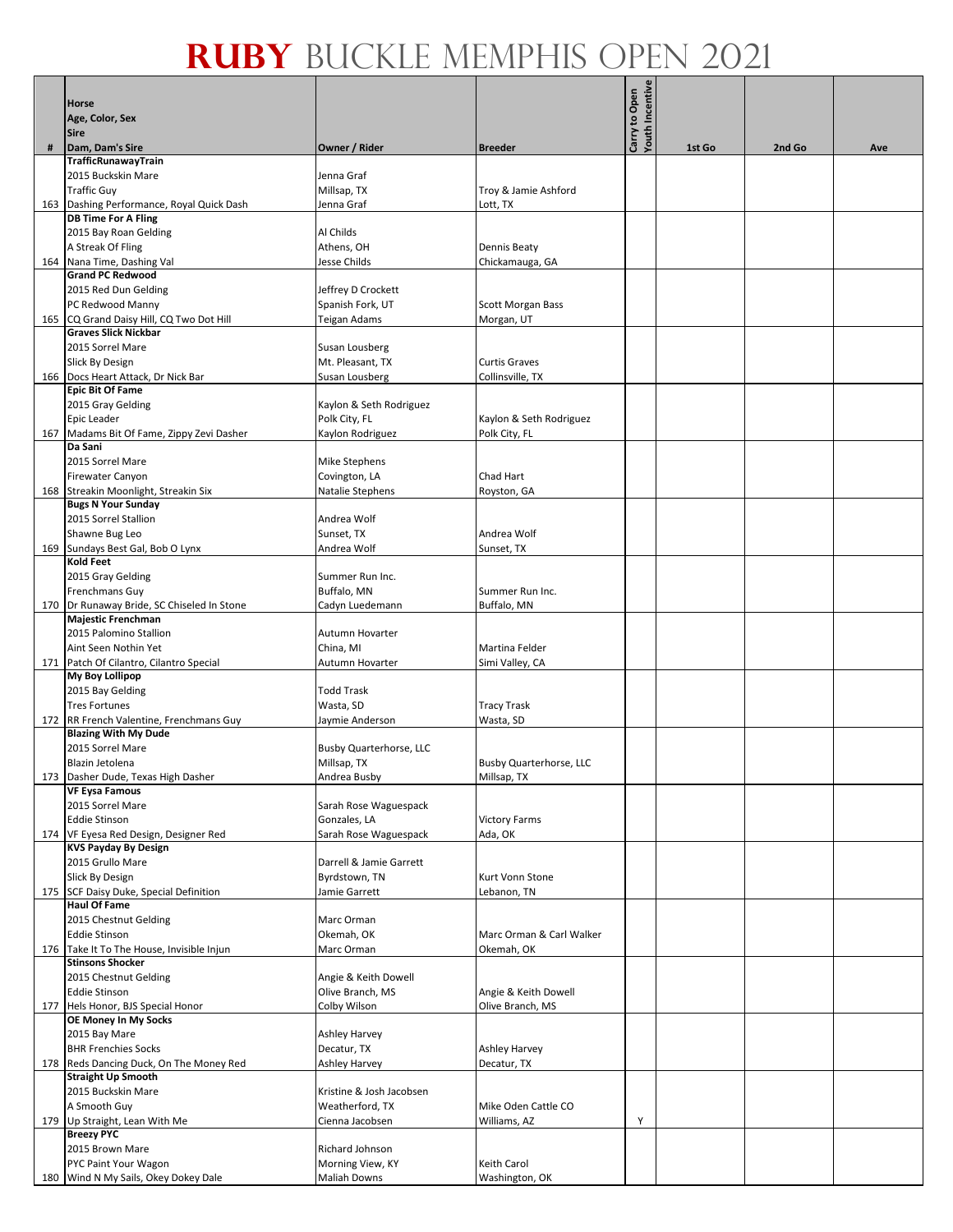|     |                                            |                                   |                            | Youth Incentive |        |        |     |
|-----|--------------------------------------------|-----------------------------------|----------------------------|-----------------|--------|--------|-----|
|     | <b>Horse</b>                               |                                   |                            | Carry to Open   |        |        |     |
|     | Age, Color, Sex                            |                                   |                            |                 |        |        |     |
|     | <b>Sire</b>                                |                                   |                            |                 |        |        |     |
| #   | Dam, Dam's Sire                            | Owner / Rider                     | <b>Breeder</b>             |                 | 1st Go | 2nd Go | Ave |
|     | High Road Ta Fame*                         |                                   |                            |                 |        |        |     |
|     | 2015 Brown Stallion                        | Chuck & Mary Crago                |                            |                 |        |        |     |
|     | Dash Ta Fame                               |                                   |                            |                 |        |        |     |
|     |                                            | Belle Fourche, SD                 | Chuck & Mary Crago         |                 |        |        |     |
|     | 181 CM Bubblin Dynamite, CM Dynamite Frost | Courtney Worthington              | Belle Fourche, SD          |                 |        |        |     |
|     | <b>VF Famous Two Step</b>                  |                                   |                            |                 |        |        |     |
|     | 2015 Bay Gelding                           | Jackie Dotson                     |                            |                 |        |        |     |
|     | Born Ta Be Famous                          | Johnstown, OH                     | <b>Victory Farms</b>       |                 |        |        |     |
|     | 182 BN Misty Moon, Steppin For The Moon    | Jackie Dotson                     | Ada, OK                    |                 |        |        |     |
|     | Dont Burst My Bubble                       |                                   |                            |                 |        |        |     |
|     | 2016 Bay Mare                              | Kristy Wilson                     |                            |                 |        |        |     |
|     |                                            |                                   |                            |                 |        |        |     |
|     | Prime Talent                               | Black Oak, AR                     | Cooper Spring Ranch        |                 |        |        |     |
|     | 183 CSR Bubblyfrenchgirl, Frenchmans Guy   | Kristy Wilson                     | Bozeman, MT                |                 |        |        |     |
|     | JN My Heaven                               |                                   |                            |                 |        |        |     |
|     | 2014 Sorrel Gelding                        | Leslie Worthey                    |                            |                 |        |        |     |
|     | JL Dash Ta Heaven                          | Hubbard, TX                       | <b>Jud Little</b>          |                 |        |        |     |
|     | 184 Strickly Streakin, Streakin Six        | Leslie Worthey                    | Ardmore, OK                |                 |        |        |     |
|     | <b>Ethyls Eyes</b>                         |                                   |                            |                 |        |        |     |
|     | 2015 Brown Mare                            | Jason & Leslie Willis             |                            |                 |        |        |     |
|     | Furyofthewind                              | Chester, SC                       | <b>Dolores Hill</b>        |                 |        |        |     |
|     |                                            |                                   |                            |                 |        |        |     |
| 185 | Joyous Eyes, Mr Eye Opener                 | Leslie Willis                     | Moore, OK                  |                 |        |        |     |
|     | <b>Inspect My Design</b>                   |                                   |                            |                 |        |        |     |
|     | 2015 Grullo Mare                           | Linda Jett Mosley & Marti Garrett |                            |                 |        |        |     |
|     | Slick By Design                            | Vidalia, GA                       | Ronda Butler               |                 |        |        |     |
|     | 186 Spectrums Omega, Wonders Spectrum      | Linda Jett Mosley                 | Arcadia, FL                |                 |        |        |     |
|     | SM A Royal PYC                             |                                   |                            |                 |        |        |     |
|     | 2011 Bay Gelding                           | Stefani Barnett                   |                            |                 |        |        |     |
|     | PYC Paint Your Wagon                       | Muskogee, OK                      | Rafter SM Ranch            |                 |        |        |     |
|     | 187 A Royal Country Miss, A Royale High    | Stefani Barnett                   | Wagoner, OK                |                 |        |        |     |
|     | <b>The Suitest Streak</b>                  |                                   |                            |                 |        |        |     |
|     |                                            |                                   |                            |                 |        |        |     |
|     | 2015 Dun Mare                              | Kathryn R Boznak                  |                            |                 |        |        |     |
|     | French Streaktovegas                       | Rensselaer, IN                    | Suite Wonderland           |                 |        |        |     |
|     | 188 Lady Melody Dunit, Kodiak Sir Lancelot | Trent Roorda                      | Crown Point, IN            |                 |        |        |     |
|     | Shesadesignerteddy                         |                                   |                            |                 |        |        |     |
|     | 2015 Bay Mare                              | Emma Abbott                       |                            |                 |        |        |     |
|     | Slick By Design                            | Bluff Dale, TX                    | James &/or Savannah Reeves |                 |        |        |     |
|     | 189 Shes Free To Flame, Flaming Fire Water | Emma Abbott                       | Cross Plains, TX           |                 |        |        |     |
|     | <b>My Daddys Slick</b>                     |                                   |                            |                 |        |        |     |
|     | 2015 Bay Mare                              | White River Ag Products Inc       |                            |                 |        |        |     |
|     | Slick By Design                            | Ashland, WI                       | Jerry & Melodi Christensen |                 |        |        |     |
|     |                                            |                                   |                            |                 |        |        |     |
|     | 190 Dashin Sassy Feather, Sweet First Down | Nikki Singler                     | Kennebec, SD               |                 |        |        |     |
|     | <b>Goodness And Mercy</b>                  |                                   |                            |                 |        |        |     |
|     | 2014 Gray Mare                             | Jerimie Harrell                   |                            |                 |        |        |     |
|     | Ivory James                                | Merry Hill, NC                    | <b>Mercy Hinklin</b>       |                 |        |        |     |
|     | 191 Royally Streak, Royal Quick Dash       | Jordan Harrell                    | Livingston, TX             |                 |        |        |     |
|     | <b>Pressured By Destiny</b>                |                                   |                            |                 |        |        |     |
|     | 2016 Brown Mare                            | Ryann Pedone                      |                            |                 |        |        |     |
|     | No Pressure On Me                          | Sunset, TX                        | Janey Stoody               |                 |        |        |     |
| 192 | Destinys Child, Dash For Destiny           | Ryann Pedone                      | Springtown, TX             |                 |        |        |     |
|     | <b>One Slick Contender</b>                 |                                   |                            |                 |        |        |     |
|     | 2014 Brown Mare                            | Josie Cole                        |                            |                 |        |        |     |
|     | Slick By Design                            | Trimont, MN                       |                            |                 |        |        |     |
|     |                                            |                                   | <b>Terry Vogel</b>         |                 |        |        |     |
|     | 193 Fiery Contender, Title Contender       | Josie Cole                        | Gainesville, TX            |                 |        |        |     |
|     | <b>Heaven Help Me Fly</b>                  |                                   |                            |                 |        |        |     |
|     | 2016 Bay Gelding                           | <b>Lindsey Netterville</b>        |                            |                 |        |        |     |
|     | JL Dash Ta Heaven                          | Woodville, MS                     | Jud Little                 |                 |        |        |     |
|     | 194 Gin N Firewater, Firewater Flit        | Lindsey Netterville               | Ardmore, OK                |                 |        |        |     |
|     | Dial A Blazin Bunny                        |                                   |                            |                 |        |        |     |
|     | 2016 Brown Gelding                         | Julia Clark                       |                            |                 |        |        |     |
|     | Blazin Jetolena                            | Rolling Fork, MS                  | Julia Clark                |                 |        |        |     |
|     | 195 Bullys Dialed In, Bully Bullion        | Julia Clark                       | Rolling Fork, MS           |                 |        |        |     |
|     | <b>Heavens Dynasty</b>                     |                                   |                            |                 |        |        |     |
|     | 2016 Brown Mare                            | Casey Lampley                     |                            |                 |        |        |     |
|     | JL Dash Ta Heaven                          | Nashville, TN                     | Jud Little                 |                 |        |        |     |
|     |                                            |                                   |                            |                 |        |        |     |
|     | 196 Dialin A Dynasty, FOD Dynasty          | Ryan Reynolds                     | Ardmore, OK                |                 |        |        |     |
|     | <b>South Success</b>                       |                                   |                            |                 |        |        |     |
|     | 2018 Sorrel Mare                           | <b>Tessa Garrett</b>              |                            |                 |        |        |     |
|     | Five Bar Cartel                            | Vinton, LA                        | Live Oak Farms             |                 |        |        |     |
|     | 197 Shez Ruthless, Heza Fast Dash          | <b>Tessa Garrett</b>              | Jennings, LA               |                 |        |        |     |
|     | <b>First Famous Chic</b>                   |                                   |                            |                 |        |        |     |
|     | 2016 Gray Mare                             | Kent Little                       |                            |                 |        |        |     |
|     | Epic Leader                                | Arlington, TX                     | Jennifer Ruzsa             |                 |        |        |     |
|     | 198 Imarealtreasure, Dash Ta Fame          | <b>Bugg Beerer</b>                | Selby, SD                  |                 |        |        |     |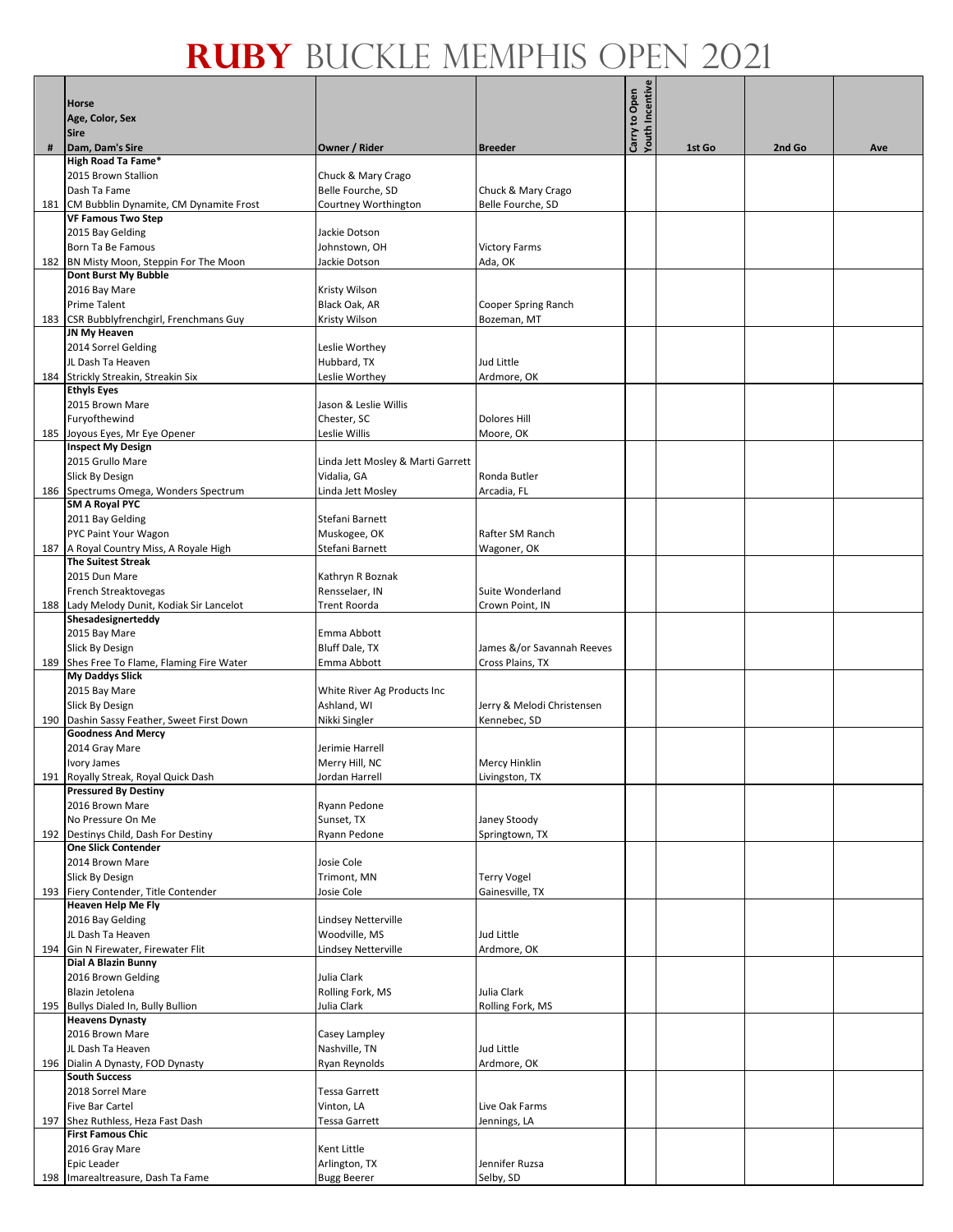|     | <b>Horse</b>                                                        |                                    |                                        | <b>Youth Incentive</b><br>Carry to Open |        |        |     |
|-----|---------------------------------------------------------------------|------------------------------------|----------------------------------------|-----------------------------------------|--------|--------|-----|
|     | Age, Color, Sex                                                     |                                    |                                        |                                         |        |        |     |
| #   | <b>Sire</b><br>Dam, Dam's Sire                                      | Owner / Rider                      | <b>Breeder</b>                         |                                         | 1st Go | 2nd Go | Ave |
|     | <b>Leos Pretty Woman</b>                                            |                                    |                                        |                                         |        |        |     |
|     | 2015 Sorrel Mare                                                    | Nickelbar Ranch LLC                |                                        |                                         |        |        |     |
|     | Shawne Bug Leo                                                      | San Angelo, TX                     | Nickelbar Ranch LLC                    |                                         |        |        |     |
| 199 | KR Tinker Bell, Dash Ta Fame<br><b>Princess Stinson</b>             | Janna Brown                        | San Angelo, TX                         |                                         |        |        |     |
|     | 2013 Palomino Mare                                                  | Janett Dykes                       |                                        |                                         |        |        |     |
|     | <b>Eddie Stinson</b>                                                | Baxley, GA                         | Danny K Carroll                        |                                         |        |        |     |
|     | 200 Oro Rose, Man in the Money<br>Tee It Up In My Sox               | Janett Dykes                       | Raymore, MO                            |                                         |        |        |     |
|     | 2014 Chestnut Mare                                                  | Kathy Donegan                      |                                        |                                         |        |        |     |
|     | <b>BHR Frenchies Socks</b>                                          | Bluff Dale, TX                     | Kathy Donegan                          |                                         |        |        |     |
| 201 | Ba Tee It Up Ta Fame, Dash Ta Fame                                  | Lacey Harmon                       | Bluff Dale, TX                         |                                         |        |        |     |
|     | Paint Kanes Wagon<br>2009 Bay Gelding                               | Driver Land & Cattle Co. LLC       |                                        |                                         |        |        |     |
|     | PYC Paint Your Wagon                                                | Garden City, TX                    | Charlie Waller                         |                                         |        |        |     |
|     | 202 Patricias Marie, Son Of A Saint                                 | Jennifer Driver                    | Seminole, OK                           |                                         |        |        |     |
|     | <b>Simply Slick</b>                                                 |                                    |                                        |                                         |        |        |     |
|     | 2015 Brown Gelding<br>Slick By Design                               | Jason Eagle<br>Ward, AR            | Jason Eagle                            |                                         |        |        |     |
|     | 203 Simplyadashtafame, Dash Ta Fame                                 | Jason Eagle                        | Ward, AR                               |                                         |        |        |     |
|     | <b>Fortunate Frenchgirl</b>                                         |                                    |                                        |                                         |        |        |     |
|     | 2012 Chestnut Mare<br><b>BHR Frenchies Socks</b>                    | Crystal Shumate<br>Micanopy, FL    | Crystal Shumate                        |                                         |        |        |     |
|     | 204 For The Fame, Dash Ta Fame                                      | Crystal Shumate                    | Micanopy, FL                           |                                         |        |        |     |
|     | <b>Rockin Tap</b>                                                   |                                    |                                        |                                         |        |        |     |
|     | 2015 Bay Mare                                                       | Karin Nielsen                      |                                        |                                         |        |        |     |
|     | Rockin W<br>205 Whats On Tap, Doc Olena                             | Louisburg, KS<br>Camrin Sellers    | Phil or Mary Ann Rapp<br>Sparr, FL     |                                         |        |        |     |
|     | <b>Slick Just Got Real</b>                                          |                                    |                                        |                                         |        |        |     |
|     | 2016 Gray Gelding                                                   | <b>Brandi Geiger</b>               |                                        |                                         |        |        |     |
|     | Slick By Design                                                     | Newberry, FL                       | Sondra Lea Heine                       |                                         |        |        |     |
| 206 | Lavish Eyes, Mr Eye Opener<br><b>RF Chrome In Black</b>             | <b>Rylee Elliott</b>               | Campbell, TX                           |                                         |        |        |     |
|     | 2015 Black Mare                                                     | Steve & Cindy Durham               |                                        |                                         |        |        |     |
|     | Slick By Design                                                     | Rosedale, SD                       | Jane & Ryan Melby                      |                                         |        |        |     |
|     | 207 RC Back In Black, Ninety Nine Goldmine<br><b>Untresable Lad</b> | <b>Steve Durham</b>                | Wilson, OK                             |                                         |        |        |     |
|     | 2015 Sorrel Gelding                                                 | <b>Blair Knight</b>                |                                        |                                         |        |        |     |
|     | <b>Tres Seis</b>                                                    | Princeton, KY                      | <b>Ronald Bullock</b>                  |                                         |        |        |     |
|     | 208 Bootsie Lassie, Holland Ease<br><b>French Streakin Slew</b>     | Marne Loosenort                    | Aubrey, TX                             |                                         |        |        |     |
|     | 2016 Sorrel Gelding                                                 | Donna Workman                      |                                        |                                         |        |        |     |
|     | French Streaktovegas                                                | Katy, TX                           | Donna Workman                          |                                         |        |        |     |
|     | 209 After School Lou, Louisiana Swamp<br><b>Frenchmans Kid Rock</b> | Brielle Workman                    | Katy, TX                               |                                         |        |        |     |
|     | 2007 Sorrel Gelding                                                 | Stephanie Newman                   |                                        |                                         |        |        |     |
|     | Frenchmans Guy                                                      | Rapid City, SD                     | Lacey Donegan                          |                                         |        |        |     |
| 210 | Mamies Leavin, This Jets Leavin                                     | Stephanie Newman                   | Bluff Dale, TX                         |                                         |        |        |     |
|     | <b>Slick French Mimosa</b><br>2016 Black Mare                       | Savannah Shumpert                  |                                        |                                         |        |        |     |
|     | Slick By Design                                                     | Mooreville, MS                     | Shannon Renee Akerstrom                |                                         |        |        |     |
|     | 211 Native French Girl, Frenchmans Guy                              | Savannah Shumpert                  | Potter Valley, CA                      | Y                                       |        |        |     |
|     | <b>Frenchmans Lil Angel</b><br>2015 Bay Mare                        | Jennifer Dunn                      |                                        |                                         |        |        |     |
|     | Frenchmans Guy                                                      | Lebanon, TN                        | <b>Matthew Wilding</b>                 |                                         |        |        |     |
|     | 212 Angel In Front, Bobbys Dashin Angel                             | Bert Skimehorn                     | Carey, ID                              |                                         |        |        |     |
|     | <b>French Ta Vegas</b><br>2016 Sorrel Gelding                       | Louis Paradis                      |                                        |                                         |        |        |     |
|     | French Streaktovegas                                                | Thetford Mines, QC                 | L/P Martineau                          |                                         |        |        |     |
|     | 213 Keen On Kash, Dash For Cash                                     | Louis Paradis                      | Chambly, QC                            |                                         |        |        |     |
|     | <b>Trump This Jet</b>                                               |                                    |                                        |                                         |        |        |     |
|     | 2016 Sorrel Mare<br>Blazin Jetolena                                 | <b>Emily Efurd</b><br>Clements, MD | <b>Busby Quarterhorses LLC</b>         |                                         |        |        |     |
|     | 214 GL Famous First Lady, Dash Ta Fame                              | <b>Brandon Cullins</b>             | Millsap, TX                            |                                         |        |        |     |
|     | <b>KN Snap Back</b>                                                 |                                    |                                        |                                         |        |        |     |
|     | 2016 Sorrel Mare<br><b>Eddie Stinson</b>                            | Julien Vielleux<br>St-Alfred, QC   | Kimi Nichols                           |                                         |        |        |     |
|     | 215   KN Hanks Design Dila, Designer Red                            | Caroline Boucher                   | Brownwood, TX                          |                                         |        |        |     |
|     | <b>Aint God Good</b>                                                |                                    |                                        |                                         |        |        |     |
|     | 2016 Bay Roan Mare                                                  | Sharon Bryant                      |                                        |                                         |        |        |     |
|     | A Streak Of Fling<br>216 Lady La Dash, Dash Ta Fame                 | Appomattox, VA<br>Cody Bauserman   | <b>Sharon Bryant</b><br>Appomattox, VA |                                         |        |        |     |
|     |                                                                     |                                    |                                        |                                         |        |        |     |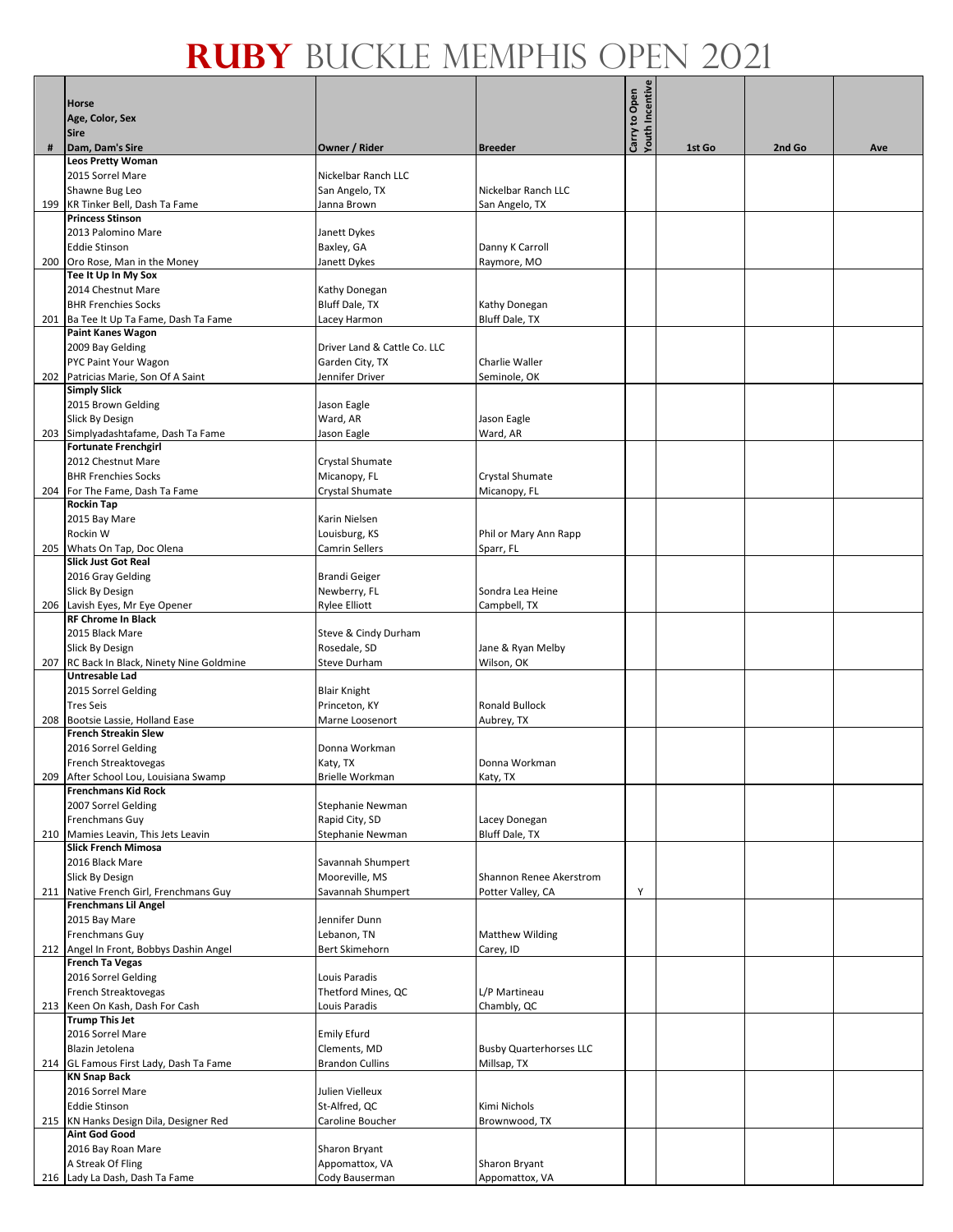|     | <b>Horse</b>                                                            |                                    |                                   | Youth Incentive<br>Carry to Open |        |        |     |
|-----|-------------------------------------------------------------------------|------------------------------------|-----------------------------------|----------------------------------|--------|--------|-----|
|     |                                                                         |                                    |                                   |                                  |        |        |     |
|     | Age, Color, Sex<br><b>Sire</b>                                          |                                    |                                   |                                  |        |        |     |
| #   | Dam, Dam's Sire                                                         | Owner / Rider                      | <b>Breeder</b>                    |                                  | 1st Go | 2nd Go | Ave |
|     | <b>This Blonds No Joke</b>                                              |                                    |                                   |                                  |        |        |     |
|     | 2011 Palomino Mare                                                      | Southern Rose Ranch                |                                   |                                  |        |        |     |
|     | As Good As Nick Gets                                                    | Pelzer, SC                         | Southern Rose Ranch               |                                  |        |        |     |
|     | 217 Sissys Little Coin, Packin Sixes                                    | Janelle Green                      | Pelzer, SC                        |                                  |        |        |     |
|     | <b>Genuine Stoli</b>                                                    |                                    |                                   |                                  |        |        |     |
|     | 2016 Bay Mare                                                           | Heidi Scherr                       |                                   |                                  |        |        |     |
|     | Stoli                                                                   | Pittsview, AL                      | <b>Chad Hart</b>                  |                                  |        |        |     |
|     | 218 Genuine Rosetta Doc, Genuine Doc                                    | Rylee Elliot-Howell                | Royston, GA                       |                                  |        |        |     |
|     | Jet Fuel Only                                                           |                                    |                                   |                                  |        |        |     |
|     | 2016 Bay Gelding                                                        | <b>Busby Quarterhorse, LLC</b>     |                                   |                                  |        |        |     |
|     | Blazin Jetolena                                                         | Millsap, TX                        | Busby Quarterhorse, LLC           |                                  |        |        |     |
|     | 219 KR Famous Pearls, Dash Ta Fame                                      | Jolene Montgomery                  | Millsap, TX                       |                                  |        |        |     |
|     | <b>Slick Behind Bars</b>                                                |                                    |                                   |                                  |        |        |     |
|     | 2015 Chestnut Gelding                                                   | <b>Ben Heithcock</b>               |                                   |                                  |        |        |     |
|     | Slick By Design                                                         | Chapel Hill, TN                    | <b>Ben Heithcock</b>              |                                  |        |        |     |
|     | 220 Corrare Bar Reed, Diamond Feature                                   | Ben Heithcock                      | Chapel Hill, TN                   |                                  |        |        |     |
|     | Nehi Socks                                                              |                                    |                                   |                                  |        |        |     |
|     | 2016 Sorrel Gelding<br><b>BHR Frenchies Socks</b>                       | Ken White                          |                                   |                                  |        |        |     |
|     | 221 BA Runner Ta Fame, Dash Ta Fame                                     | Auburn, IL<br>Ken White            | Donna Morgan Martin<br>Atmore, AL |                                  |        |        |     |
|     | <b>Bayou Some Socks</b>                                                 |                                    |                                   |                                  |        |        |     |
|     | 2014 Chestnut Mare                                                      | Ronnie & Chuck Williams            |                                   |                                  |        |        |     |
|     | <b>BHR Frenchies Socks</b>                                              | Hartsville, TN                     | Ronnie & Chuck Williams           |                                  |        |        |     |
|     | 222 Bayou Babs, Hot Colours                                             | <b>Mendy Williams</b>              | Hartsville, TN                    |                                  |        |        |     |
|     | <b>RP Dashing Uno</b>                                                   |                                    |                                   |                                  |        |        |     |
|     | 2015 Bay Gelding                                                        | Clay & Lexi Dickinson              |                                   |                                  |        |        |     |
|     | <b>Tres Seis</b>                                                        | Columbia, SC                       | Dan & Louise Jones                |                                  |        |        |     |
|     | 223   Fast Dash Tanisha, Heza Fast Dash                                 | Lexi Dickinson                     | Norman, OK                        |                                  |        |        |     |
|     | AintSeenNaughtyYet                                                      |                                    |                                   |                                  |        |        |     |
|     | 2016 Bay Gelding                                                        | Slash S Ranch                      |                                   |                                  |        |        |     |
|     | Aint Seen Nothin Yet                                                    | Mountain Park, OK                  | Jim & Darlene Pollard             |                                  |        |        |     |
|     | 224 Miss Pecos Brown, My Leroy Brown                                    | Kyndal Schley                      | Farson, WY                        |                                  |        |        |     |
|     | <b>A Valiant Nicky</b><br>2013 Sorrel Mare                              |                                    |                                   |                                  |        |        |     |
|     | Valiant Hero                                                            | <b>Merritt Potter</b><br>Moody, TX | <b>Merritt Potter</b>             |                                  |        |        |     |
|     | 225 Nicky Brick House, Brick House Bouney                               | Jimmie Smith                       | Moody, TX                         |                                  |        |        |     |
|     | Dancin Ta Heaven                                                        |                                    |                                   |                                  |        |        |     |
|     | 2016 Black Mare                                                         | <b>Allison Sneed</b>               |                                   |                                  |        |        |     |
|     | JL Dash Ta Heaven                                                       | Jonesboro, AR                      | Jud Little                        |                                  |        |        |     |
|     | 226 Ima Cash Dancer, Cash Not Credit                                    | Allison Sneed                      | Ardmore, OK                       |                                  |        |        |     |
|     | A Pepper Smoothie                                                       |                                    |                                   |                                  |        |        |     |
|     | 2013 Buckskin Mare                                                      | Preslee Nellesen                   |                                   |                                  |        |        |     |
|     | A Smooth Guy                                                            | Mapleton, UT                       | Erin Kenzy                        |                                  |        |        |     |
|     | 227 Little Junie Pepper, Annies Little Pepper                           | Preslee Nellesen                   | Gregory, SD                       | Υ                                |        |        |     |
|     | <b>Famous Rolling Stone</b>                                             |                                    |                                   |                                  |        |        |     |
|     | 2016 Bay Mare                                                           | Travis Smith                       |                                   |                                  |        |        |     |
|     | This Fame Is On Fire                                                    | Blanchester, OH<br>Bert Skimehorn  | <b>Travis Smith</b>               |                                  |        |        |     |
|     | 228 Sticks Rolling Stone, Sticks an Stones<br><b>Shez Got The Prize</b> |                                    | Blanchester, OH                   |                                  |        |        |     |
|     | 2016 Gray Mare                                                          | Meredith & Clay Oliver             |                                   |                                  |        |        |     |
|     | Hez Our Secret                                                          | Jefferson, SC                      | <b>Weetona Stanley</b>            |                                  |        |        |     |
| 229 | First Prize Corona, Corona Cartel                                       | Clay Oliver                        | Madill, OK                        |                                  |        |        |     |
|     | <b>Miss Freighttrain</b>                                                |                                    |                                   |                                  |        |        |     |
|     | 2016 Brown Mare                                                         | Renee Spiller                      |                                   |                                  |        |        |     |
|     | Freighttrain B                                                          | Edna, TX                           | Danny Manek                       |                                  |        |        |     |
|     | 230 Miss Taylors Kiss, Fishin Kisses                                    | Madyson Mansel                     | Harrah, OK                        | Y                                |        |        |     |
|     | <b>First Nonstop French</b>                                             |                                    |                                   |                                  |        |        |     |
|     | 2017 Palomino Stallion                                                  | Wendy Reed                         |                                   |                                  |        |        |     |
|     | First Down French                                                       | Roopville, GA                      | <b>Wendy Reed</b>                 |                                  |        |        |     |
|     | 231 Kid Me Nonstop, Kids Lineage<br><b>Gimme Damoney</b>                | Wendy Reed                         | Roopville, GA                     |                                  |        |        |     |
|     | 2010 Bay Gelding                                                        | Jason & Leslie Willis              |                                   |                                  |        |        |     |
|     | <b>Tres Seis</b>                                                        | Chester, SC                        | <b>Hodnett Quarter Horses</b>     |                                  |        |        |     |
|     | 232 Damoney, Mr Eye Opener                                              | Leslie Willis                      | Arrthur City, TX                  |                                  |        |        |     |
|     | <b>Design To Flash</b>                                                  |                                    |                                   |                                  |        |        |     |
|     | 2016 Bay Gelding                                                        | Pattie Marshall                    |                                   |                                  |        |        |     |
|     | Slick By Design                                                         | Plainwell, MI                      | <b>Pattie Marshall</b>            |                                  |        |        |     |
|     | 233 Flashy Ms Ease, First To Flash                                      | <b>Brad Marshall</b>               | Plainwell, MI                     |                                  |        |        |     |
|     | Aces Bug Leo                                                            |                                    |                                   |                                  |        |        |     |
|     | 2009 Sorrel Mare                                                        | Stefani Barnett                    |                                   |                                  |        |        |     |
|     | Shawne Bug Leo                                                          | Muskogee, OK                       | Jerry D Smith                     |                                  |        |        |     |
|     | 234 Aces Pretty Assault, Aces Sonnys King                               | Stefani Barnett                    | Fayetteville, AR                  |                                  |        |        |     |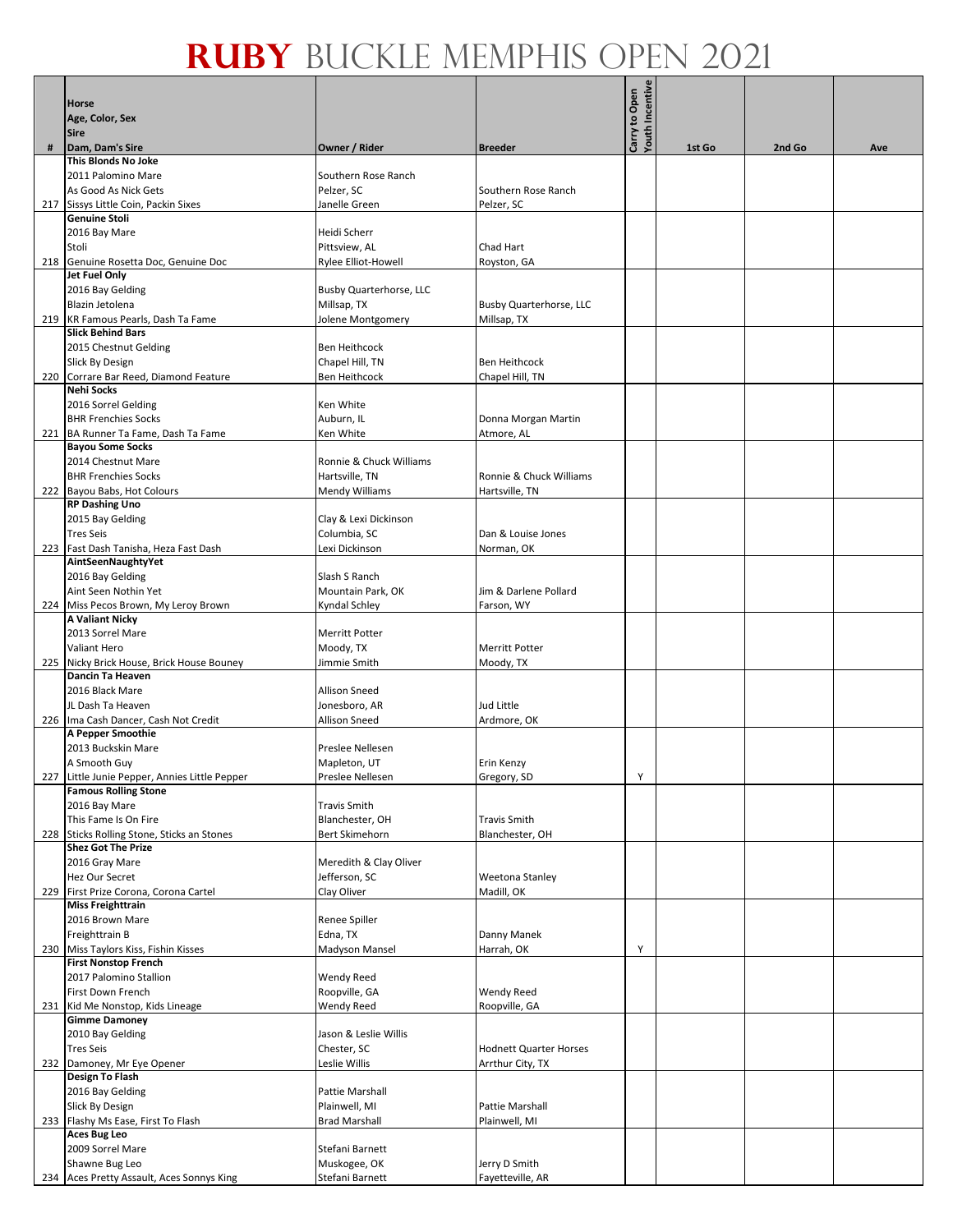|     | <b>Horse</b>                                                |                                     |                                    | <b>Youth Incentive</b><br>to Open |        |        |     |
|-----|-------------------------------------------------------------|-------------------------------------|------------------------------------|-----------------------------------|--------|--------|-----|
|     | Age, Color, Sex                                             |                                     |                                    |                                   |        |        |     |
|     | <b>Sire</b>                                                 |                                     |                                    |                                   |        |        |     |
| #   | Dam, Dam's Sire                                             | Owner / Rider                       | <b>Breeder</b>                     | Carry                             | 1st Go | 2nd Go | Ave |
|     | <b>Streakin French Doxi</b>                                 |                                     |                                    |                                   |        |        |     |
|     | 2016 Bay Roan Mare                                          | Joe & Carla Spitz                   |                                    |                                   |        |        |     |
|     | Streakin Boon Dox                                           | Lamar, CO                           | Joe & Carla Spitz                  |                                   |        |        |     |
|     | 235 A French Coyote, Frenchmans Couy                        | Tana Renick                         | Lamar, CO                          |                                   |        |        |     |
|     | Design In Red<br>2016 Sorrel Mare                           | Austyn Tobey                        |                                    |                                   |        |        |     |
|     | Slick By Design                                             | Bemidji, MN                         | Jane and/or Ryan Melby             |                                   |        |        |     |
|     | 236 RC Back In Black, Ninety Nine Goldmine                  | Austyn Tobey                        | Wilson, OK                         |                                   |        |        |     |
|     | <b>Magnified Guy</b>                                        |                                     |                                    |                                   |        |        |     |
|     | 2011 Sorrel Gelding                                         | Aubrey Smith                        |                                    |                                   |        |        |     |
|     | Stoli                                                       | Binghamton, NY                      | Charlie & Mary Kay Kendall         |                                   |        |        |     |
|     | 237 Frenchmans Cinnemon, Frenchmans Guy                     | Ryann Pedone                        | Glendale, AZ                       |                                   |        |        |     |
|     | <b>Blazin Boss</b>                                          |                                     |                                    |                                   |        |        |     |
|     | 2016 Sorrel Stallion<br>Blazin Jetolena                     | Hayle Gibson<br>Redcrest, CA        | Amy Williams                       |                                   |        |        |     |
|     | 238 Famous Moonlight, Dash Ta Fame                          | <b>Troy Crumrine</b>                | Sandia, TX                         |                                   |        |        |     |
|     | <b>Shesa Crowd Pleaser</b>                                  |                                     |                                    |                                   |        |        |     |
|     | 2016 Sorrel Mare                                            | Janett Dykes                        |                                    |                                   |        |        |     |
|     | Carrizzo                                                    | Baxley, GA                          | Frank Moore Jr                     |                                   |        |        |     |
|     | 239 Gracies Little Jewel, Streakin Jewel                    | Gary Dykes                          | Greenville, SC                     |                                   |        |        |     |
|     | <b>Triple Provocative</b>                                   |                                     |                                    |                                   |        |        |     |
|     | 2016 Sorrel Gelding                                         | <b>Ben Shelton</b>                  |                                    |                                   |        |        |     |
|     | Triple Vodka<br>240 Provocative Presence, Daunting Presence | Macclesfield, NC<br>Paige Proctor   | Charles & Irma Lyles<br>Vinton, LA |                                   |        |        |     |
|     | Fein 1                                                      |                                     |                                    |                                   |        |        |     |
|     | 2017 Buckskin Mare                                          | LaVerne Fein                        |                                    |                                   |        |        |     |
|     | <b>Traffic Guy</b>                                          | Prague, OK                          | LaVerne Fein                       |                                   |        |        |     |
|     | 241 No Two D For Me, Bully Bullion                          | LaVerne Fein                        | Prague, OK                         |                                   |        |        |     |
|     | <b>VR Im So Furious</b>                                     |                                     |                                    |                                   |        |        |     |
|     | 2016 Bay Mare<br>Furyofthewind                              | <b>Becky Pierce</b><br>Lucedale, MS | Ventana Ranch                      |                                   |        |        |     |
|     | 242 Kailua Creek, Marthas Six Moon                          | <b>Becky Pierce</b>                 | Noble, OK                          |                                   |        |        |     |
|     | <b>Sipping On Firewater</b>                                 |                                     |                                    |                                   |        |        |     |
|     | 2015 Sorrel Mare                                            | Tiffani Sonnier                     |                                    |                                   |        |        |     |
|     | Shawne Bug Leo                                              | Boling, TX                          | Nickelbar Ranch LLC                |                                   |        |        |     |
|     | 243 Firewater Sqaw, Fire Water Flit                         | Janna Brown                         | San Angelo, TX                     |                                   |        |        |     |
|     | My Way Ta Fame<br>2017 Chestnut Gelding                     | For The Fame LLC                    |                                    |                                   |        |        |     |
|     | <b>BHR Frenchies Socks</b>                                  | Micanopy, FL                        | Crystal Shumate                    |                                   |        |        |     |
|     | 244 For The Fame, Dash Ta Fame                              | Derek Piel                          | Micanopy, FL                       |                                   |        |        |     |
|     | A Jazzy Little Fling                                        |                                     |                                    |                                   |        |        |     |
|     | 2017 Bay Mare                                               | Lindsey Pedrick                     |                                    |                                   |        |        |     |
|     | A Streak Of Fling                                           | Lewisburg, TN                       | <b>Lindsey Pedrick</b>             |                                   |        |        |     |
|     | 245 BKJ Ta Fame, Jazzing Ta Fame                            | <b>Lindsey Pedrick</b>              | Lewisburg, TN                      |                                   |        |        |     |
|     | <b>Easy Red Dasher</b><br>2017 Sorrel Mare                  | Cactus Creek Ranch LLC              |                                    |                                   |        |        |     |
|     | The Red Dasher                                              | Arkadelphia, AR                     | Shawn Arceneaux                    |                                   |        |        |     |
| 246 | Sabrinas Easy Ryon, Jets Easy Roll                          | Kathryn Speights                    | St Martinville, LA                 |                                   |        |        |     |
|     | Luckathalou                                                 |                                     |                                    |                                   |        |        |     |
|     | 2016 Bay Mare                                               | Candie Wolf                         |                                    |                                   |        |        |     |
|     | Freighttrain B                                              | Decatur, TX                         | Sally Box                          |                                   |        |        |     |
|     | 247 BB Tres Shotsofstoli, Tres Seis                         | Candie Wolf                         | Paradise, TX                       |                                   |        |        |     |
|     | <b>ES Vegas Lights</b>                                      |                                     |                                    |                                   |        |        |     |
|     | 2015 Sorrel Gelding<br><b>Eddie Stinson</b>                 | Jason & Tabatha Ward<br>Quitman, AR | Danny K Carroll                    |                                   |        |        |     |
|     | 248 BW Hard Headed Women, Dashin Elvis                      | Tabatha Ward                        | Raymore, MO                        |                                   |        |        |     |
|     | <b>French Toast Sticks</b>                                  |                                     |                                    |                                   |        |        |     |
|     | 2017 Palomino Mare                                          | Janett Dykes                        |                                    |                                   |        |        |     |
|     | First Down French                                           | Baxley, GA                          | Lesley Szenay                      |                                   |        |        |     |
|     | 249 Stick With Lewin, Sticks an Stones                      | Janett Dykes                        | Dresser, WI                        |                                   |        |        |     |
|     | <b>Rings Over Flings</b><br>2017 Bay Roan Mare              | John Sharp                          |                                    |                                   |        |        |     |
|     | A Streak Of Fling                                           | La Vernia, TX                       | Katie N Fox                        |                                   |        |        |     |
|     | 250 Ladys Fame, Dash Ta Fame                                | John Sharp                          | Chino Hills, CA                    |                                   |        |        |     |
|     | A Streak Of Honour                                          |                                     |                                    |                                   |        |        |     |
|     | 2015 Bay Roan Gelding                                       | Tammy Rudningen                     |                                    |                                   |        |        |     |
|     | A Streak Of Fling                                           | Pennock, MN                         | Jennifer M Ruzsa                   |                                   |        |        |     |
|     | 251 Dynamic Honor, Town Honor<br>pending                    | Tammy Rudningen                     | Selby, SD                          |                                   |        |        |     |
|     | 2015 Sorrel Mare                                            | Jill Bradburn & Hope Dunn           |                                    |                                   |        |        |     |
|     | Shawne Bug Leo                                              | Stephenville, TX                    | Jill Bradburn                      |                                   |        |        |     |
|     | 252 Honor Ell Comet, Jet Of Honor                           | Hope Dunn                           | Stephenville, TX                   |                                   |        |        |     |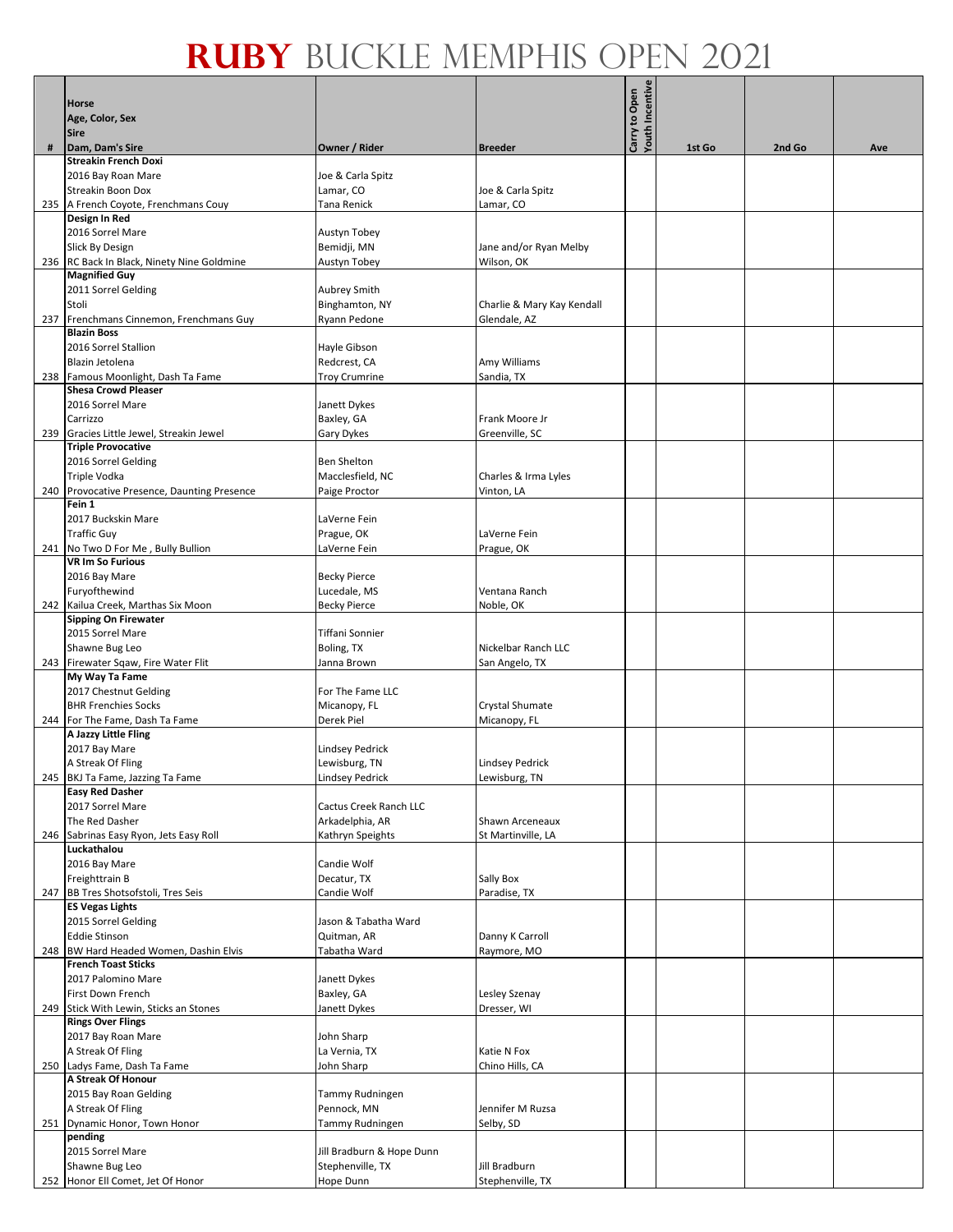|     | Horse                                                                     |                                 |                               | <b>Youth Incentive</b><br>Carry to Open |        |        |     |
|-----|---------------------------------------------------------------------------|---------------------------------|-------------------------------|-----------------------------------------|--------|--------|-----|
|     | Age, Color, Sex                                                           |                                 |                               |                                         |        |        |     |
|     | <b>Sire</b>                                                               |                                 |                               |                                         |        |        |     |
| #   | Dam, Dam's Sire                                                           | Owner / Rider                   | <b>Breeder</b>                |                                         | 1st Go | 2nd Go | Ave |
|     | <b>Bugginforafling</b>                                                    |                                 |                               |                                         |        |        |     |
|     | 2007 Bay Roan Mare                                                        | <b>Heather Haltom</b>           |                               |                                         |        |        |     |
|     | A Streak Of Fling                                                         | Jones, OK                       | Jeremy Lyons                  |                                         |        |        |     |
|     | 253 First Vagabond, Little Vagabond                                       | <b>Heather Haltom</b>           | Sparks, OK                    |                                         |        |        |     |
|     | <b>Hoosier Stinson</b>                                                    |                                 |                               |                                         |        |        |     |
|     | 2010 Bay Gelding                                                          | Heidi Crider                    |                               |                                         |        |        |     |
|     | <b>Eddie Stinson</b>                                                      | Huntingdon, TN                  | <b>Blue Lake Farms</b>        |                                         |        |        |     |
|     | 254 Hoosier Mama, Bends Me Mind                                           | Heidi Crider                    | Terre Haute, IN               |                                         |        |        |     |
|     | <b>Hell On The Red</b>                                                    |                                 |                               |                                         |        |        |     |
|     | 2012 Sorrel Mare                                                          | Youree Ward Barrel Horses       |                               |                                         |        |        |     |
|     | JL Dash Ta Heaven                                                         | Addington, OK                   | Youree Ward Barrel Horses     |                                         |        |        |     |
|     | 255 Designer Ruby, Designer Red                                           | Kylie Weast                     | Addington, OK                 |                                         |        |        |     |
|     | <b>Grace Cloud</b>                                                        |                                 |                               |                                         |        |        |     |
|     | 2012 Bay Mare                                                             | <b>Blaezi Calico</b>            |                               |                                         |        |        |     |
|     | Ivory James                                                               | Oktaha, OK                      | Preston & Karen Cloud         |                                         |        |        |     |
|     | 256 Audreys Trick, Favorite Trick                                         | <b>Blaezi Calico</b>            | Sallisaw, OK                  |                                         |        |        |     |
|     | <b>Seven S Cowgirlsrock</b>                                               |                                 |                               |                                         |        |        |     |
|     | 2015 Chestnut Mare                                                        | Karin Nielsen                   |                               |                                         |        |        |     |
|     | Rockin W                                                                  | Louisburg, KS                   | RT Stwart Ranch               |                                         |        |        |     |
| 257 | Seven S Docs Cowgirl, Genuine Doc                                         | Camrin Sellers                  | Waurika, OK                   |                                         |        |        |     |
|     | <b>Guys Fame N Fortune</b>                                                |                                 |                               |                                         |        |        |     |
|     | 2012 Palomino Mare                                                        | Kathy Donegan                   |                               |                                         |        |        |     |
|     | Frenchmans Guy                                                            | <b>Bluff Dale, TX</b>           | <b>Bill or Debbie Myers</b>   |                                         |        |        |     |
|     | 258 Miss Dash Of Fame, Dash Ta Fame                                       | Lacey Harmon                    | St Onge, SD                   |                                         |        |        |     |
|     | <b>VF Famous Cowgirl</b>                                                  |                                 |                               |                                         |        |        |     |
|     | 2013 Sorrel Mare                                                          | <b>Dorminy Plantation</b>       |                               |                                         |        |        |     |
|     | Born Ta Be Famous                                                         | Fitzgerald, GE                  | <b>Victory Farms</b>          |                                         |        |        |     |
|     | 259 III Come A Runnin, Royal Shake EM                                     | Roger Odom                      | Ada, OK                       |                                         |        |        |     |
|     | <b>Heavens Ta Betsy</b>                                                   |                                 |                               |                                         |        |        |     |
|     | 2013 Gray Mare                                                            | <b>Suite Performance Horses</b> |                               |                                         |        |        |     |
|     | JL Dash Ta Heaven                                                         | Crown Point, IN                 | <b>Rusty Roberts</b>          |                                         |        |        |     |
|     | 260 Parklane Profit, Moro                                                 | Samantha Malecki                | Beggs, OK                     |                                         |        |        |     |
|     | <b>Furys Virtue</b>                                                       |                                 |                               |                                         |        |        |     |
|     | 2013 Bay Mare                                                             | Jessica Lear                    |                               |                                         |        |        |     |
|     | Furyofthewind                                                             | Meridan, TX                     | Jay & Sherry Debord           |                                         |        |        |     |
|     | 261 Hidden Virtue, Presto Lad                                             | Jessica Lear                    | Perry, OK                     |                                         |        |        |     |
|     | <b>Good Timin Guy</b>                                                     |                                 |                               |                                         |        |        |     |
|     | 2014 Sorrel Gelding                                                       | Jennifer McGraw                 |                               |                                         |        |        |     |
|     | <b>BHR Frenchies Socks</b>                                                |                                 |                               |                                         |        |        |     |
|     |                                                                           | Ocala, FL                       | Deborah Semarge               |                                         |        |        |     |
| 262 | Good Timin Tinks, Good Timin Hank<br><b>Smooth Movin Guy</b>              | Kaylee McGraw                   | Alachua, FL                   | Υ                                       |        |        |     |
|     | 2014 Buckskin Gelding                                                     |                                 |                               |                                         |        |        |     |
|     |                                                                           | <b>Presley Smith</b>            |                               |                                         |        |        |     |
|     | A Smooth Guy                                                              | Denham Springs, LA              | <b>Bill or Deb Myers</b>      |                                         |        |        |     |
|     | 263 Full A Irish Whiskey, Paddys Irish Whiskey<br><b>HP Ima Slick Guy</b> | <b>Presley Smith</b>            | Saint Onge, SD                |                                         |        |        |     |
|     | 2015 Bay Gelding                                                          | <b>Melanie Reynolds</b>         |                               |                                         |        |        |     |
|     | Slick By Design                                                           | Greenbrier, AR                  | <b>Brittany Pozzi Tonozzi</b> |                                         |        |        |     |
|     |                                                                           |                                 |                               |                                         |        |        |     |
|     | 264 Guys Fancy Ladybug, Frenchmans Guy<br><b>Epic Southern Lady</b>       | Melanie Reynolds                | Lampasas, TX                  |                                         |        |        |     |
|     | 2016 Bay Mare                                                             |                                 |                               |                                         |        |        |     |
|     |                                                                           | Ken White                       |                               |                                         |        |        |     |
|     | Epic Leader                                                               | Auburn, IL                      | Courtney Simonton             |                                         |        |        |     |
|     | 265 Sheza Southern Belle, Southern Cartel                                 | Ken White                       | Stephenville, TX              |                                         |        |        |     |
|     | SissysSlickDesign                                                         |                                 |                               |                                         |        |        |     |
|     | 2015 Bay Stallion                                                         | Southern Rose Ranch             |                               |                                         |        |        |     |
|     | Slick By Design                                                           | Pelzer, SC                      | Southern Rose Ranch           |                                         |        |        |     |
|     | 266 Sissys Little Coin, Packin Sixes                                      | Janelle Green                   | Pelzer, SC                    |                                         |        |        |     |
|     | <b>Slick Lane Ta Fame</b>                                                 |                                 |                               |                                         |        |        |     |
|     | 2015 Black Mare                                                           | Nancy Adkins                    |                               |                                         |        |        |     |
|     | Slick By Design                                                           | Marengo, OH                     | Mike or Jill Petty            |                                         |        |        |     |
| 267 | Short Lane Ta Fame, Dash Ta Fame                                          | Jolene Montgomery               | Merkel, TX                    |                                         |        |        |     |
|     | <b>Call Me A Wildthang</b>                                                |                                 |                               |                                         |        |        |     |
|     | 2016 Sorrel Gelding                                                       | Joe Trentman                    |                               |                                         |        |        |     |
|     | JL Dash Ta Heaven                                                         | Aurora, IN                      | Jud Little                    |                                         |        |        |     |
| 268 | Des Delight, Raise A Wildthang                                            | Clint Van Volkenburgh           | Ardmore, OK                   |                                         |        |        |     |
|     | Totanka                                                                   |                                 |                               |                                         |        |        |     |
|     | 2012 Dun Gelding                                                          | Rebecca Weiner                  |                               |                                         |        |        |     |
|     | <b>Tres Seis</b>                                                          | Ocala, FL                       | Alejandro Moya                |                                         |        |        |     |
| 269 | Foxie Minnie, Game Patriot                                                | Rebecca Weiner                  | Edcouch, TX                   |                                         |        |        |     |
|     | <b>Frenchmans Cash Bar</b>                                                |                                 |                               |                                         |        |        |     |
|     | 2013 Palomino Gelding                                                     | Ben Heithcock                   |                               |                                         |        |        |     |
|     | First Down French                                                         | College Grove, TN               | <b>Ben Heithcock</b>          |                                         |        |        |     |
|     | 270 Luthers Suzi Blue, Luther Bar Blue                                    | Ben Heithcock                   | College Grove, TN             |                                         |        |        |     |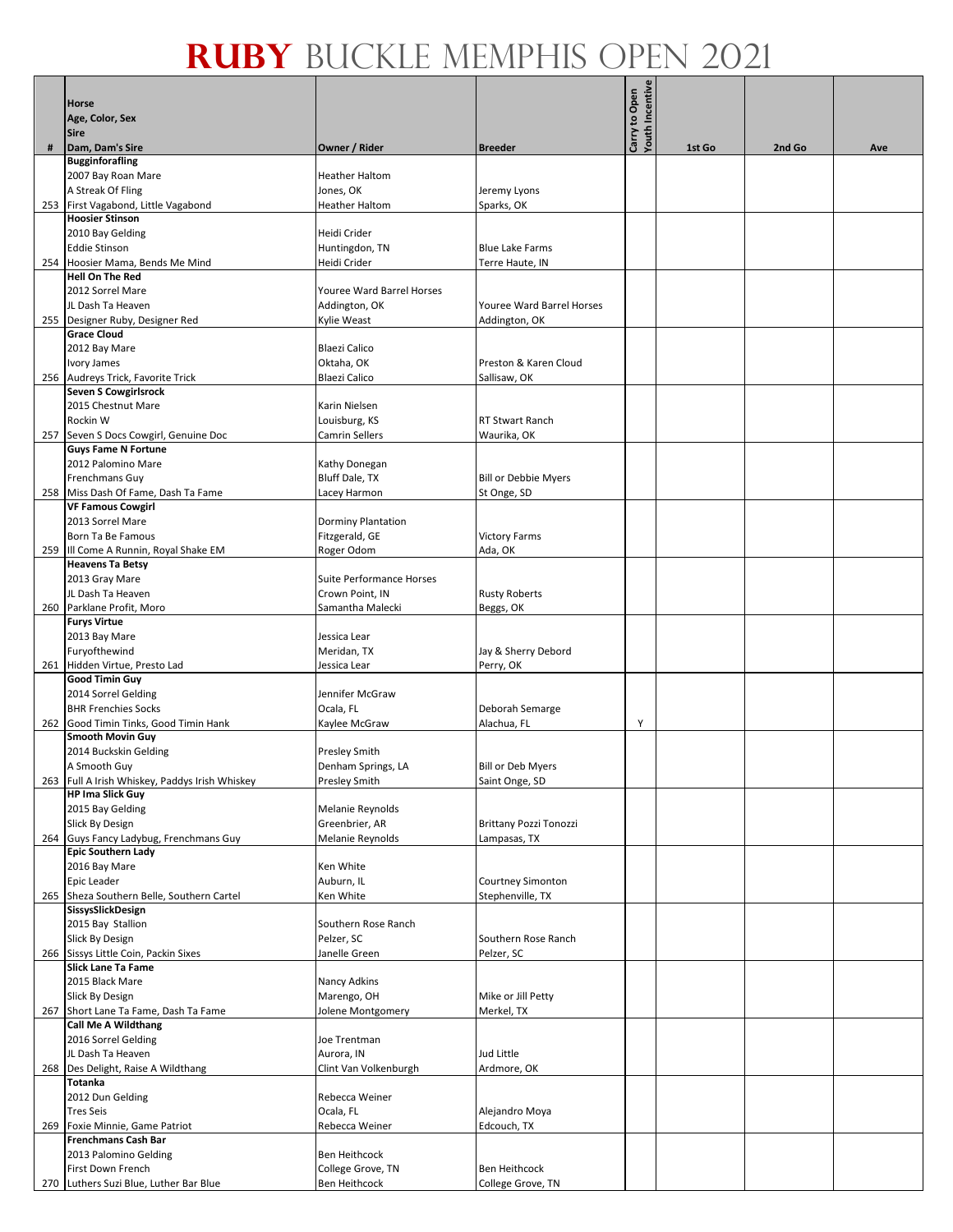|     |                                               |                             |                                | Youth Incentive<br>Carry to Open |        |        |     |
|-----|-----------------------------------------------|-----------------------------|--------------------------------|----------------------------------|--------|--------|-----|
|     | Horse                                         |                             |                                |                                  |        |        |     |
|     | Age, Color, Sex                               |                             |                                |                                  |        |        |     |
|     | <b>Sire</b>                                   |                             |                                |                                  |        |        |     |
| #   | Dam, Dam's Sire<br>Guys Im A Bunny Cat        | Owner / Rider               | <b>Breeder</b>                 |                                  | 1st Go | 2nd Go | Ave |
|     | 2016 Bay Gelding                              | Jimmie Smith                |                                |                                  |        |        |     |
|     | <b>Traffic Guy</b>                            | McDade, TX                  | Jimmie Smith                   |                                  |        |        |     |
|     | 271 Firewater Scat Cat, Alive N Firen         | Jimmie Smith                |                                |                                  |        |        |     |
|     | <b>Bayou Sox</b>                              |                             | McDade, TX                     |                                  |        |        |     |
|     | 2016 Sorrel Mare                              | Ronnie & Chuck Williams     |                                |                                  |        |        |     |
|     | <b>BHR Frenchies Socks</b>                    | Hartsville, TN              | Ronnie & Chuck Williams        |                                  |        |        |     |
|     | 272 Bayou Babs, Hot Colours                   | Mendy Williams              | Hartsville, TN                 |                                  |        |        |     |
|     | <b>Guys Drama Queen</b>                       |                             |                                |                                  |        |        |     |
|     | 2012 Sorrel Mare                              | Preslee Nellesen            |                                |                                  |        |        |     |
|     | Frenchmans Guy                                | Mapleton, UT                | <b>Bill &amp; Debbie Myers</b> |                                  |        |        |     |
|     | 273 Bugs Special Dash, Special Leader         | Preslee Nellesen            | Saint Onge, SD                 | Υ                                |        |        |     |
|     | <b>Nonstop French Socks</b>                   |                             |                                |                                  |        |        |     |
|     | 2016 Sorrel Mare                              | Wendy Reed                  |                                |                                  |        |        |     |
|     | <b>BHR Frenchies Socks</b>                    | Roopville, GA               | <b>Wendy Reed</b>              |                                  |        |        |     |
|     | 274 Kid Me Nonstop, Kids Lineage              | Wendy Reed                  | Roopville, GA                  |                                  |        |        |     |
|     | <b>Azoomin Fury</b>                           |                             |                                |                                  |        |        |     |
|     | 2015 Black Mare                               | Crystal Tebbe               |                                |                                  |        |        |     |
|     | Furyofthewind                                 | Southwest Renches, FL       | <b>GFR Equine Services</b>     |                                  |        |        |     |
|     | 275 Azooma, Shazoom                           | Doug Hammond                | Pontypool, ON                  |                                  |        |        |     |
|     | <b>Super De Shine</b>                         |                             |                                |                                  |        |        |     |
|     | 2013 Bay Mare                                 | Elliot Equine Services Inc  |                                |                                  |        |        |     |
|     | <b>BHR Frenchies Socks</b>                    | Newberry, FL                | Elliot Equine Services Inc     |                                  |        |        |     |
|     | 276 Kas Shese De Lucks, Super De Kas          | Jennifer McGraw             | Newberry, FL                   |                                  |        |        |     |
|     | <b>MCM Drop Your Socks</b>                    |                             |                                |                                  |        |        |     |
|     | 2016 Gray Mare                                | Dunn Ranch                  |                                |                                  |        |        |     |
|     | <b>BHR Frenchies Socks</b>                    | Wynnewood, OK               | Matt & Bendi Dunn              |                                  |        |        |     |
|     | 277 Mulberry Canyon Moon, Martha Six Moons    | Jolene Montgomery           | Bismark, MO                    |                                  |        |        |     |
|     | One Hot Stinson                               |                             |                                |                                  |        |        |     |
|     | 2012 Sorrel Gelding                           | <b>Stacey Henson</b>        |                                |                                  |        |        |     |
|     | <b>Eddie Stinson</b>                          | Goreville, IL               | <b>Stacey Henson</b>           |                                  |        |        |     |
|     | 278 Susie B Hot, Hot Colours                  | Dusty Pike                  | Goreville, IL                  |                                  |        |        |     |
|     | <b>SBW Copy Cat</b>                           |                             |                                |                                  |        |        |     |
|     | 2016 Sorrel Gelding                           | <b>Blaise Bercegeay</b>     |                                |                                  |        |        |     |
|     | Blazin Jetolena                               | Summit, MS                  | Stephanie Wheeler              |                                  |        |        |     |
| 279 | SX Dr Peacharita, Dr Nick Bar                 | <b>Blaise Bercegeay</b>     | Hattiesburg, MI                |                                  |        |        |     |
|     | <b>Pressure Of A Storm</b>                    |                             |                                |                                  |        |        |     |
|     | 2016 Sorrel Mare                              | Shannon Jackson             |                                |                                  |        |        |     |
|     | No Pressure On Me                             | Scottsborn, AL              | Martha Jean Reeves             |                                  |        |        |     |
|     | 280 Whippersnappersnorty, Snorty Lena         | Abbey Jo Kilgore            | Weatherford, TX                |                                  |        |        |     |
|     | <b>Cattle Baron B</b>                         |                             |                                |                                  |        |        |     |
|     | 2013 Sorrel Gelding                           | Brenda Rector               |                                |                                  |        |        |     |
|     | Stoli                                         | Terre Haute, IN             | <b>Bielau Oaks</b>             |                                  |        |        |     |
|     | 281 Fast Prize Ginger, Oak Tree Special       | Randa Rector                | Weimar, TX                     |                                  |        |        |     |
|     | <b>RR Tooslick Eye Mist</b>                   |                             |                                |                                  |        |        |     |
|     | 2015 Sorrel Gelding                           | Pete Carr                   |                                |                                  |        |        |     |
|     | Slick By Design                               | Heath, TX                   | Robin Weaver                   |                                  |        |        |     |
|     | 282 KN Fabs Mist Of Fame, Frenchmans Fabulous | Emma Abbott                 | Mahaffey, PA                   |                                  |        |        |     |
|     | Any Given Sunday B                            |                             |                                |                                  |        |        |     |
|     | 2014 Gray Gelding                             | Van P Carter                | Jerome Bellard/Monica          |                                  |        |        |     |
|     | Stoli                                         | De Kalb, TX                 | Williams                       |                                  |        |        |     |
|     | 283 Candy Before My Eyes, Mr Eye Opener       | Maggie Carter               | Weimar, TX                     |                                  |        |        |     |
|     | <b>MCM Rocket Man</b>                         |                             |                                |                                  |        |        |     |
|     | 2017 Gelding Mare                             | Charlie Cole & Jason Martin |                                |                                  |        |        |     |
|     | <b>BHR Frenchies Socks</b>                    | Pilot Point, TX             | Dunn Ranch                     |                                  |        |        |     |
|     | 284 Mulberry Canyon Moon, Martha Six Moons    | Caroline Boucher            | Ironton, MO                    |                                  |        |        |     |
|     | Skippin Smooth Brandi                         |                             |                                |                                  |        |        |     |
|     | 2011 Buckskin Mare                            | Jay & Maryellen Absher      |                                |                                  |        |        |     |
|     | A Smooth Guy                                  | Flatonia, TX                | Jay & Darla Absher             |                                  |        |        |     |
|     | 285 Skips Like A Lynx, Lynx Stampede          | Maryellen Absher            | Flatonia, TX                   |                                  |        |        |     |
|     | <b>RP Dashinoutamysocks</b>                   |                             |                                |                                  |        |        |     |
|     | 2014 Sorrel Mare                              | Brian & Amy Bush            |                                |                                  |        |        |     |
|     | <b>BHR Frenchies Socks</b>                    | Lehi, UT                    | Roger Primm                    |                                  |        |        |     |
|     | 286 Dashin Julene, Dash Ta Fame               | <b>Brandon Cullins</b>      | Washoe Valley, NV              |                                  |        |        |     |
|     | Jet Oh Lena                                   |                             |                                |                                  |        |        |     |
|     | 2009 Gelding Gray                             | Celeste Foster              |                                |                                  |        |        |     |
|     | Blazin Jetolena                               | Davie, FL                   | WJ JR Williamson               |                                  |        |        |     |
| 287 | Serenely, Runaway Winner                      | Celeste Foster              | Gray Court, SC                 |                                  |        |        |     |
|     | Dashinwiththebest                             |                             |                                |                                  |        |        |     |
|     | 2014 Chestnut Mare                            | Randi Roberts               |                                |                                  |        |        |     |
|     | JL Dash Ta Heaven                             | Hamlin, TX                  | Jud Little                     |                                  |        |        |     |
|     | 288 This Gals Got Cash, Cash Not Credit       | Randi Roberts               | Ardmore, OK                    |                                  |        |        |     |